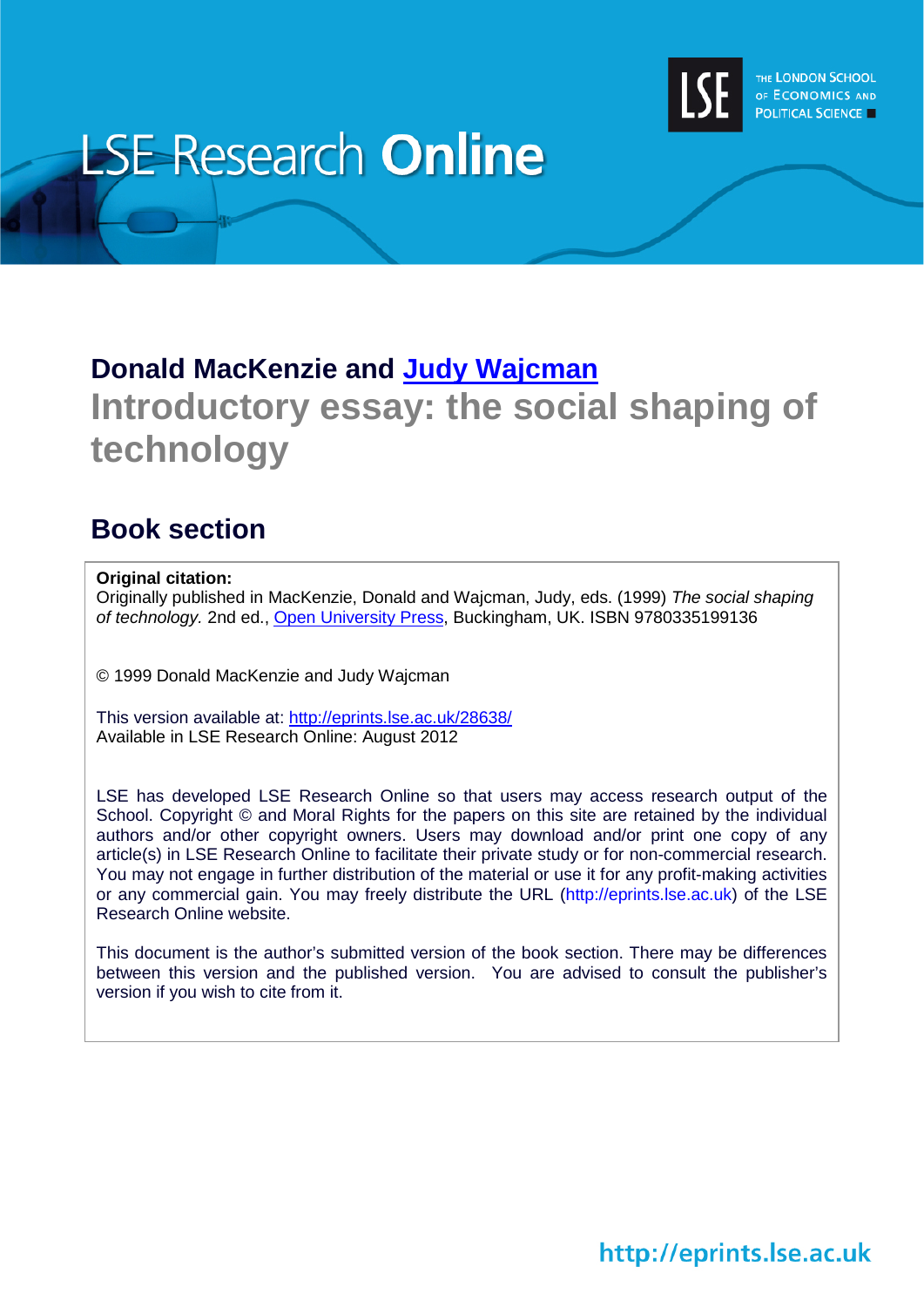### **Introduction**

Technology is a vitally important aspect of the human condition. Technologies feed, clothe, and provide shelter for us; they transport, entertain, and heal us; they provide the bases of wealth and of leisure; they also pollute and kill. For good or ill, they are woven inextricably into the fabric of our lives, from birth to death, at home, in school, in paid work. Rich or poor, employed or nonemployed, woman or man, 'black' or 'white', north or south - all of our lives are intertwined with technologies, from simple tools to large technical systems.

When this intertwining is discussed in newspapers or other mass media, the dominant account of it can summed up as 'technological determinism'. Technologies change, either because of scientific advance or following a logic of their own; and they then have effects on society. The development of computer technology, for example, is often seen as following trajectories that are close to natural laws, the most famous being Moore's law, describing how the number of components on a state-of-the-art microchip doubles in a fixed, predictable period of time (originally a year; now 18 months). This 'defining rule of the modern world' (Malone, 1995) fuels an information and communication technology revolution that, numerous pundits tell, is changing and will change the way we live.

#### *Technological Determinism as a Theory of Society*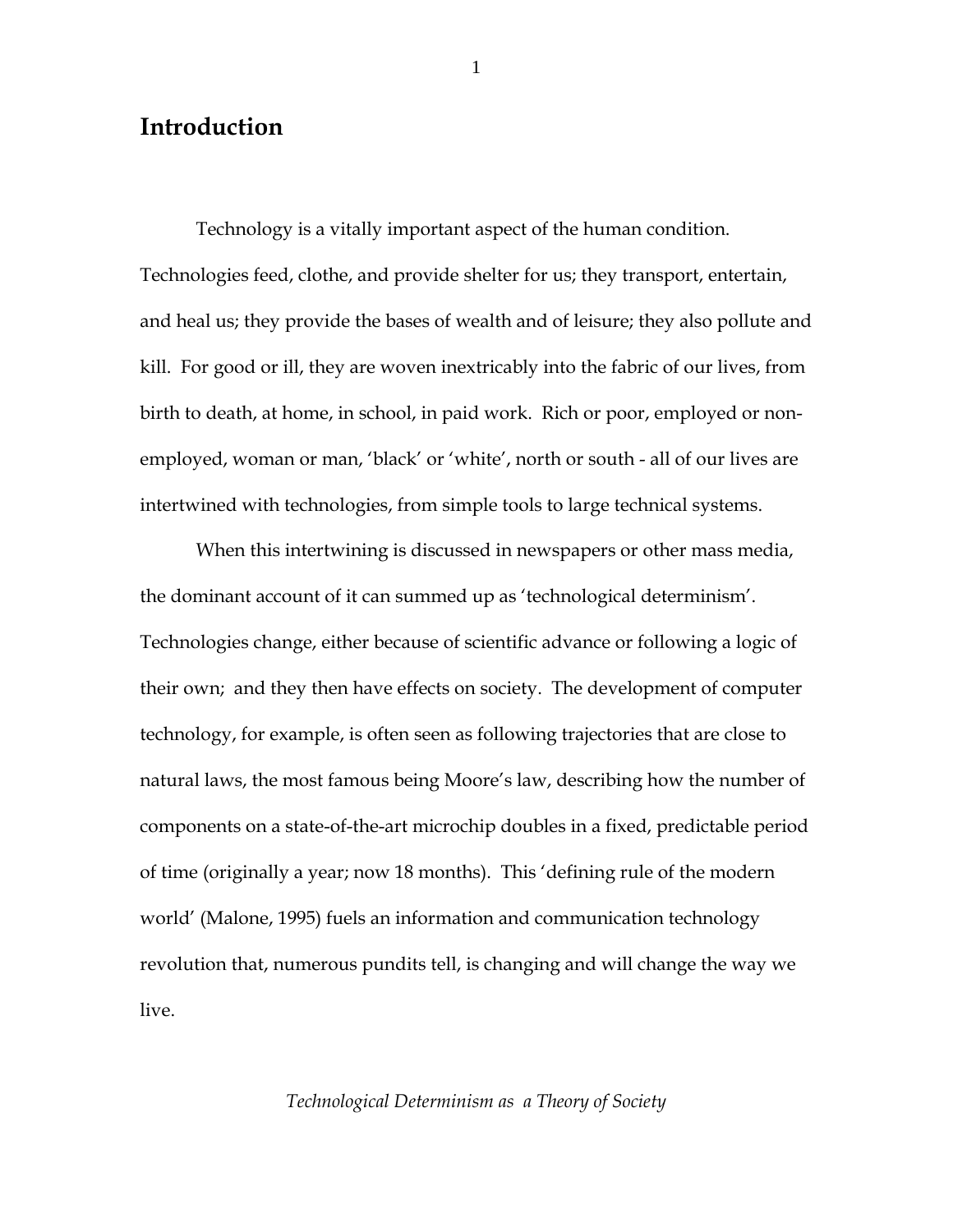Technological determinism contains a partial truth. Technology matters. It matters not just to the material condition of our lives and to our biological and physical environment - that much is obvious - but to the way we live together socially. The historian Lynn White, for example, famously attributed the coming about of feudal society - a 'society dominated by an aristocracy of warriors endowed with land' (White 1978, 38) - to the invention, and diffusion to Western Europe, of the stirrup. Prior to the stirrup, fighting on horseback was limited by the risk of falling off. Swipe too vigorously with a sword, or lunge with a spear, and horse borne warriors could find themselves lying ignominiously in the dust. Because the stirrup offered riders a much more secure position on the horse, it 'effectively welded horse and rider into a single fighting unit capable of a violence without precedent' (ibid., 2). But the 'mounted shock combat' it made possible was an expensive as well as an effective way of doing battle. It required extensive training, armour and war horses. It could be sustained only by a reorganisation of society designed specifically to support an élite of mounted warriors able and equipped to fight in this 'new and highly specialized way' (ibid., 38).

White's account is better read as parable than as real history.<sup>[1](#page-48-0)</sup> Amongst the Franks, the stirrup may have 'caused' feudalism. But it had no such effect in, say, Anglo-Saxon England prior to the Norman Conquest. To explain why the creation of a feudal system was attempted, and to explain why it was possible,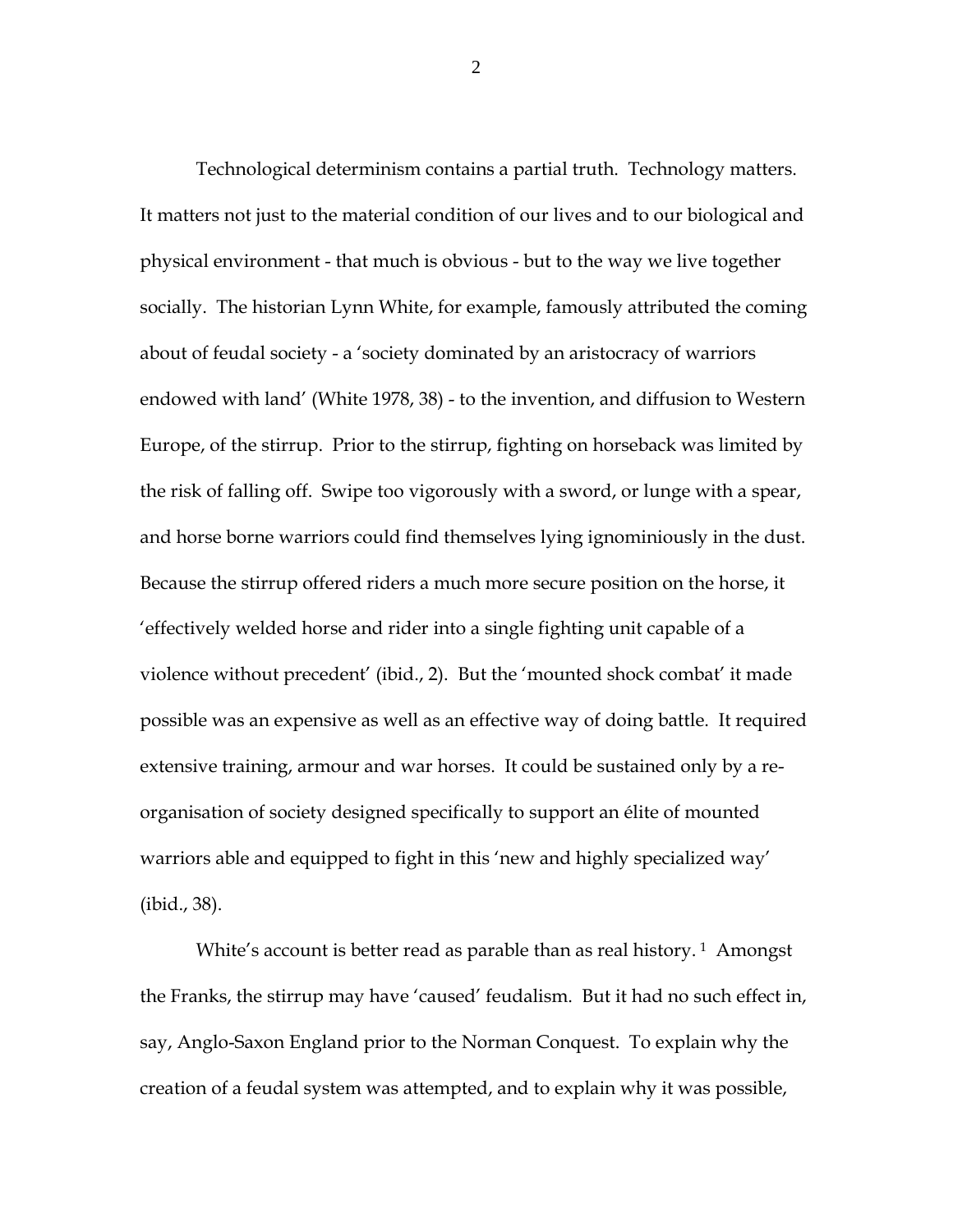inevitably requires reference to a set of social conditions wider than military technology alone - the decline in European trade, which made land the only reliable source of wealth; the possibility (under some circumstances and not others) of seizing land for redistribution to feudal knights; and so on. As a simple cause-and-effect theory of historical change, technological determinism is at best an oversimplification. Changing technology will always be only one factor amongst many others: political, economic, cultural, and so on. If technology's physical and biological effects are complex and contested matters (and, for example, the literature on perceptions of risk strongly suggests this),<sup>[2](#page-48-1)</sup> it would clearly be foolish to expect its social effects to be any simpler. A 'hard', simple cause-and-effect technological determinism is not a good candidate as a theory of social change.

However, the failure of a 'hard' technological determinism does not rule out a 'soft' determinism (Smith and Marx, 1994), and to say that technology's social effects are complex and contingent is not to say that it has *no* social effects. That is our reason for beginning both this collection and its predecessor with the article by Langdon Winner. His is one of the most thoughtful attempts to undermine the notion that technologies are in themselves neutral - that all that matters is the way societies choose to use them. Technologies, he argues, can be inherently political. This is so, he says, in two senses. First, technologies can be designed, consciously or unconsciously, to open certain social options and close others. Thus, Winner claims, New York builder Robert Moses designed road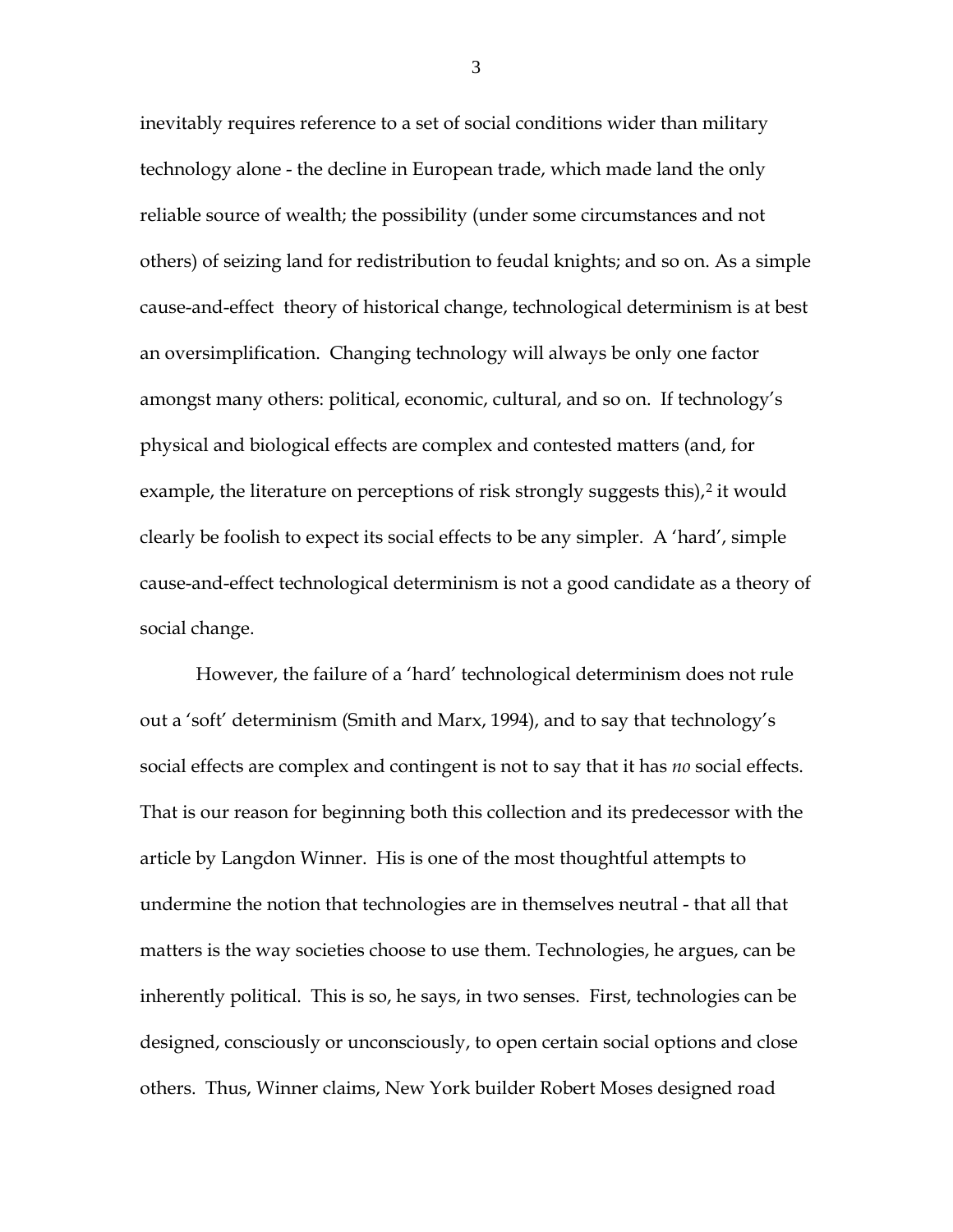systems to facilitate the travel of certain types of people and to hinder that of others. Second, Winner argues that not only can particular design features of technologies be political, but some technologies in their entirety are political. Even if it is mistaken to see technologies as *requiring* particular patterns of social relations to go along with them, some technologies are, in given social circumstances, *more compatible* with some social relations than with others. Hence, argues Winner, basing energy supply around nuclear technology that requires plutonium may enhance pressure for stronger state surveillance to prevent its theft, and thus erode traditional civil liberties. The particular claim may be wrong - natural uranium shows no sign of running out, as it appeared it might when Winner wrote this article, and the relatively modest recycling of spent fuel has to date led to no restrictions on civil liberties - but the general form of the argument demands attention. In adopting a technology, we may be opting for far more - economically, politically, even culturally, as well as technically than appears at first sight. Because 'hard' technological determinism is an oversimplified theory of technological change, discovering in advance what that 'more' might be is very difficult, and predictions are, in consequence, often offbeam. But the difficulty of the task is not reason for avoiding it.

#### *Technological Determinism as a Theory of Technology*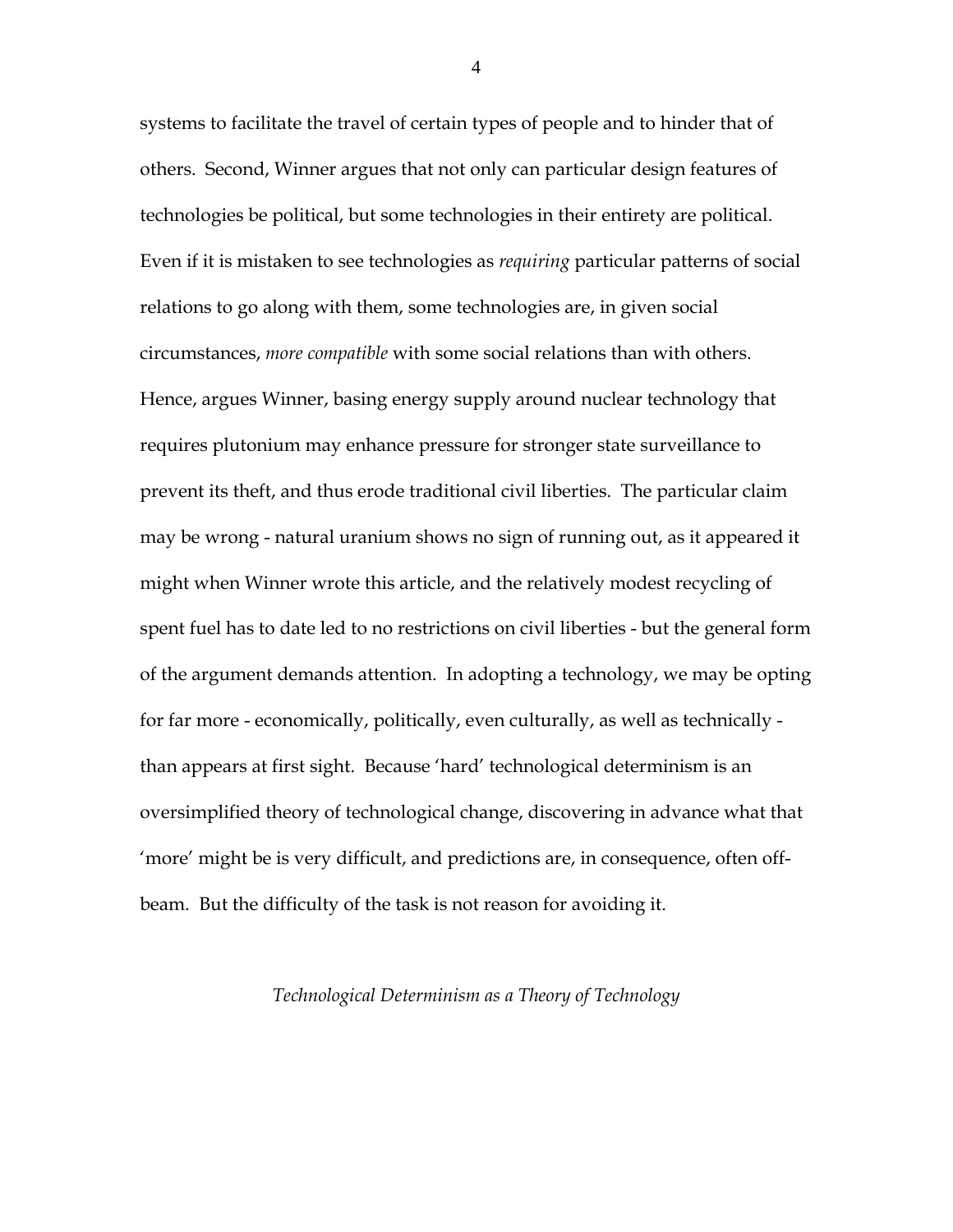As a theory of society, then, technological determinism is asking a good question, albeit often providing an oversimplified answer. Where we part company with it more decisively is in its aspect as a theory of technology, $3$  in its typical assumption that technological change is an independent factor, impacting on society from outside of society, so to speak.

This is a very common way of thinking, but to our minds a mistaken one. Most of the rest of this introductory essay - indeed most of the rest of this book provides arguments and evidence for its mistakenness, but let us dwell for a moment on why the mistakenness matters. The view that technology just changes, either following science or of its own accord, promotes a passive attitude to technological change. It focuses our minds on how to *adapt* to technological change, not on how to *shape* it. It removes a vital aspect of how we live from the sphere of public discussion, choice, and politics. Precisely because technological determinism is partly right as a theory of society (technology matters not just physically and biologically, but also matters to our human relations to each other) its deficiency as a theory of technology impoverishes the political life of our societies.

In one of the most influential recent works of social theory, for example, Ulrich Beck (1992) both diagnoses and calls for 'reflexive modernisation'. The apparently opaque phrase encodes several linked notions, but the one that is crucial here is the idea that instead of modernisation ('progress') being a process that just happens to societies it should become a process that is actively, and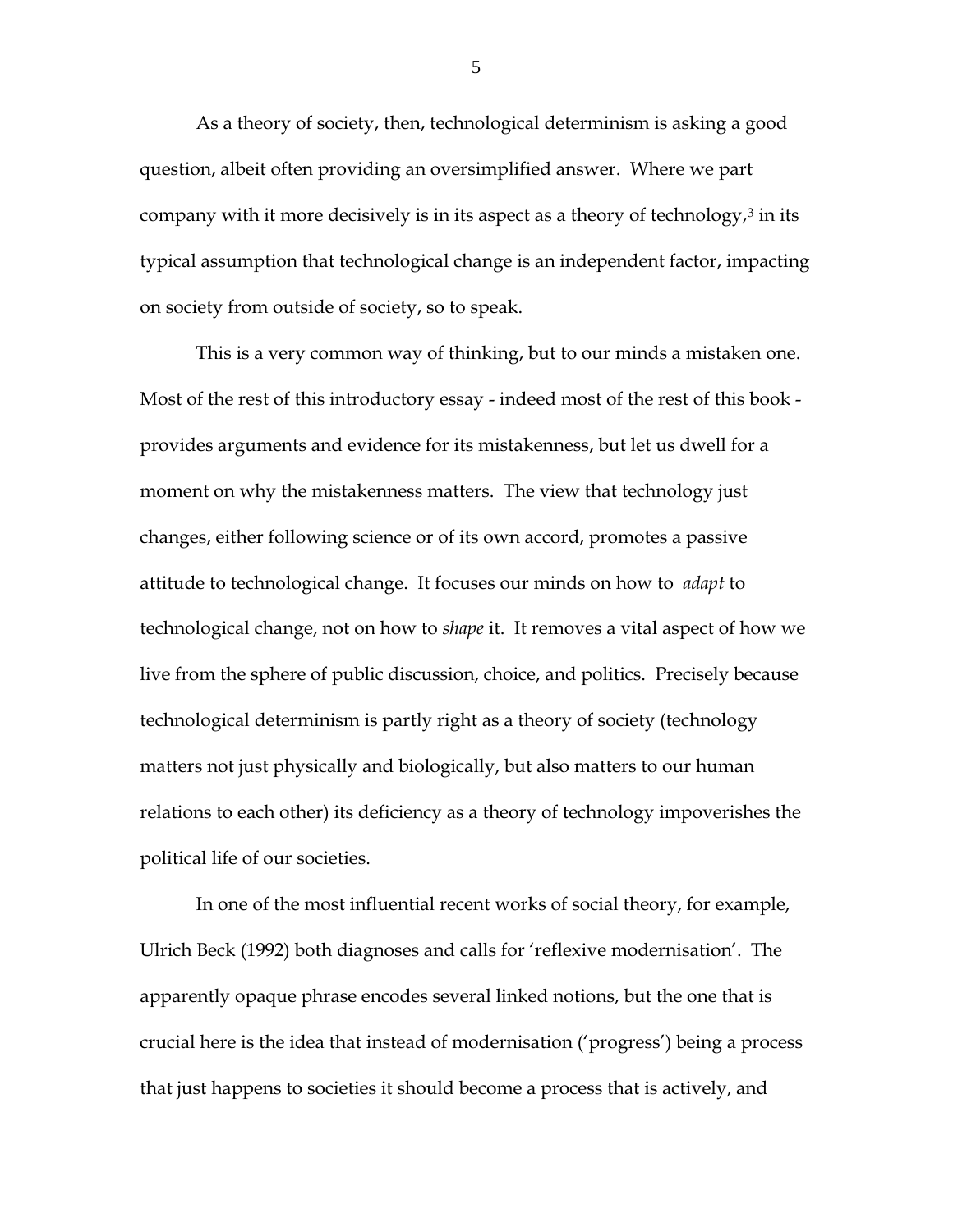democratically, shaped. Beck's work resonates with the remarkably successful attempt of the German Green Party to bring into the heart of the political process the activities and goals of citizen's initiatives, of investigative journalists, of radical engineers, and of the environmentalist, women's and peace movements. As a vitally important part of 'progress', technological change is a key aspect of what our societies need actively to shape, rather than passively to respond to.

Often efforts to develop a politics of technology are seen as antitechnology, as an attempt to impose upon technology rigid, negative, political controls. The prevalence of that misconception is our reason for including here an extract from the work of Donna Haraway, who has become perhaps the most influential feminist commentator on science and technology. Her dense, playful, poetic, and occasionally oblique prose is sometimes misunderstood as an attack on science and technology, but we see it in a different light. She is sharply critical of those who reject technology in favour of a return to a mythical natural state, and she argues instead for an embracing of the positive potential of science and technology. Of course, there is much in those spheres she would wish to see change, but she eschews an 'ecofeminist' celebration of women's spiritual closeness to an unpolluted nature. Famously, and provocatively, preferring to be a 'cyborg' - a cybernetic organism, such as an animal with a human-made implant - than an ecofeminist 'goddess' (see Haraway 1985), Haraway is, in our reading of her, rephrasing an old theme: the liberatory potential of science and technology. In the passage from her work we have selected, she notes the great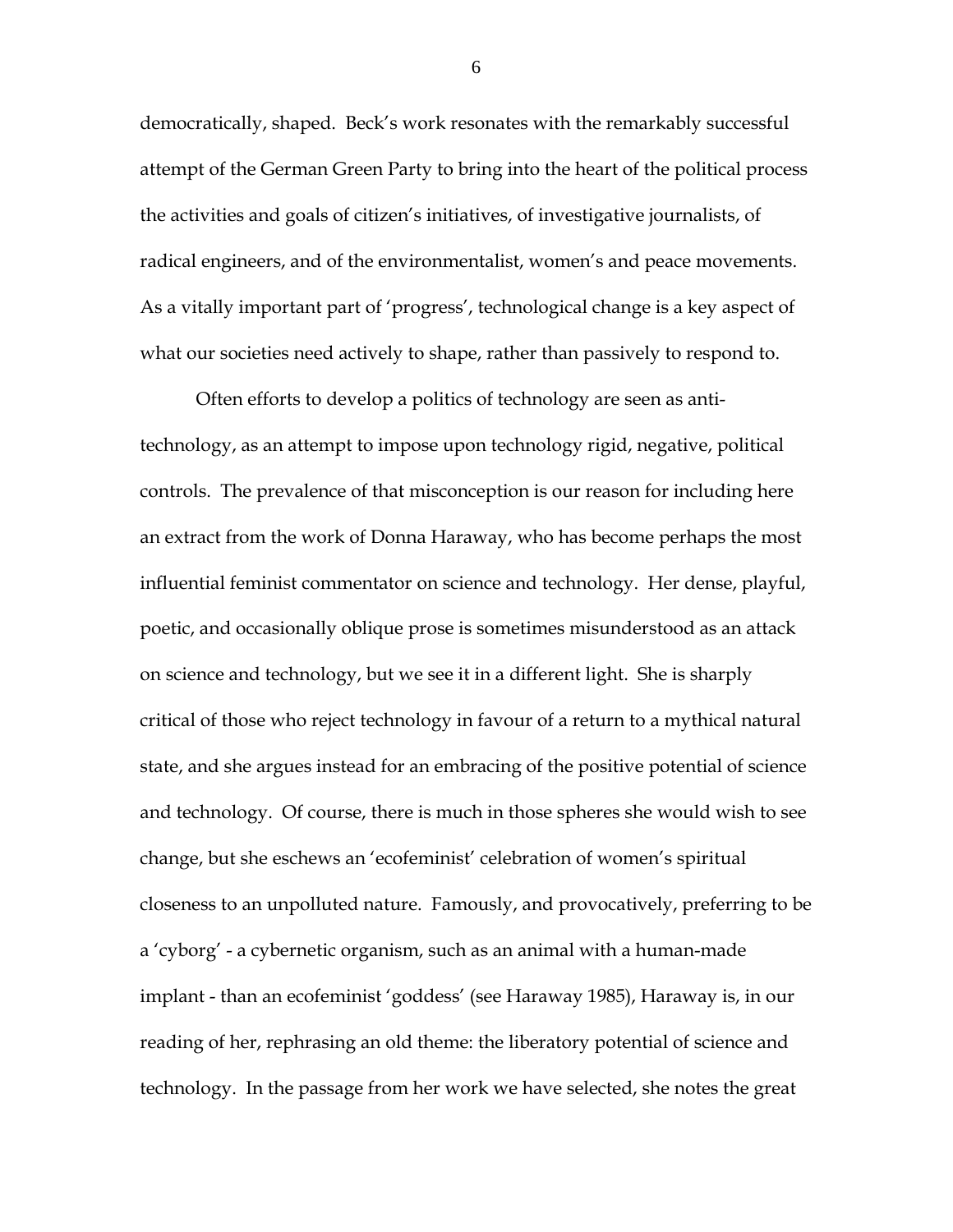power of science and technology to create new meanings and new entities, to make new worlds. While critical of many aspects of the way this happens, such as the wholesale extending of private property to - i.e. patenting - life forms, she warns against any purist rejection of the 'unnatural', hybrid, entities produced by biotechnology, admitting at one point (Haraway 1997, 89) her 'frank pleasure' at the introduction into tomatoes of a gene from flounders, which live in cold seas, that enables the tomato to produce a protein that slows freezing. She revels in the very difficulty of predicting what technology's effects will be. The 'lively, unfixed, and unfixing' practices of science and technology produces 'surprises [which] just might be good ones' (ibid., 280), she comments.

#### *Does Science Shape Technology?*

Clearly, any efficacious politics of technology—any systematic attempt to ensure that the surprises are indeed good ones—needs an understanding of technological change. Let us begin to sketch an outline of such an understanding by tackling the most obvious force shaping technology: scientific change. Technology, it is often said, is applied science. Scientists discover facts about reality, and technologists apply these facts to produce useful things. As we have indicated, this view of technological change is a key underpinning of popular forms of technological determinism.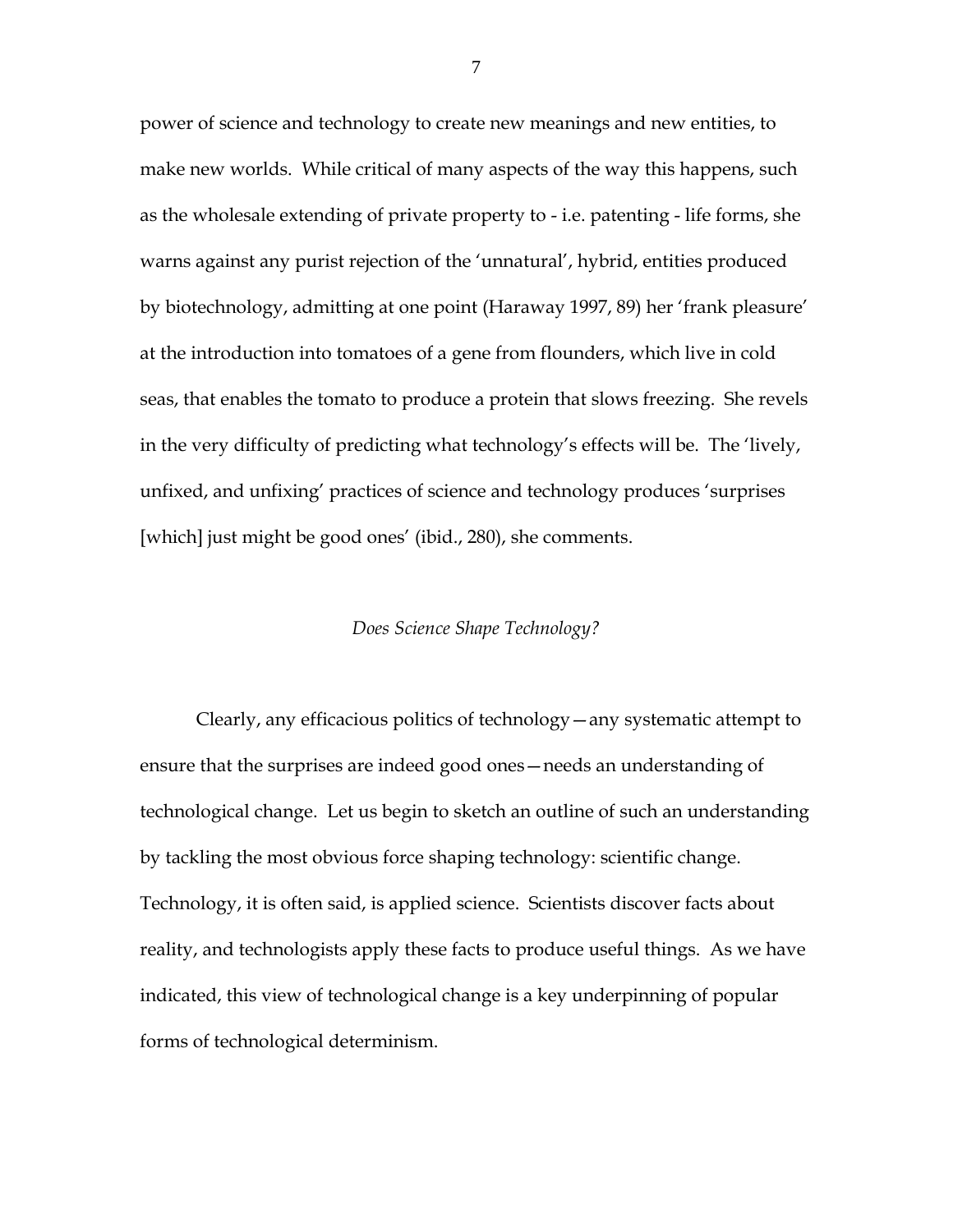There are several things wrong with the notion of technological change as the application of scientific discovery. First, the notion of 'discovery'—the uncovering of what is already there—is naive. Scientists are, of course, in constant, intimate dialogue with the real, material world, but they are active participants in that dialogue, bringing to it conceptual schema, experimental traditions, intellectual investments, ways of understanding the world, models and metaphors—some drawn from the wider society—and so on (see, e.g., Shapin 1982, Barnes, Bloor and Henry 1997, Galison 1997).

Furthermore, science and technology have by no means always been closely connected activities. Looking backwards is tricky, because people in previous times did not operate with our notions of 'science' and 'technology' (Mayr 1976), and there is some controversy amongst historians who have studied the issue (see, for example, Musson and Robinson 1969, Mathias 1972). But it can be concluded that before the latter part of the nineteenth century the contribution of activities we would now think of as science to what we would call technology was often marginal. The watermill, the plough, the spinning wheel, the spinning jenny, even the steam engine—these crucial inventions were in no real sense the application of pre-existing science (see, for example, Cardwell 1971 and 1972). *Rhetoric* about the contribution of science to technology there was in plenty, but the rhetoric often bore little relation to the modest reality of that contribution, and needs to be interpreted differently (Shapin 1972, 335-6).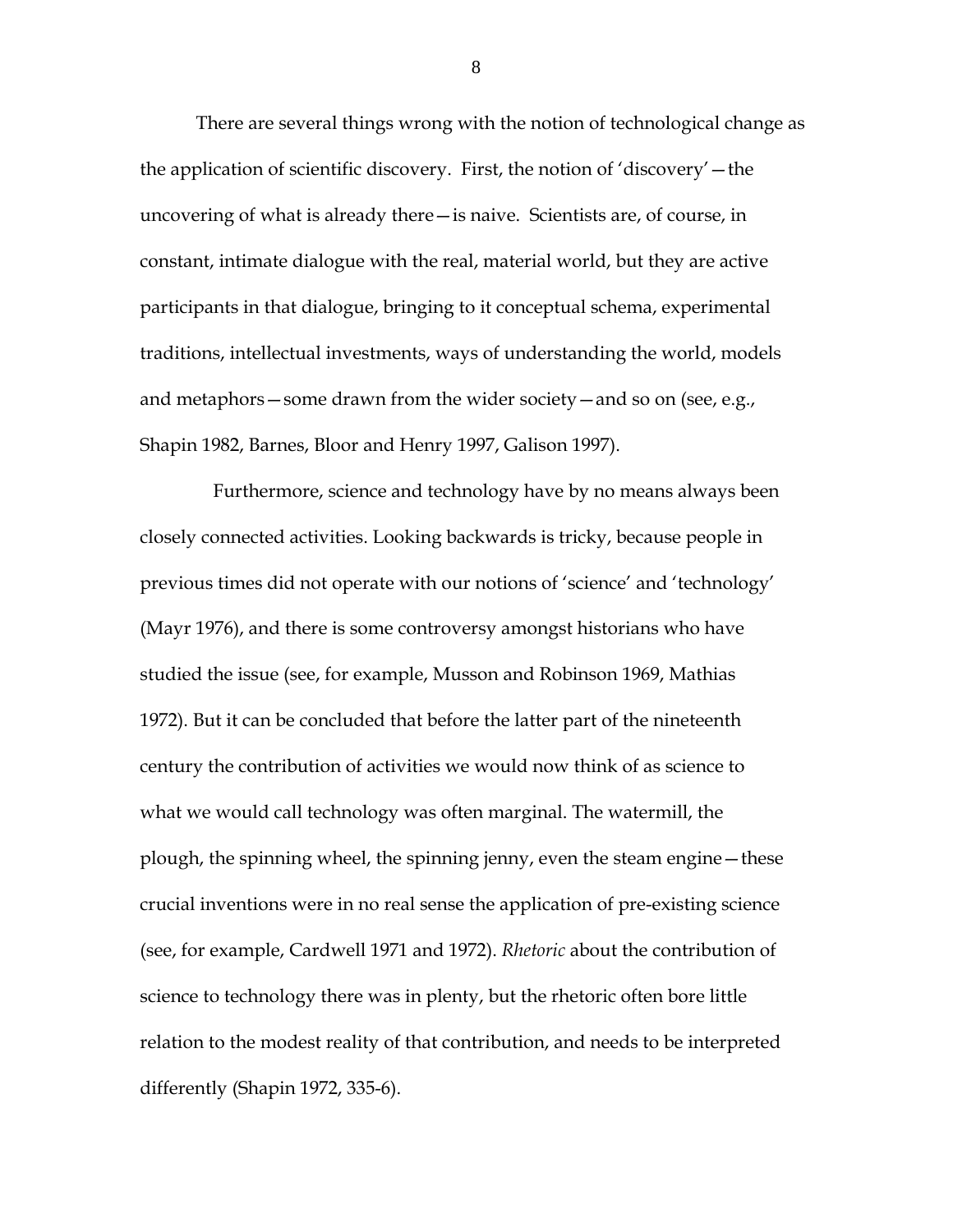Where science and technology are connected, as they increasingly have been since the second half of the 19th century, it is mistaken to see the connection between them as one in which technology is one-sidedly dependent on science. Technology has arguably contributed as much to science as vice versa - think of the great dependence of science on the computer, without which some modern scientific specialties could scarcely have come into existence.<sup>4</sup> Most importantly, where technology does draw on science the nature of that relation is not one of technologists passively deducing the 'implications' of a scientific advance. Technology, as the word's etymology reminds us,<sup>[5](#page-48-4)</sup> is knowledge as well as artifacts, and the knowledge deployed by engineers is far from just applied science, as engineer-turnedhistorian Walter Vincenti (1990) demonstrates. Engineers *use* science. They seek from science resources to help them solve the problems they have, to achieve the goals towards which they are working. These problems and goals are at least as important in explaining what they do as the science that is available for them to use.<sup>[6](#page-48-5)</sup>

#### *The Technological Shaping of Technology*

If science does not in any simple sense shape technology, what of the notion that technological change follows an autonomous logic—the notion that *technology shapes technology* (see Ellul 1964, 85-94, Winner 1977, 57-73)? To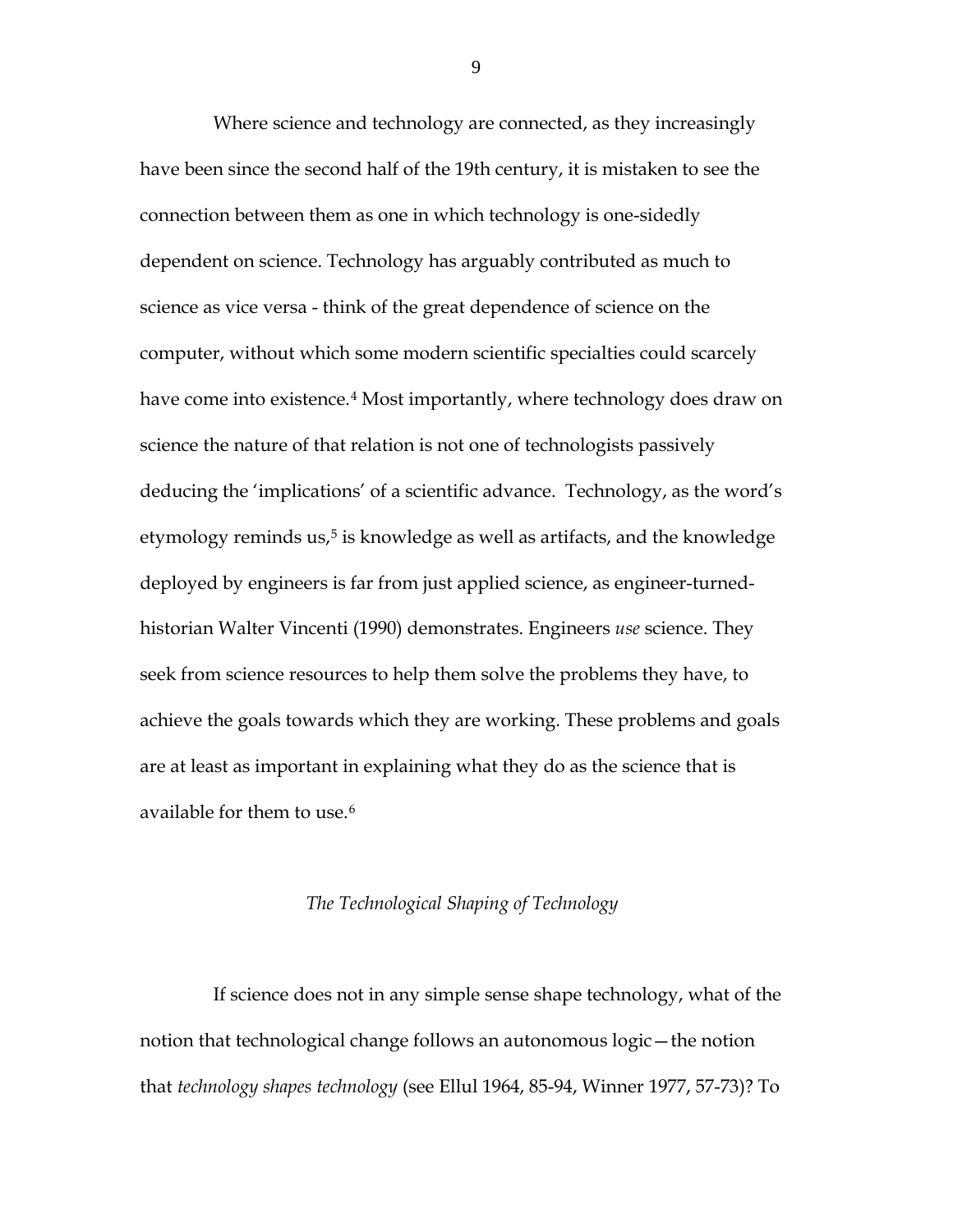understand the force of this argument, it is necessary to see what is wrong with our common, but wholly mystified, notion of the heroic inventor. According to that notion, great inventions occur when, in a flash of genius, a radically new idea presents itself almost ready-formed in the inventor's mind. This way of thinking is reinforced by popular histories of technology, in which to each device is attached a precise date and a particular man (few indeed are the women in the stereotyped lists) to whom the inspired invention 'belongs'.

One important attack on this inspirational notion of invention was mounted by the group of American writers, most importantly William Ogburn, who from the 1920s onwards set themselves the task of constructing a sociology of technology (Westrum, 1991). In a 1922 article, Ogburn and his collaborator Dorothy Thomas argued that far from being the result of unpredictable flashes of inspiration, inventions were *inevitable*. Once the 'necessary constituent cultural elements' are present—most importantly including component technologies—there is a sense in which an invention *must* occur. 'Given the boat and the steam engine, is not the steamboat inevitable?' asked Ogburn and Thomas (1922, 90.) They regarded it as crucial evidence for the inevitability of invention that a great many inventions were in fact made independently by more than one person.

Not the least of the difficulties in this position is that apparent inventions of the same thing turn out on closer inspection to be of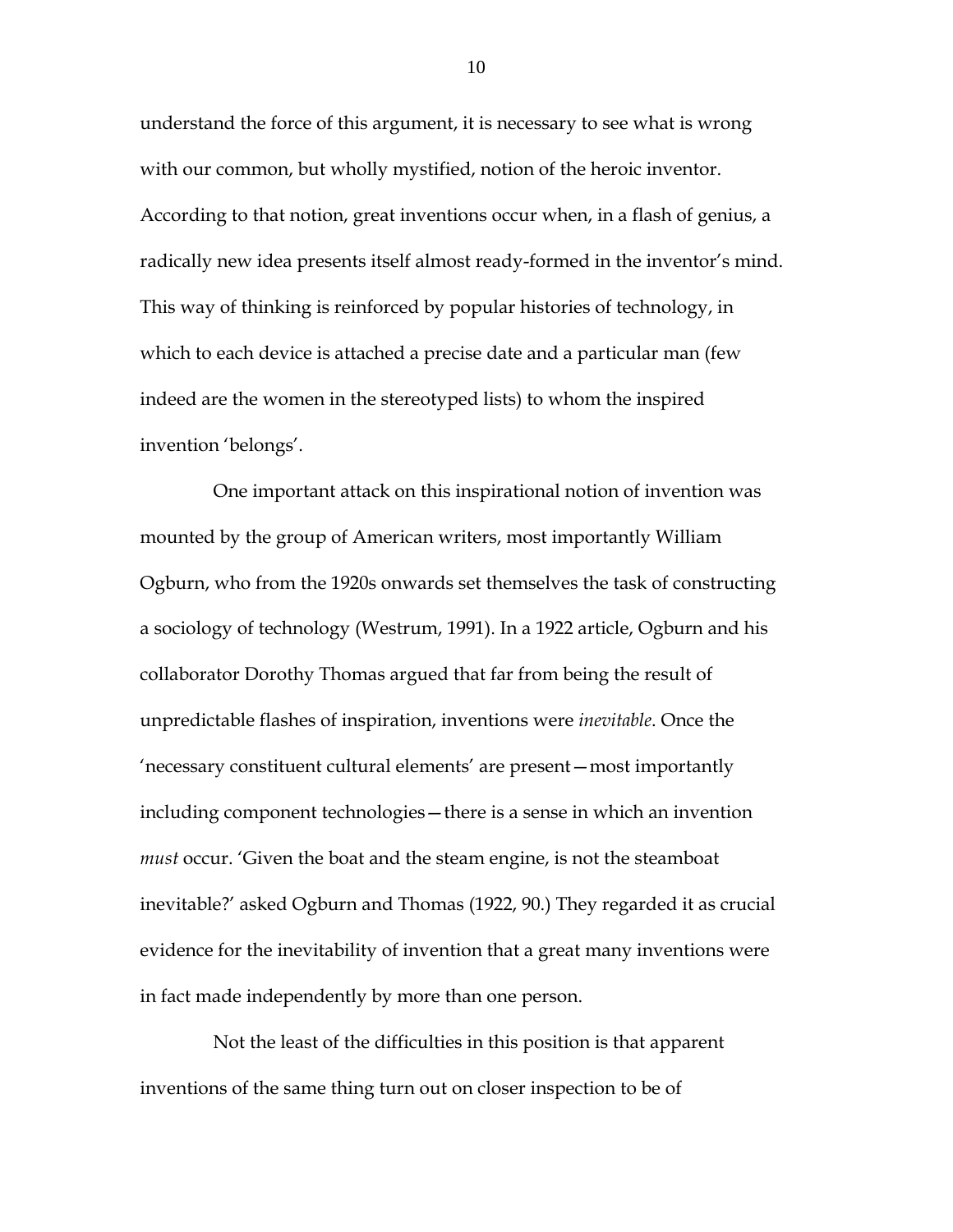importantly different things (Constant 1978). A solidly based critique of the inspirational notion of invention can, however, be constructed directly, drawing on the work of writers such as Ogburn's contemporary Usher (1954), his colleague Gilfillan (1935a and 1935b) and, more recently, historians of technology like Thomas P. Hughes (1971, 1983, and 1989; see also pp.xx-xx of this book). Hughes's work is of particular relevance because much of it focuses on classic 'great inventor' figures such as Thomas Edison (credited with the invention of, amongst other things, the gramophone and the electric lightbulb) and Elmer Sperry (famed for his work on the gyrocompass and marine and aircraft automatic pilot).

Hughes has no interest in disparaging the achievements of those he writes about - indeed he has the greatest respect for them - but his work demonstrates that invention is not a matter of a sudden flash of inspiration from which a new device emerges 'ready made'. Largely it is a matter of the minute and painstaking modification of existing technology. It *is* a creative and imaginative process, but that imagination lies above all in seeing ways in which existing devices can be improved, and in extending the scope of techniques successful in one area into new areas.

A vitally important type of technical change altogether escapes our conventional notion of 'invention'. Technical change, in the words of Gilfillan (1935a, 5) is often 'a perpetual *accretion* of little details . . . probably having neither beginning, completion nor definable limits', a process Gilfillan saw at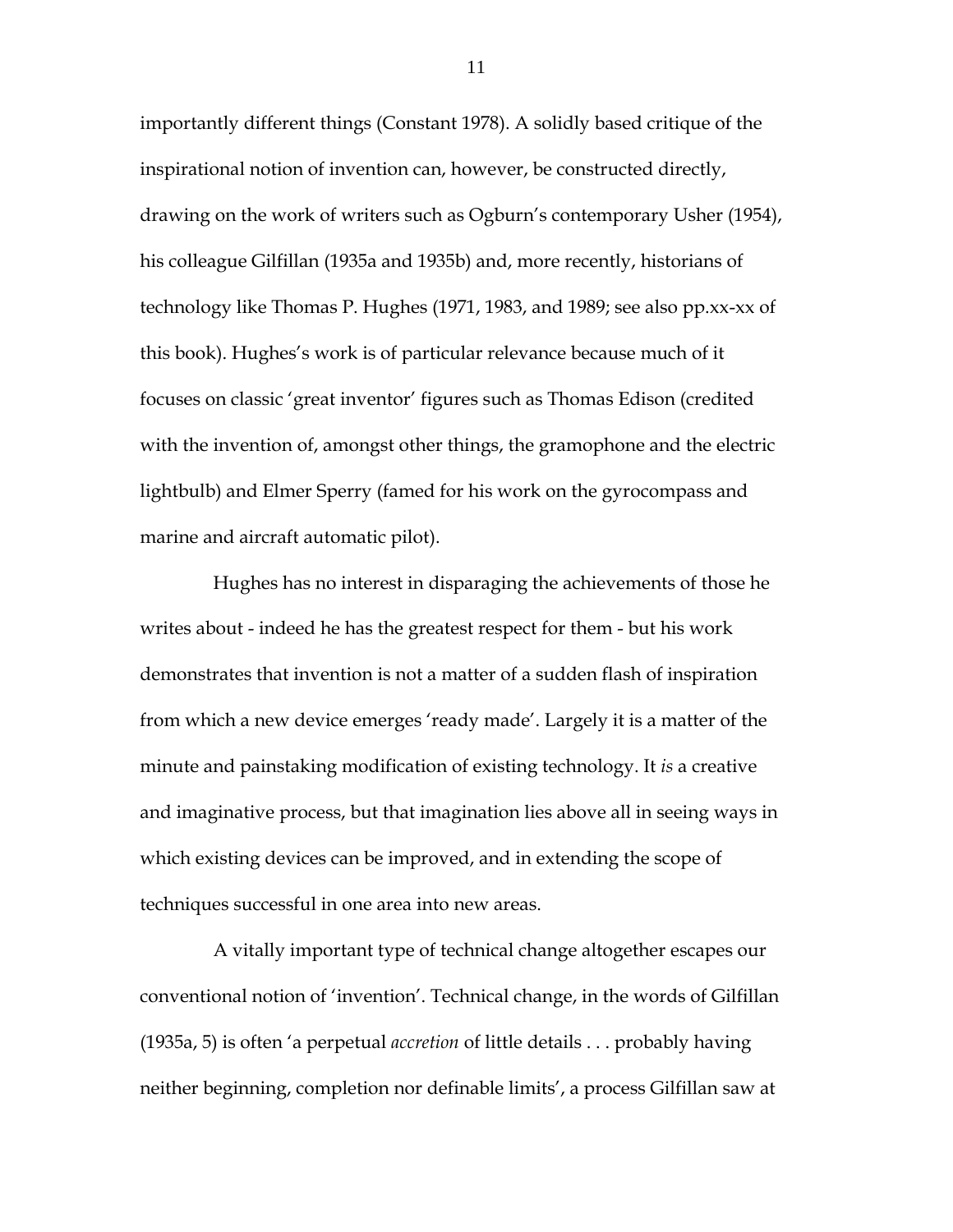work in the gradual evolution of the ship (1935b). The authors of this process are normally anonymous, certainly not 'heroic inventor' figures, and often skilled craft workers, without formal technical or scientific training; it is probably best seen as a process of collective learning rather than individual innovation. 'Learning by doing' in making things (Arrow 1962) and what Rosenberg (1982, 120-40) calls 'learning by using' - feedback from experience of use into both the design and way of operating things - are both of extreme practical importance. Individually small changes may add up to eventually considerable changes in design, productivity and effectiveness.

New technology, then, typically emerges not from flashes of disembodied inspiration but from existing technology, by a process of gradual change to, and new combinations of, that existing technology. Even what we might with some justification want to call revolutions in technology often turn out to have been long in the making. Constant's important study (1980) of the change in aircraft propulsion from the propeller to the jet shows this clearly. Revolutionary as it was in the context of aircraft propulsion, the turbo jet built upon a long tradition of work in water and gas turbines.

Existing technology *is* thus, we would argue, an important precondition of new technology. It provides the basis of devices and techniques to be modified, and is a rich set of intellectual resources available for imaginative use in new settings.[7](#page-48-6) But is it the *only* force shaping new technology? We would say that it is not, and would argue that this can be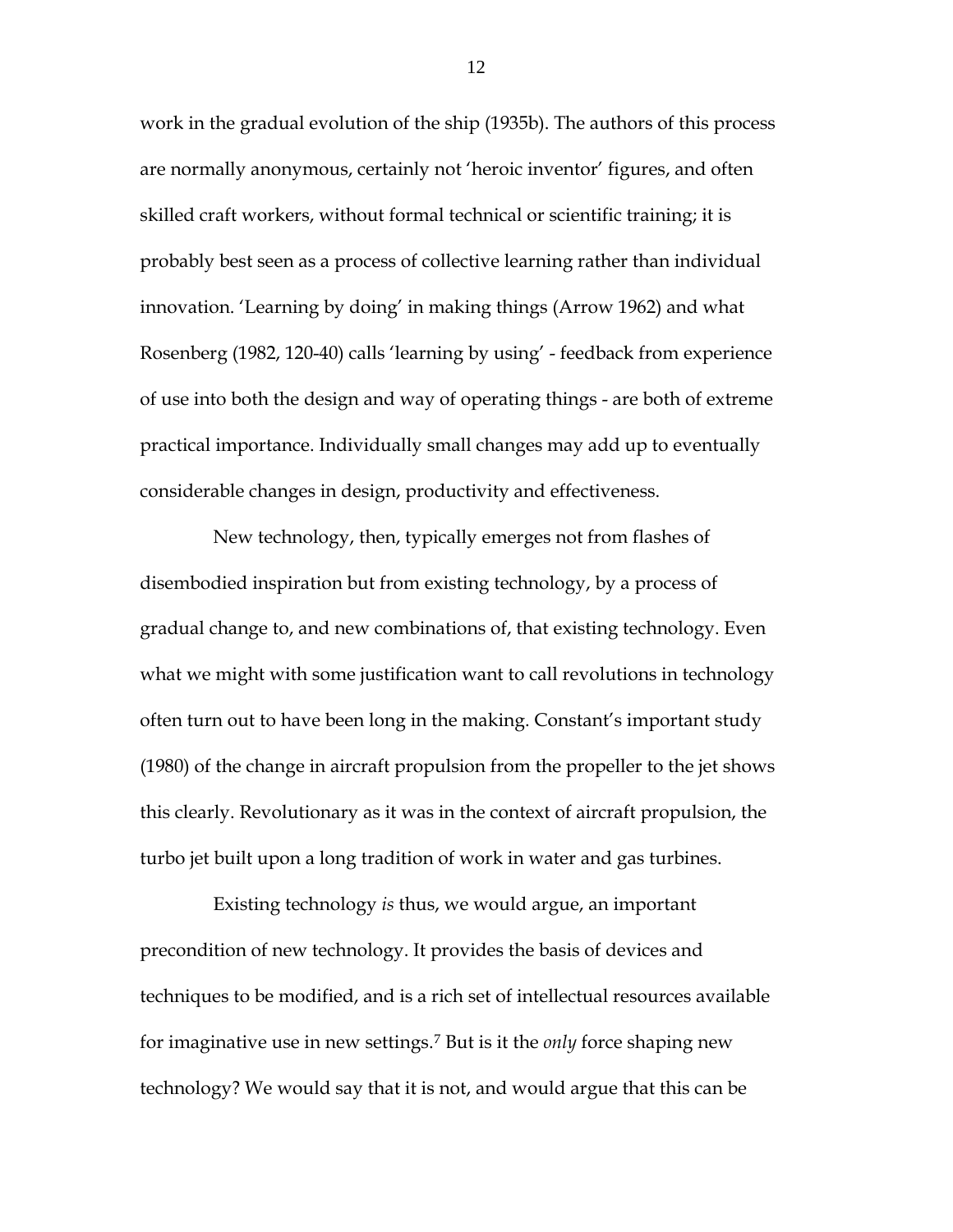seen by examining the two most plausible attempts to claim that existing technology is more than just a precondition of new technology, but is an active shaping force in its development. These attempts focus around the ideas of technological 'paradigm' and technological 'system'.

The idea of 'technological paradigm' (see Constant 1980, Dosi 1982) is an analogical extension of Thomas Kuhn's idea of the scientific paradigm (1970). In Kuhn's work, 'paradigm' has two main meanings, which are interrelated but distinguishable. In the more basic sense, the paradigm is an exemplar, a particular scientific problem-solution that is accepted as successful and which becomes the basis for future work. Thus Newton's explanation of the refraction of light, in terms of forces acting on the particles he believed light to consist in, formed a paradigm for much subsequent work in optics - researchers sought to produce similar explanations for other optical phenomena (Worrall 1982). The paradigm in this first sense of exemplar plays a crucial part in the paradigm in the second, more famous, wider sense of the 'entire constellation of beliefs, values, techniques, and so on shared by the members of a given [scientific] community' (Kuhn 1970, 175).

The discussion of paradigms in technology has been less profound than it might have been because it (like extensions of Kuhn's ideas to the social sciences) has tended to focus on the second meaning of paradigm, despite Kuhn's explicit statement that the first meaning is 'philosophically . . .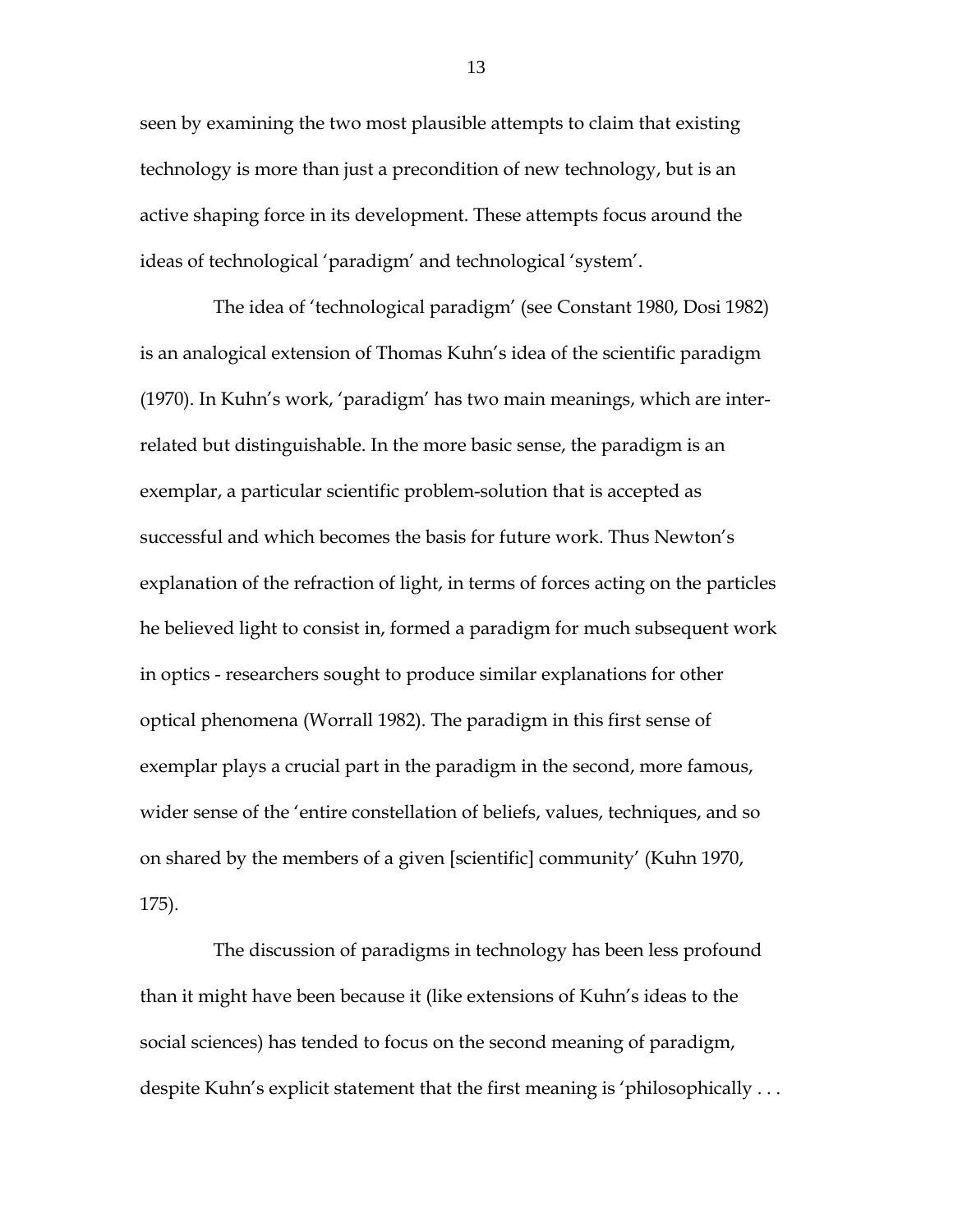deeper' (ibid.; see Barnes 1982, Gutting 1984, Laudan 1984). But there is no doubt that the concept of paradigm applied to technological change does point us towards important phenomena. Particular technical achievements have played a crucial role as exemplars, as models for further development (see Sahal 1981a and 1981b). In the field of missile technology, for example, the German V-2 missile played this role in early post-war American and Soviet missile development. Because technological knowledge cannot be reduced to a set of verbal rules, the presence of a concrete exemplar is a vital resource for thought. The Americans possessed actual German-built V-2s, as well as most of the design team; the Soviets painstakingly constructed, with help from some of the designers, replicas of the original missile (Ordway and Sharpe 1979). To a significant extent the V-2 formed the model from which further ballistic missiles were derived by conscious modification.

If we find technologists operating with a paradigm—taking one technical achievement and modelling future work on that achievement—it becomes tempting to treat this as somehow self-explaining and discuss it in terms of mechanical analogies such as following a technical 'trajectory' (Dosi 1982). But to do this would be to miss perhaps the most fundamental point of Kuhn's concept of paradigm: the paradigm is not a rule that can be followed mechanically, but a *resource* to be used. There will always be more than one way of using a resource, of developing the paradigm. Indeed groups of technologists in different circumstances often develop the same paradigm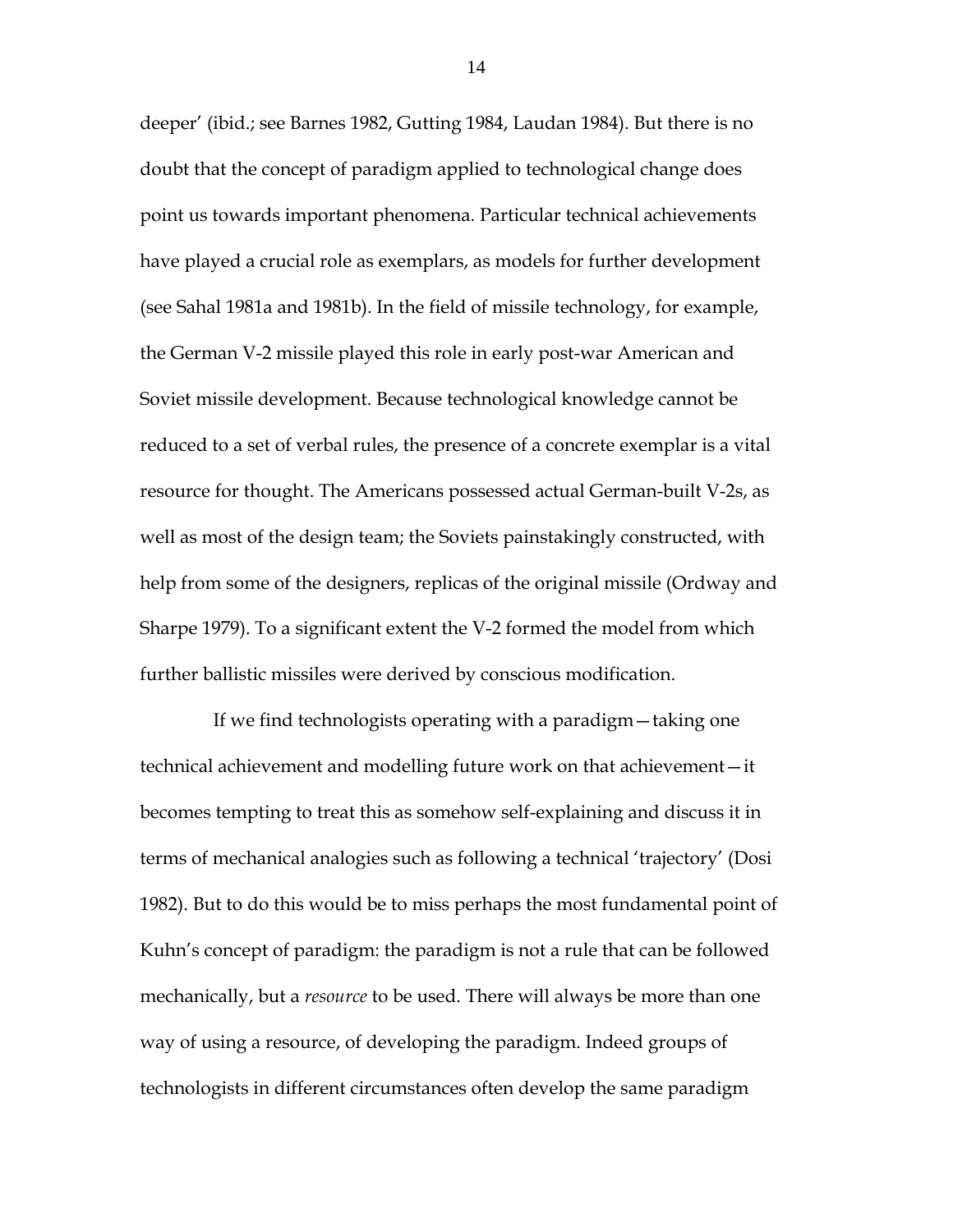differently. American and Soviet missile designers, for example developed significantly different missiles, despite their shared use of the V-2 as departure point (Holloway 1977 and 1982, Berman and Baker 1982). Where this does not happen, where there is congruity in the development and extension of a paradigm, this stands equally in need of explanation.

Just how much can be hidden by considering the further development of a paradigm as simply a 'technological trajectory' following an 'internal logic' emerges from another study by Hughes (1969). Here the 'trajectory' being considered is that of successive processes for synthesising chemicals by 'hydrogenation'—combination with hydrogen at high temperatures and pressures over catalysts. Hughes examines the trajectory of this work in the German chemical firm I. G. Farben and its predecessors. Beginning with the paradigm instance of the Haber-Bosch process for the synthesis of ammonia, the company moved on to the synthesis of wood alcohol and finally of gasoline (from coal). A 'natural' trajectory, indeed—but one that, Hughes shows, at each stage was conditioned by social factors inside and outside the firm, including, most consequentially, the German state's need for wartime independence from external sources of raw materials. In America, the chemical giant Du Pont adopted synthetic processes for the production of ammonia and wood alcohol (Mueller 1964), but did not, in that very different environment, find the step to the synthesis of gasoline 'natural'. In Germany, moving to gasoline synthesis involved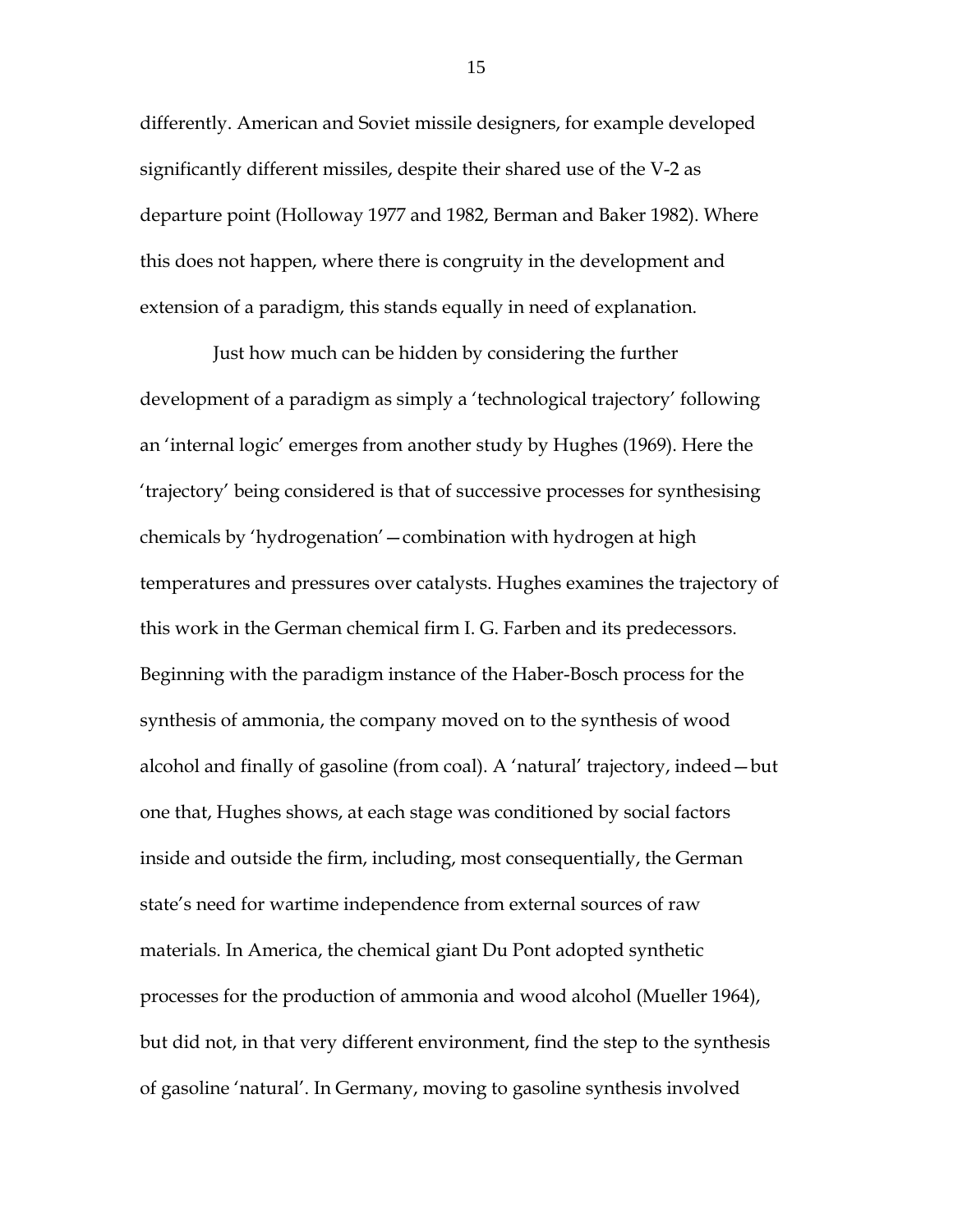greater and greater links between Farben and the Nazi state, links which eventually led twenty-three executives of Farben to the dock in the Nuremburg War Crime tribunals.

The idea of technological *system* has been used in the history of technology more widely than that of technological paradigm, and thus the characteristics of explanations framed in its terms are more evident. We will follow its usage by Thomas Hughes, who makes it in many ways the central theme of his studies of technology. Typically, and increasingly, technologies come not in the form of separate, isolated devices but as part of a whole, as part of a system. An automatic washing machine, say, can work only if integrated into the systems of electricity supply, water supply and drainage. A missile, to take another example, is itself an ordered system of component parts—warhead, guidance, control, propulsion—and also part of a wider system of launch equipment and command and control networks.

The need for a part to integrate into the whole imposes major constraints on how that part should be designed. Edison, as Hughes shows in the extract below from his work, designed the light bulb not as an isolated device but as part of a system of electricity generation and distribution, and the needs of the system are clearly to be seen in the design of the bulb. Further, the integration of technologies into systems gives rise to a particular pattern of innovation that Hughes, using a military metaphor, describes as 'reverse salients' (see, for example, Hughes 1971, 273 and 1983, 14; for related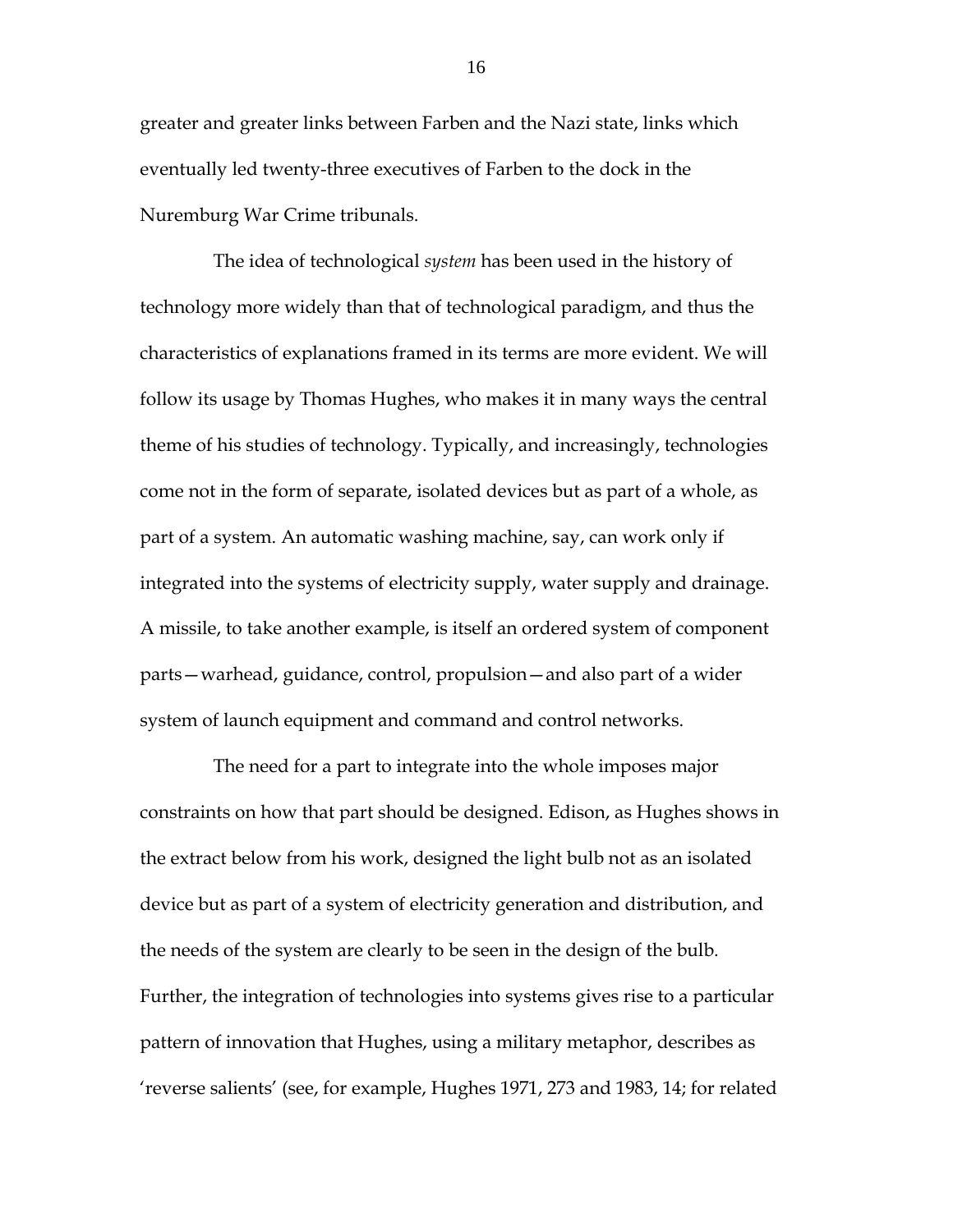observations see Rosenberg 1976, 111-12). The reverse salient is a product of uneven development. It is an area where the growth of technology is seen as lagging, like a military front line which has been pushed forward but where in one particular spot the enemy still holds out. Technologists focus inventive effort, like generals focus their forces, on the elimination of such reverse salients; a successful inventor or engineer defines the reverse salient as a set of 'critical problems' that, when solved, will correct the situation. A typical reverse salient appeared in the development of electricity supply systems. As transmission voltages were increased, power was lost between the lines through electric discharge. Because very high voltages were needed to transmit electricity over large distances, loss between the lines was a reverse salient that threatened the development of the electricity supply system as a whole. Consequently, considerable effort was devoted to solving the critical problems involved (Hughes 1976 and 1983).

The focusing of innovation on perceived reverse salients is a phenomenon of great generality. Hughes's judgement is that 'innumerable (probably most) inventions and technological developments result from efforts to correct reverse salients' (1983, 80). While this is thus an important way in which technology (as technological systems) shapes technology, does it imply that *only* technology shapes technology? Hughes's answer is 'no', and the reason for that answer is of considerable importance. A technological system like an electric light and power network is never merely technical; its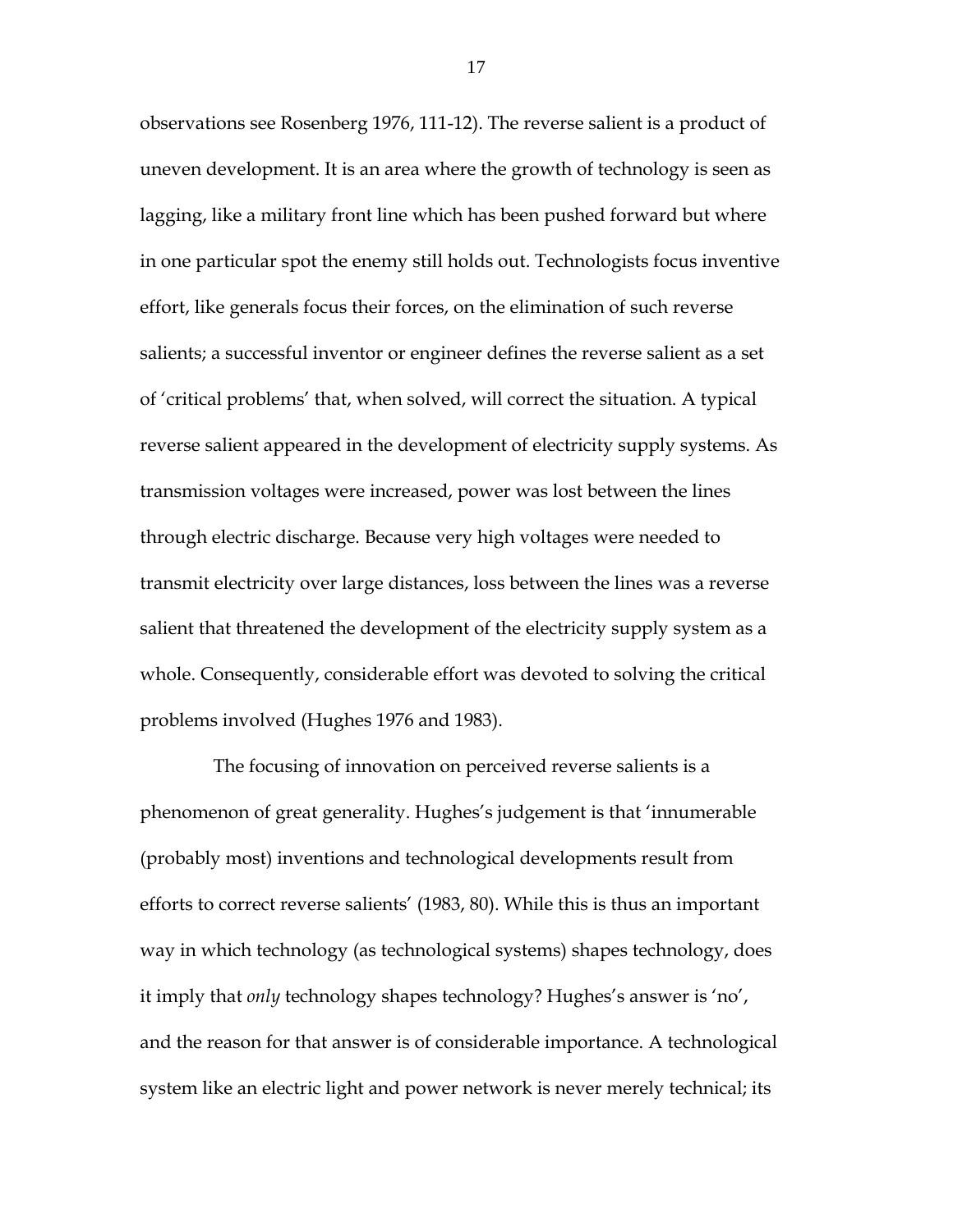real-world functioning has technical, economic, organizational, political, and even cultural aspects.<sup>[8](#page-48-7)</sup> Of these aspects, the most obviously important one is economic, and it is to that we turn next.

#### *The economic shaping of technology*

The very concept of 'reverse salient' makes sense only if a technological system is seen as oriented to a *goal* (Hughes 1983, 80). Otherwise, any metaphors of 'advancing' or of 'backward' parts become meaningless. Language of this kind is dangerous if it is allowed to slip towards vague talk of the 'cultural need' for a technology (Ogburn and Thornas 1922, 92), but the notion of a goal can be given a direct and down-toearth meaning. Most importantly, talk of a system goal is normally talk about economics, about reducing costs and increasing revenues. Electricity supply systems, for example, have been private or public enterprises, and those who have run them have inevitably been concerned above all about costs, profits and losses. The reverse salient is an 'inefficient or uneconomical component' (Hughes 1983, 80), and for many practical purposes inefficient means uneconomical.

Technological reasoning and economic reasoning are often inseparable. Our extract from Hughes's work demonstrates this in the case of Edison's invention of the light bulb. Edison was quite consciously the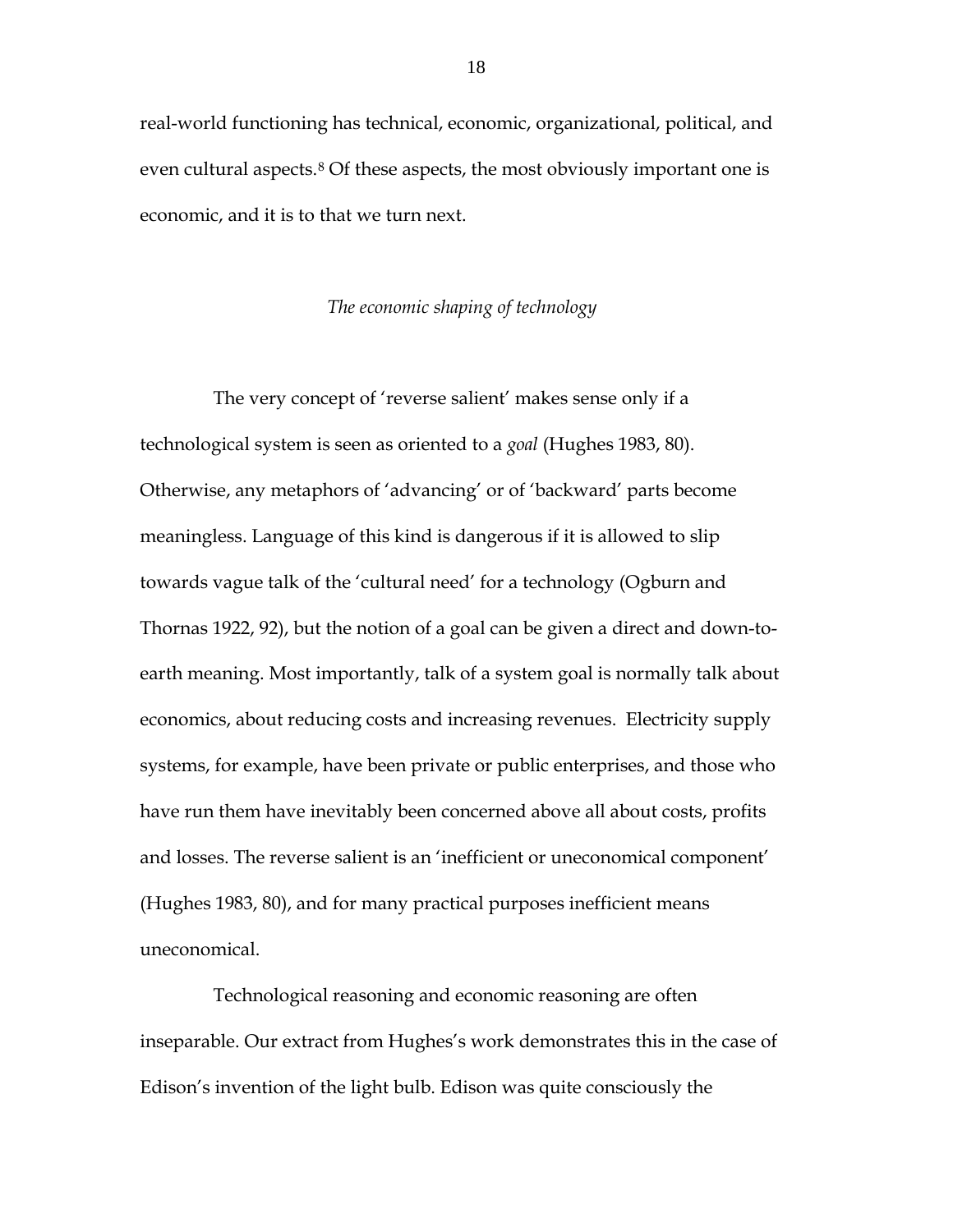designer of a system. He intended to generate electricity, transmit it to consumers, and to sell them the apparatus they needed to make use of it. To do so successfully he had to keep his costs as low as possible—not merely because he and his financial backers wished for the largest possible profit, but because to survive at all electricity had to compete with the existing gas systems. Crucially, Edison believed he had to supply electric light at a cost at least as low as that at which gas light was supplied. These economic calculations entered directly into his work on the light bulb. A crucial *system* cost, a reverse salient, was the copper for the wires that conducted electricity. Less copper could be used if these wires had to carry less current. Simple but crucial science was available to him as a resource: Ohm's and Joule's laws, from which he inferred that what was needed to keep the current low and the light supplied high was a light bulb filament with a high electrical resistance, and therefore with a relatively high voltage as compared to current. Having thus determined, economically as much as technologically, its necessary characteristics, finding the correct filament then became a matter of 'huntand-try'.

The precise characteristics of the Edison case are perhaps untypical. Even in his time Edison was unusual in his conscious, individual grasp of the nature of technological systems (therein, perhaps, lay his success), and since his time the inventor-entrepreneur has in many areas been overshadowed by the giant corporation with research and development facilities. Menlo Park,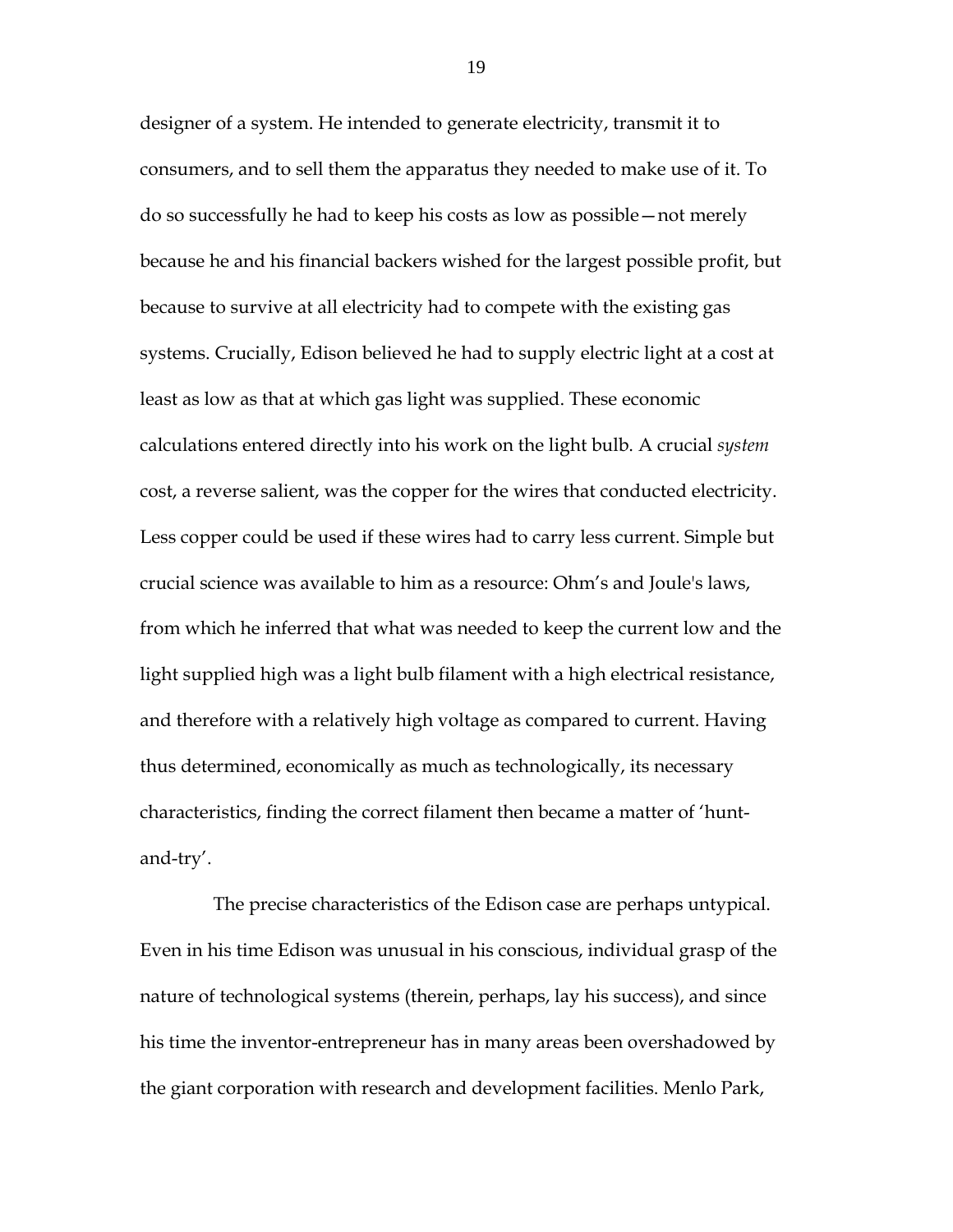Edison's research and development institution, was only an aspect of the beginning of the great transformation brought about by the large scale, systematic harnessing of science and technology to corporate objectives (Noble 1977). But the essential point remains: typically, technological decisions are also economic decisions.

Paradoxically, then, the *compelling* nature of much technological change is best explained by seeing technology not as outside of society, as some versions of technological determinism would have it, but as inextricably part of society. If technological systems are economic enterprises, and if they are involved directly or indirectly in market competition, then technical change is forced on them. If they are to survive at all, much less to prosper, they cannot forever stand still. Technical change is made inevitable, and its nature and direction profoundly conditioned, by this. And when national economies are linked by a competitive world market, as they have been at least since the mid-nineteenth century, technical change outside a particular country can exert massive pressure for technical change inside it.

The dominant way of thinking about the connection between economics and technology is the 'neoclassical' approach, which is based upon the assumption that firms will choose the technique of production that offers the maximum possible rate of profit. Despite its apparent plausibility, this assumption has been the subject of much criticism within economics. The issues involved are complex - there is a useful review of them in Elster (1983)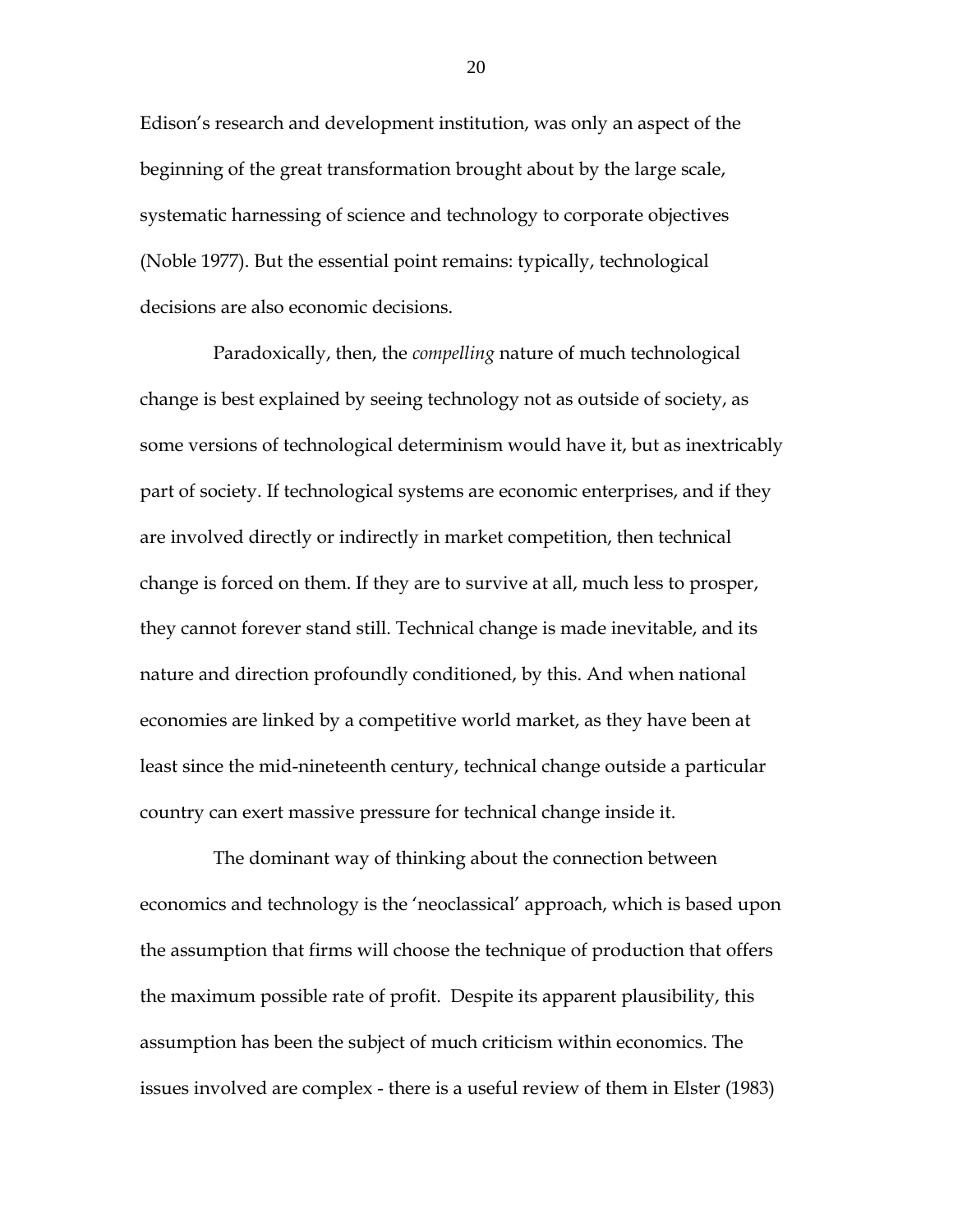- but they hinge upon whether human decision-making does, or indeed could, conform to the strict requirements of the 'neoclassical' model. For example, how can a firm possibly know when it has found the technique of production that produces maximum profits? Is it not more reasonable to assume that a firm will consider only a very limited range from the set of possible options, and will be happy with a 'satisfactory' (and not necessarily maximum) profit rate? In the new approaches that have developed within economics, inspiration has been found in the work of Joseph Schumpeter (1934, 1939, 1943 and 1951), with its emphasis on the aspects of innovation that go beyond, and cannot be explained by, rational calculation.<sup>[9](#page-48-8)</sup>

#### *Economic Shaping is Social Shaping*

The 'alternative', non-neoclassical, economics of technology thus offers a direct bridge to more sociological explanations (MacKenzie 1996a, chapter 3). Costs and profits matter enormously, but in situations of technical innovation key factors are *future* costs and *future* profits. Since there is an element of uncertainty in these, they cannot be taken as simple, given facts. Estimating costs and profits is part of what Law (1987) calls heterogeneous engineeering: engineering 'social' as well as 'technical' phenomena; constructing an environment in which favoured projects can be seen as viable.[10](#page-49-0) Market processes punish those who get this wrong and reward those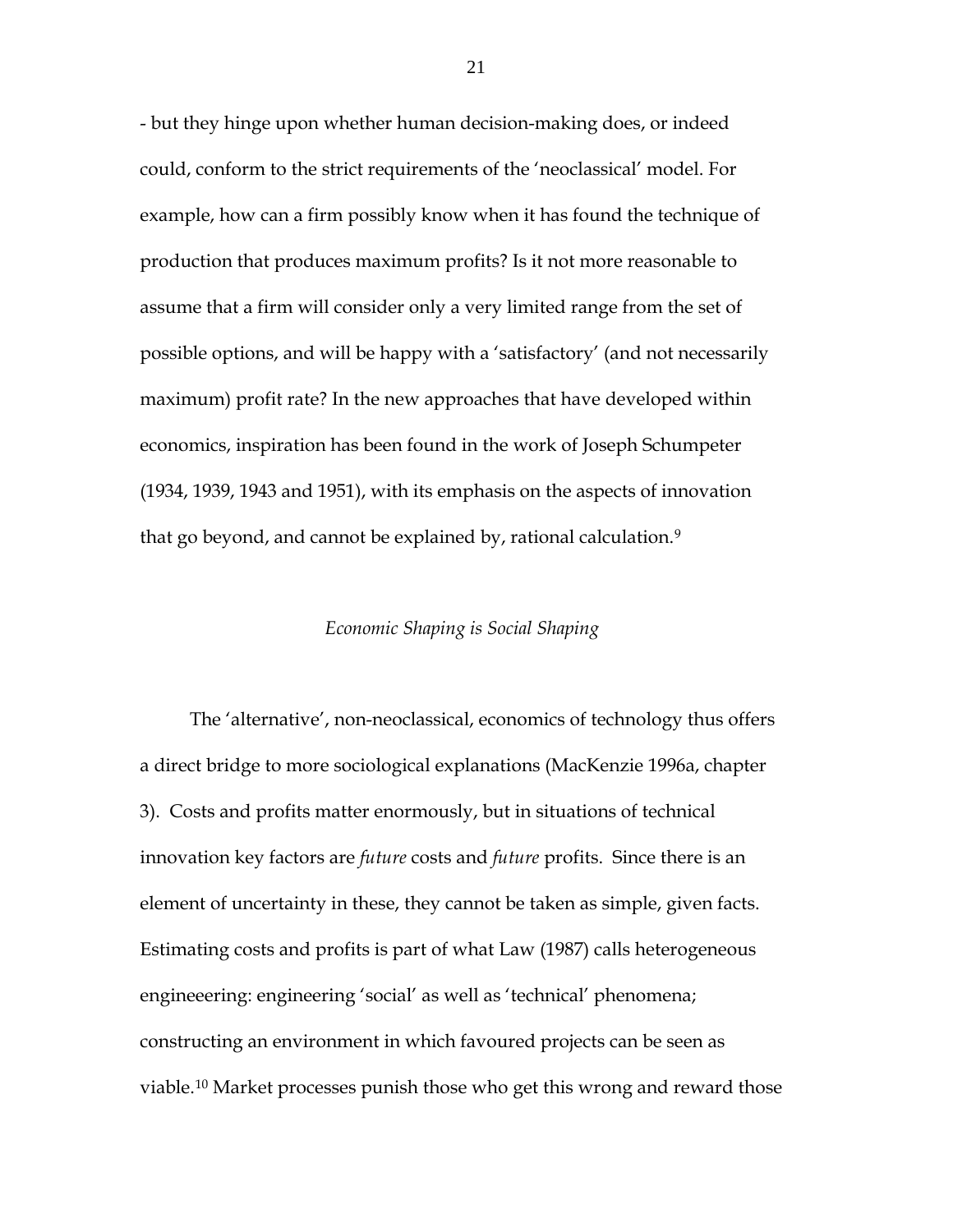who get this right, but which outcome will prevail cannot be known with certainty in advance (see, e.g., Schon 1982). Nor can it be assumed that market processes will eventually lead to optimal behaviour, as successful strategies are rewarded by the differential growth of firms that pursue them. That standard neoclassical argument may have validity for static environments, in which selection has a long time to exercise its effects, but not for situations of technological change. A strategy that succeeds at one point in time fail shortly thereafter, and the market's 'invisible hand' may simply have insufficient time for the neoclassical economist's optimization to take place.

Furthermore, even if sure calculation of costs and profits—and even optimization—were possible, the economic shaping of technology would still be its social shaping. Economic calculation and economic 'laws' are, after all, specific to particular forms of society, not universal, as Karl Marx famously argued (see, for example, Marx 1976, 173-6). Even if in all societies people have to try to reckon the costs and benefits of particular design decisions and technical choices, the form taken by that reckoning is importantly variable.

Consider, for example, technical innovation in the former Soviet Union. People there certainly made calculations as to what served their economic interests, and plant managers had greater autonomy to make decisions than is often assumed. But the framework of that calculation was different. Prices were set by central planners of the State Price Committee,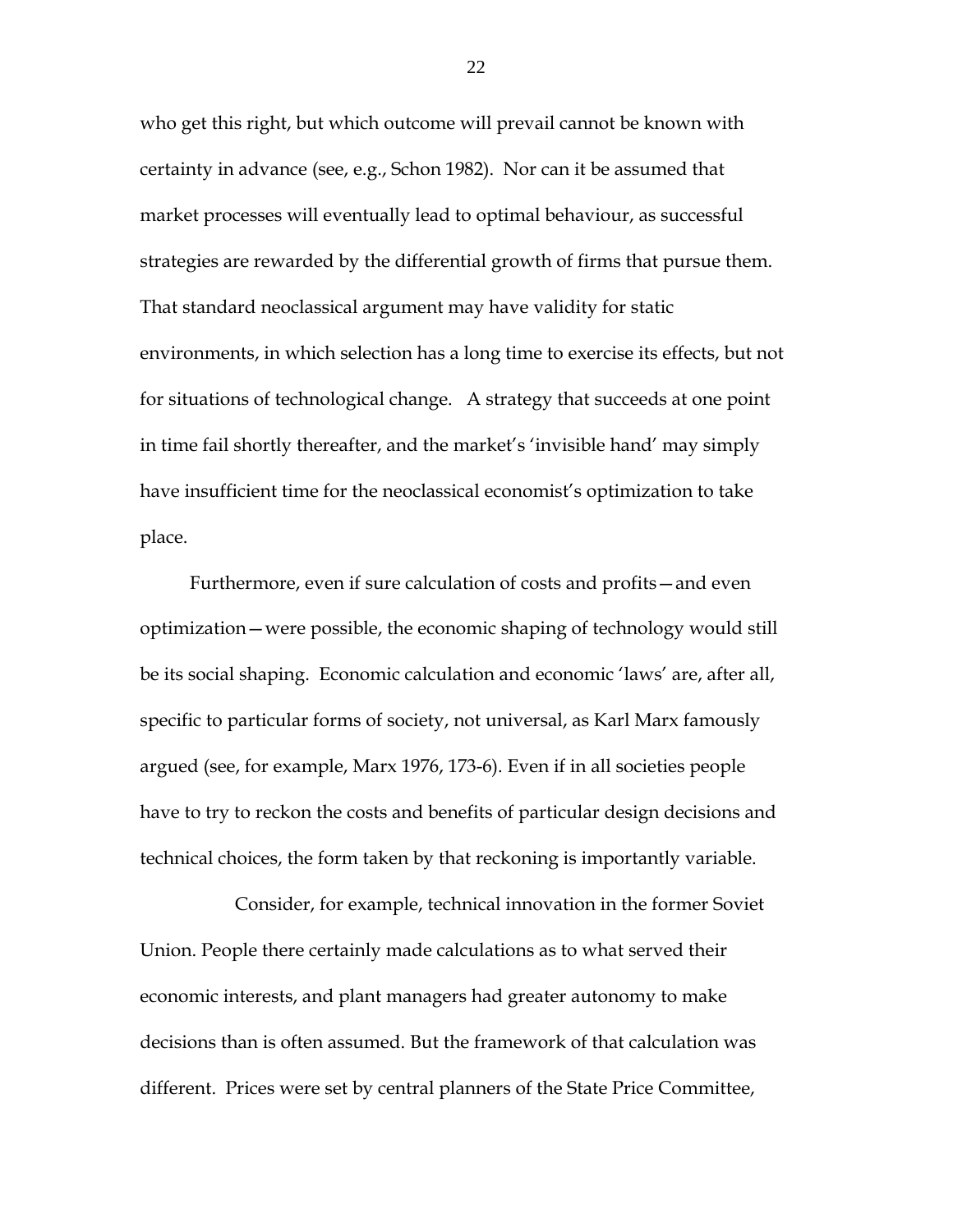rather than being subject to the vagaries of the market as in the West. A price, we might say, was thus a different social relation in the Soviet Union. In its classical form, the system of rewards to Soviet managers hinged upon *quantity* of production in the short run—fulfilling the 'norms' of the plan in the current quarter. The focus on quantity implied that while small technological innovations might be welcomed, larger changes (for example, changes that mean elaborate retooling) were a threat; developing a new product meant courting risks with little promise of more than commensurate reward if successful. The reforms that Soviet leaders introduced to alleviate this situation often made it worse. Thus economic reforms in 1965 tied the rewards to managers more closely to the profitability of their enterprises. But because the price system was not fundamentally changed, the greatest profits could be earned by concentrating on existing products whose costs of production had fallen well below their (bureaucratically set) prices. Innovation, instead of speeding up, actually slowed (Parrott 1983, 225-6), and the consequences contributed to the eventual dramatic collapse of the Soviet system.

Furthermore, even if we restrict our attention to societies in which prices reflect market competition, we find that economic calculation remains a mechanism of social shaping. Economic calculation presupposes a structure of costs that is used as its basis. But a cost is not an isolated, arbitrary number of pounds or dollars. It can be affected by, and itself affect, the entire way a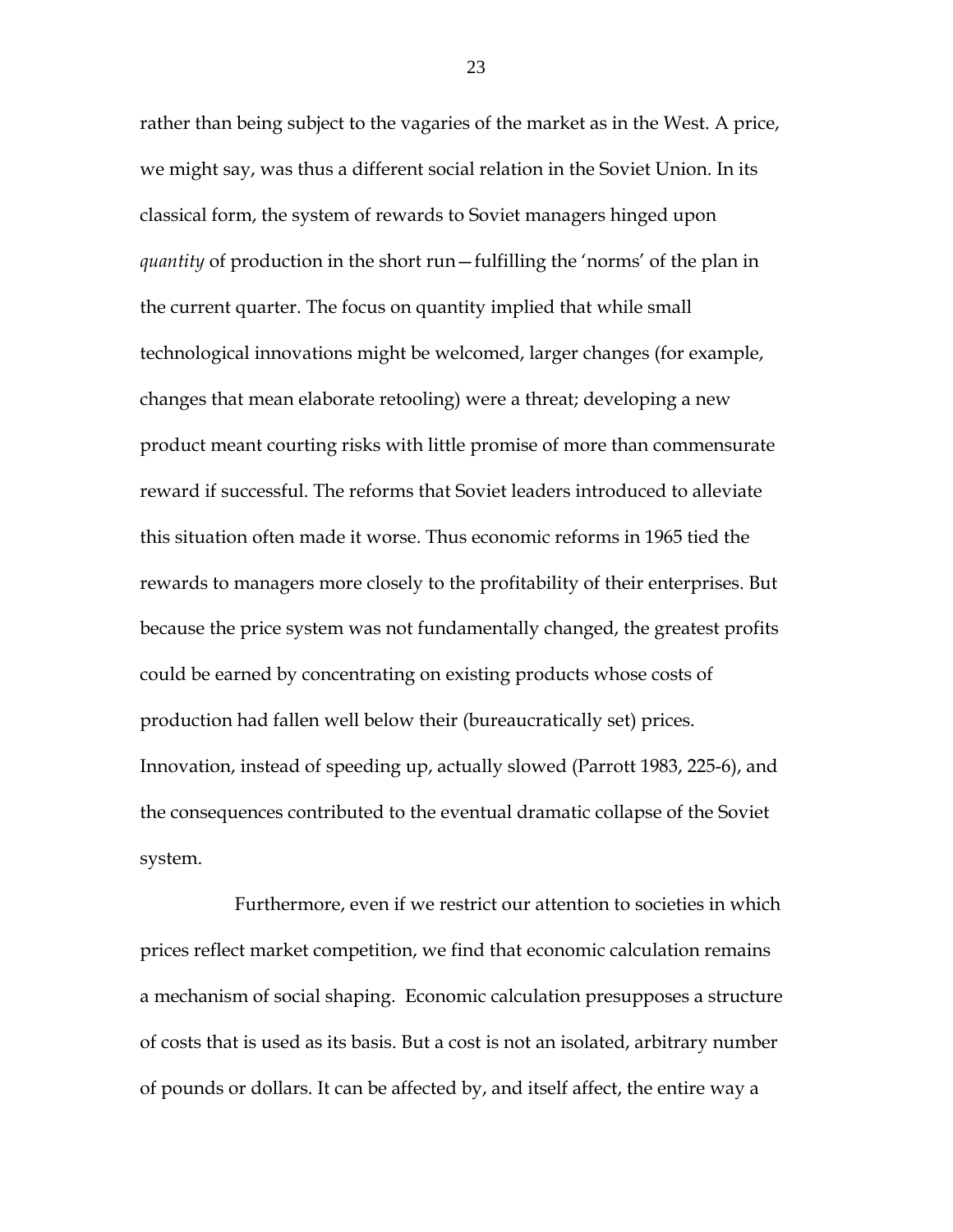society is organised. This point emerges most sharply when we consider the *cost of labour*, a vital issue in technical change, because much innovation is sponsored and justified on the grounds that it saves labour costs. To take a classic example, because of the different circumstances of nineteenth-century British and American societies (such as the presence in the U.S. of a 'frontier' of agricultural land whose ownership by indigenous peoples was largely disregarded), labour cost more in America than in Britain. Hence, argued Habakkuk (1962), there was a much greater stimulus in America than in Britain to search for labour saving inventions, and thus a different pattern of technological change in the two societies. Habakkuk's claim has in fact proven controversial (see Saul 1970 and Uselding 1977 for introductions to the controversy), but the general point remains: the way a society is organised, and its overall circumstances, affect its typical pattern of costs, and thus the nature of technological change within it.

That men are typically paid more than women, for example, is clearly not an arbitrary matter, but one that reflects deep-seated social assumptions and an entrenched division of labour, including unequal domestic and childrearing responsibilities. The different costs of men's and of women's labour translates into diffferent economic thresholds for machines that have to justify their costs by elimination of men's, or of women's, tasks—a mechanism of the gendered shaping of technology that deserves systematic study (see Cowan 1979).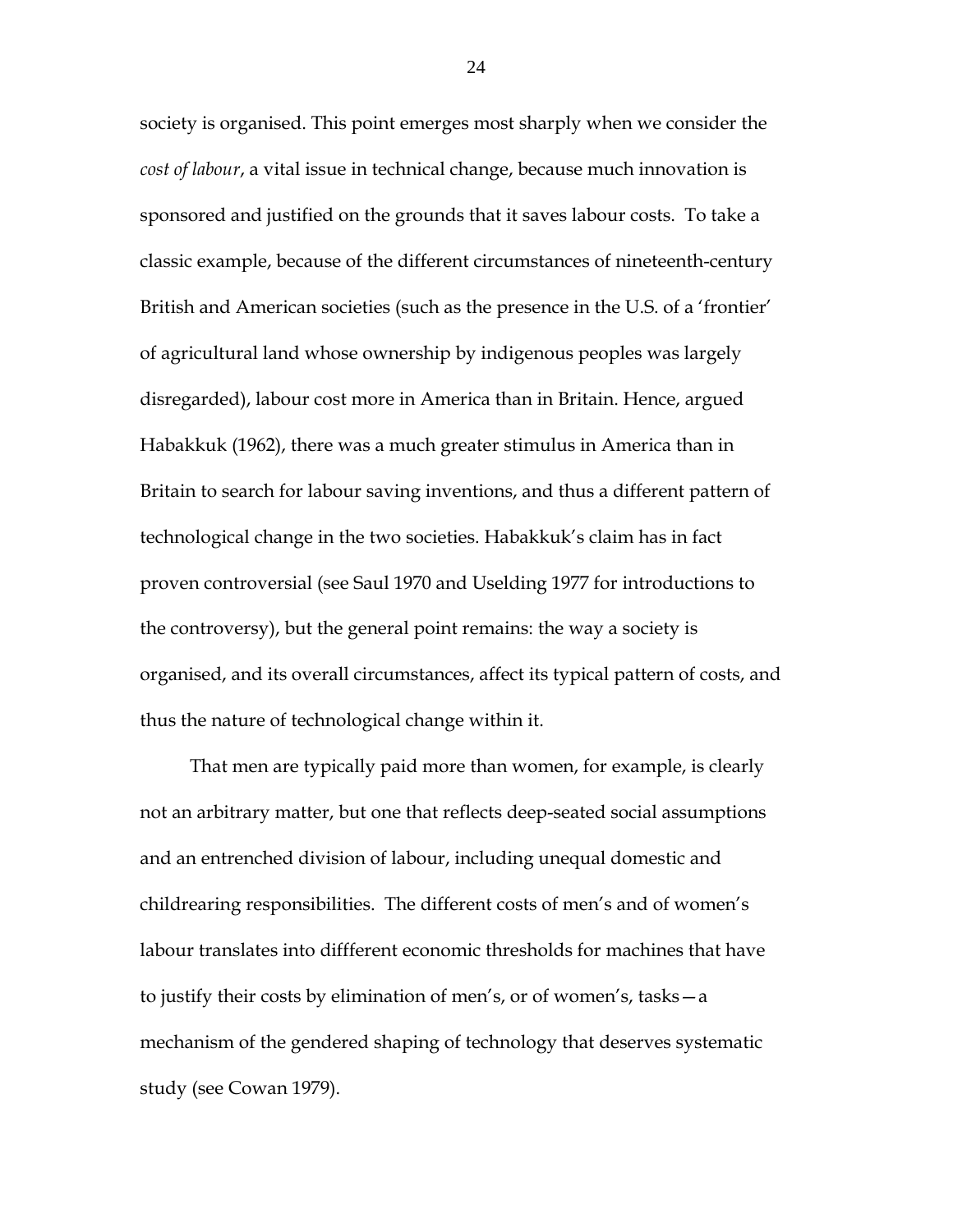#### *Technology and the State*

Social relations, then, affect technological change through the way that they shape the framework of market calculations. But the market is far from the only social institution that shapes technological change.

From antiquity onwards, states have sponsored and shaped technological projects, often projects on a vast scale. Lewis Mumford provided a classic account of this, and it is worth quoting from a short summary of his ideas (1964, 3):

authoritarian technics . . . begins around the fourth millennium B.C. in a new configuration of technical invention, scientific observation, and centralized political control . . . . The new authoritarian technology was not limited by village custom or human sentiment: its herculean feats of mechanical organization rested on ruthless physical coercion, forced labour and slavery which brought into existence [humanpowered] machines that were capable of exerting thousands of horsepower.

Seventeenth- and eighteenth-century European states were interested in technical progress, as a source of greater national power, population and treasure (Pacey 1976, 174-203). This 'mercantilist' framework carried different implications for the shaping of technology than did straightforwardly capitalist judgements. As Hafter (1979, 55-6) writes, 'while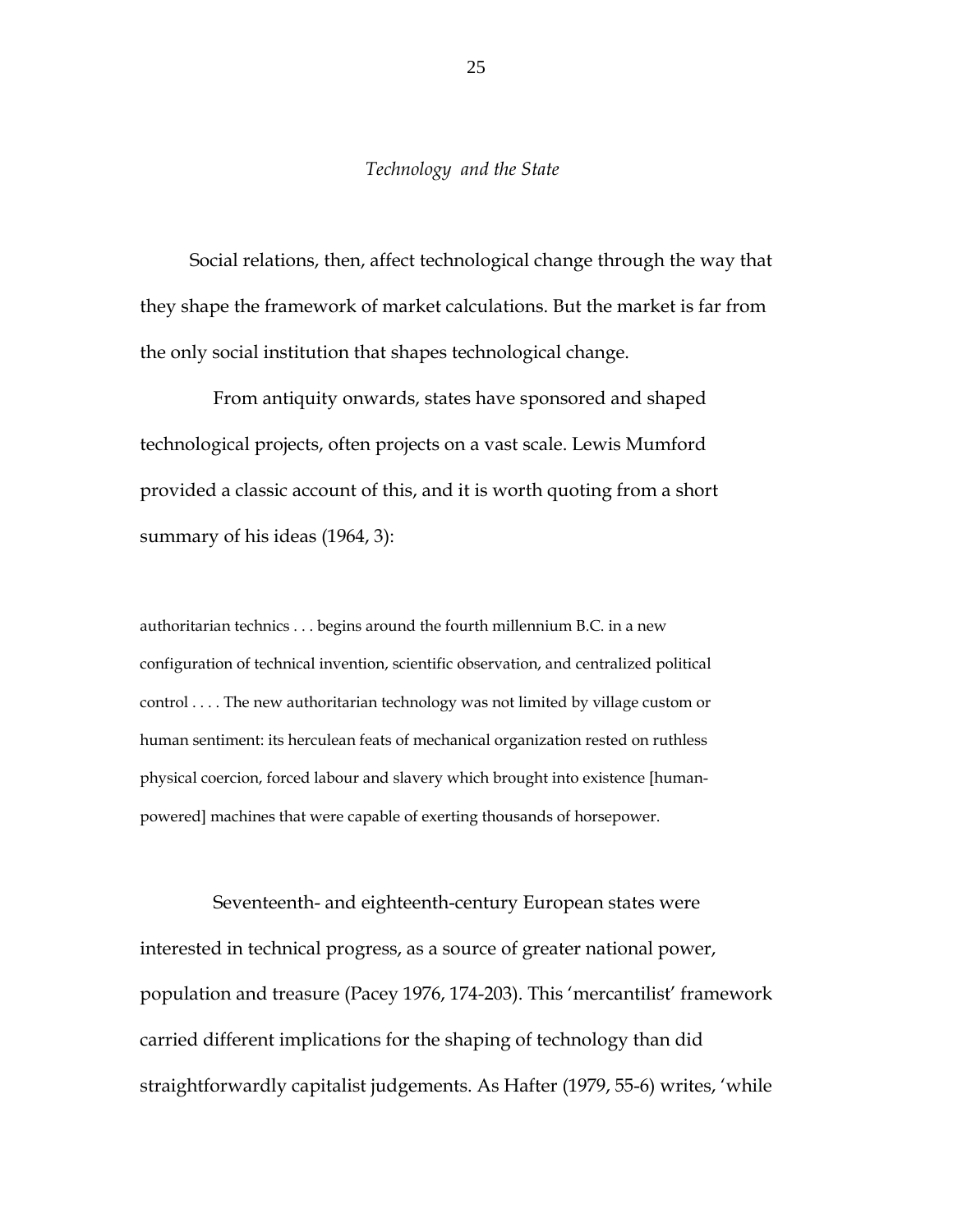in England there was strong commitment to labor-saving devices, in France the mercantilist notion that work must be found for the largest number of hands prevailed'. As late as 1784, the brocade loom was praised in France because it 'employed twice as many workers' as the plain-cloth loom, it being argued that it was 'the benefit of labor which remains in the towns when the products have left that is the real product of the manufactures' (quoted, ibid., 56).

The single most important way that the state has shaped technology has been through its sponsoring of military technology. War and its preparation have probably been on a par with economic considerations as factors in the history of technology. Like international economic competition, war and the threat of war act coercively to force technological change, with defeat the anticipated punishment for those who are left behind.<sup>[11](#page-49-1)</sup> Military technology is the subject of Part Four of this reader, and we need make only one point here, regarding the extent to which military concerns have shaped 'civilian' technology. Military interest in new technology has often been crucial in overcoming what might otherwise have been insuperable economic barriers to its development and adoption, and military concerns have often shaped the development pattern and design details of new technologies.

Three cases in point are nuclear power, air transport and electronics. The initial work on the technology of nuclear energy was directly military in inspiration, and subsequently the economic drawbacks of nuclear power have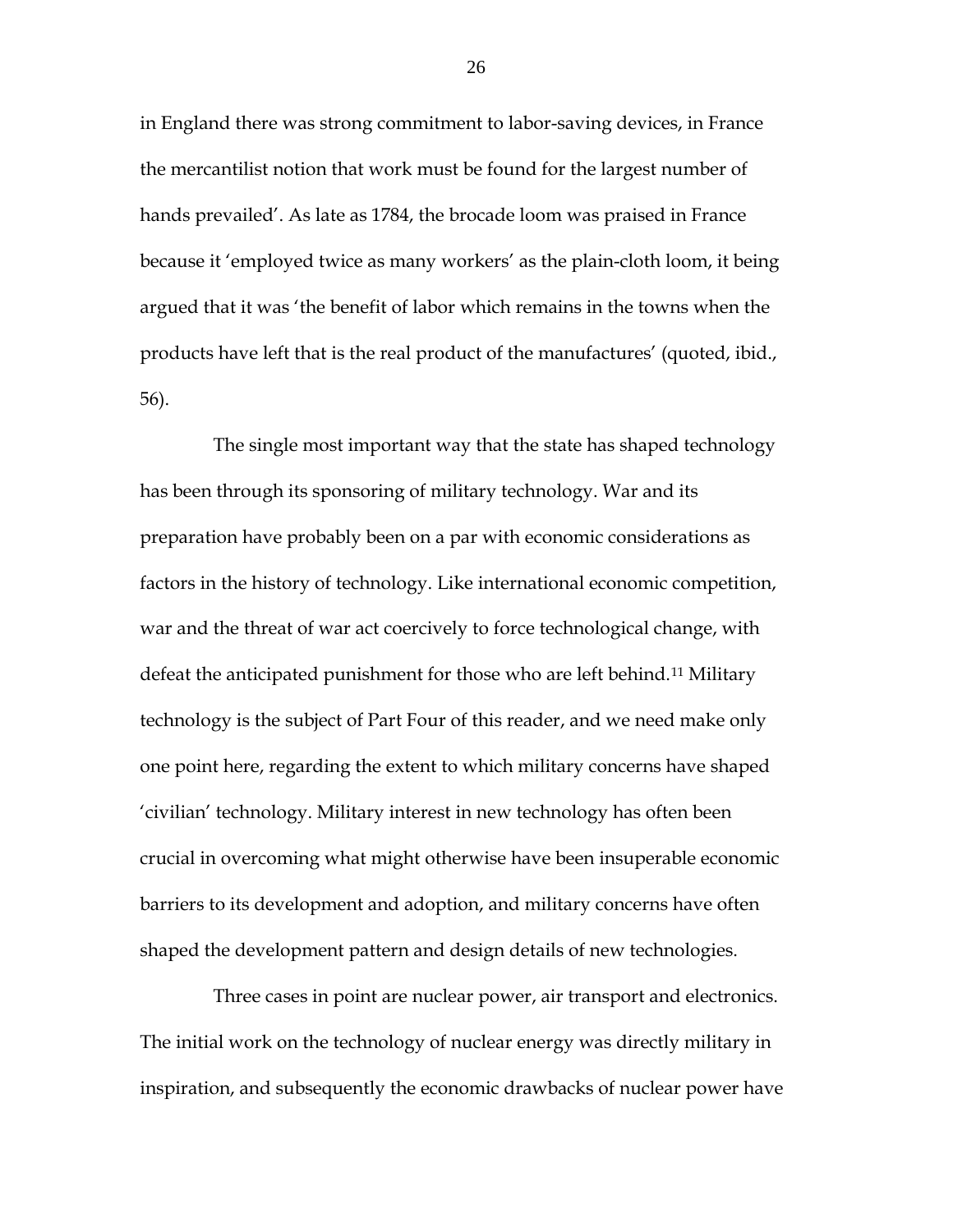often been overridden by state interest in securing fissile material for atomic weapons and in gaining 'autonomous' national energy supplies. These state interests closely shaped reactor design, at least in the early years of nuclear energy (Gowing 1982, Rüdig 1983, Simpson 1983, Hecht 1998). Similarly, the civilian jet airliners of the post-war period were made possible by a generation of work on military jets, and Constant (1980, 166-7) argues that the design of 1930s' British and German civil airliners reflected the ways in which those countries' airlines were 'chosen instruments' of foreign and imperial policy. Much of the development of electronics in this century has been sponsored by the military, especially in the United States. Military need and military support played a crucial role in the development of the digital computer (Goldstine 1972, Dinneen and Frick 1977, Flamm 1988, Edwards 1996). Braun and MacDonald's history (1978) shows the crucial role of military support in the development of semiconductor electronics (and thus in the origins of the microchip). That support was particularly important in the early phase of development when on most commercial criteria solid-state devices were inferior to existing valve technology.

#### *Case Studies of the Shaping of Technology*

Even in these cases of the shaping of technology by military interests, 'shaping' should not be understood as always being direct and conscious, as the simple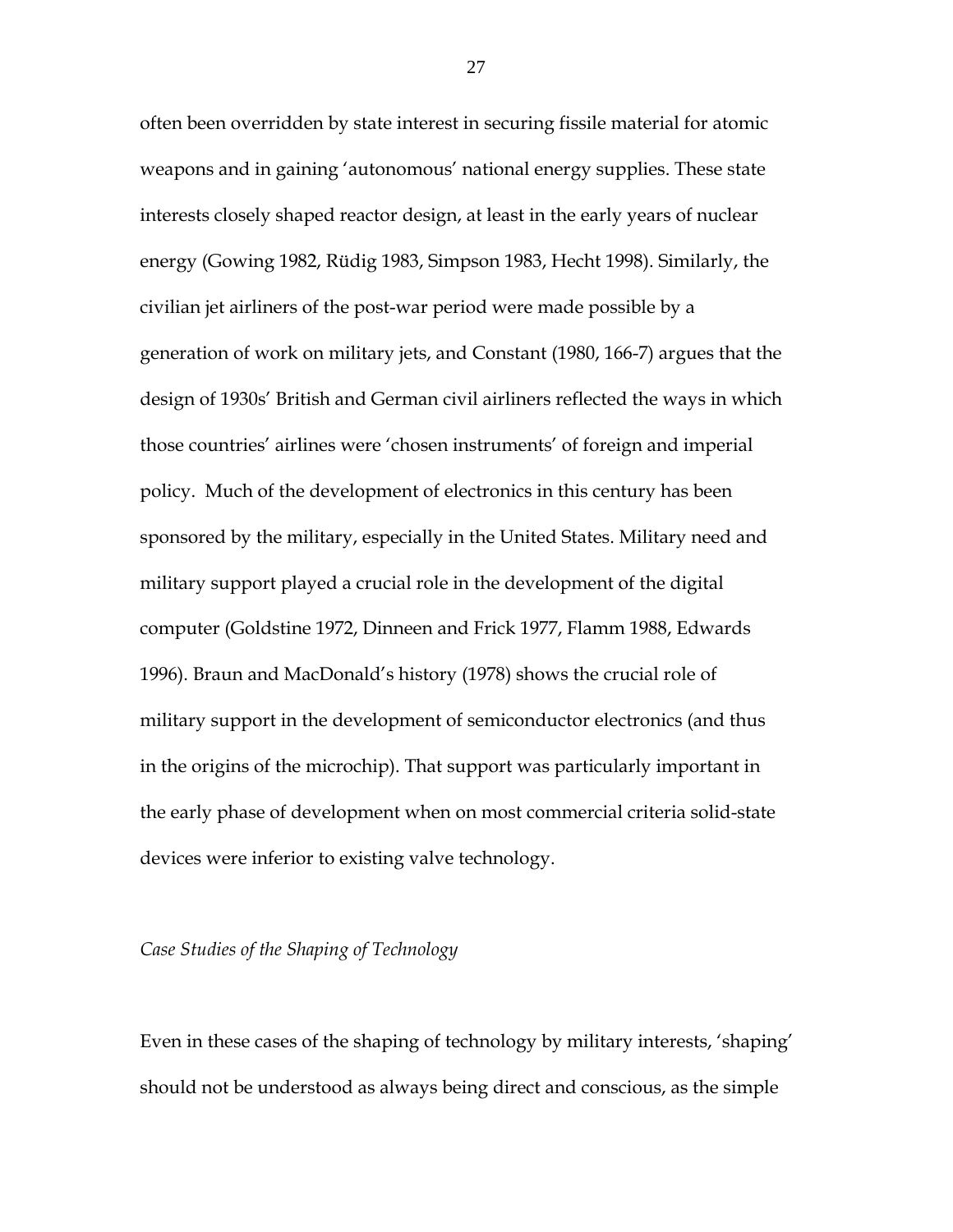imprinting of human will on the material world. What emerged, even in the cases just discussed, was by no means always what sponsors had intended: for example, though the military wanted miniaturization, their originally preferred approach was not the eventually successful integrated circuit. Technologies (especially radically new technologies) typically emerge, or fail to emerge, from processes in which no one set of human actors plays a dominant role, and in which the role of a recalcitrant material world cannot be ignored. The confused, unsuccessful, negotiation beautifully described by Latour (1996) is far more typical, even for state-sponsored technologies.

The social shaping of technology is, in almost all the cases we know of, a process in which there is no single dominant shaping force. We have chosen as exemplary of this Paul Ceruzzi's study of the emergence of personal computing (a phrase that includes not just the hardware necessary for personal computing, but also, for example, the software needed to make the hardware useful). He eschews technological determinism, denying that the personal computer or personal computing were simply the outgrowth of changing microchip technology (while accepting that developments in that sphere were crucial). Members of the radical counterculture of the 1960s and 1970s, Ceruzzi points out, wanted to liberate computing from its military and corporate masters: they were pursuing one version of the active politics of technology that we are recommending. Author Ted Nelson, for example, combined technical and social radicalism, for instance in his influential proposal for 'hypertext' (designed to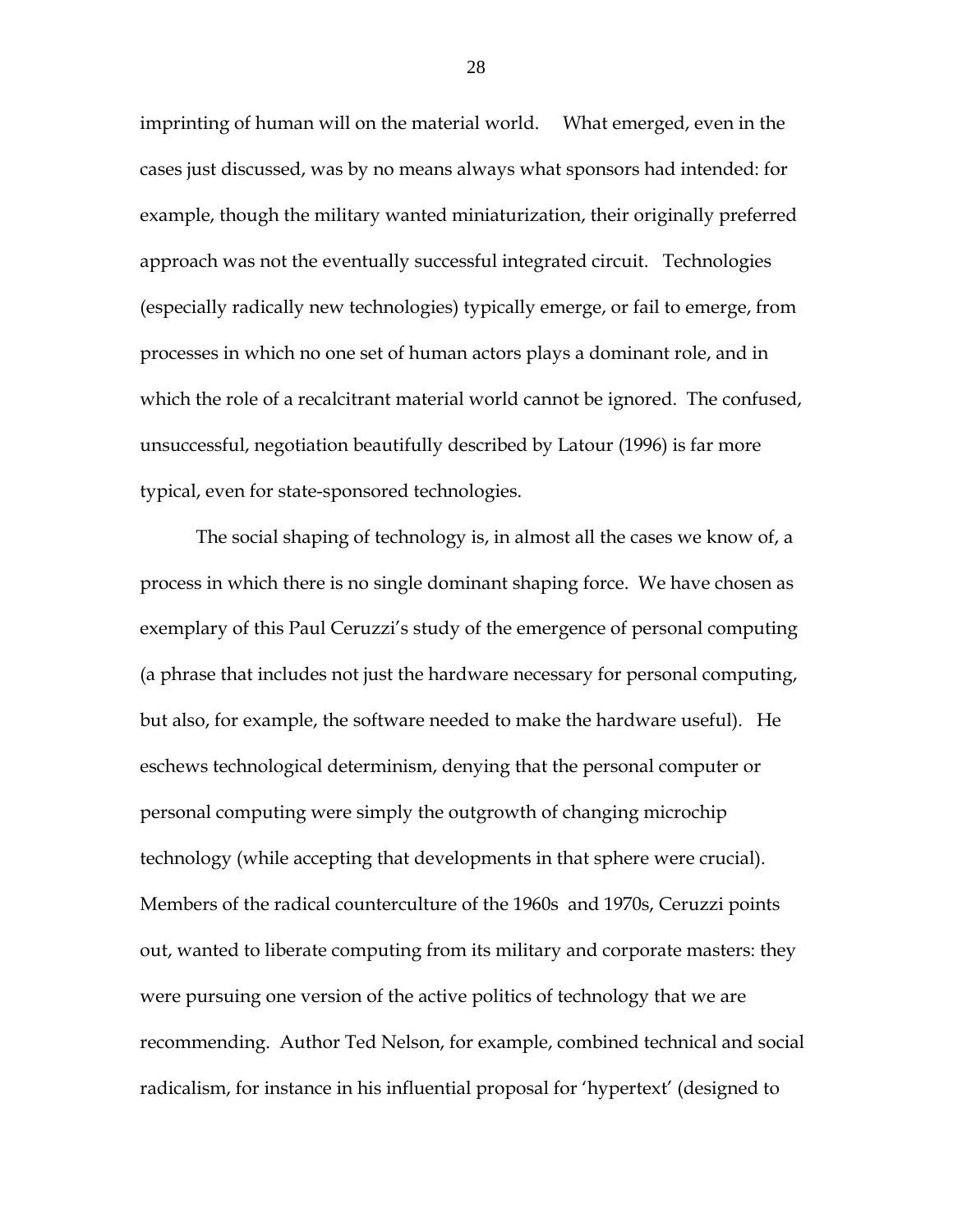help untrained people find their way through computer-held information organised in more complicated ways than in paper documents, and in one sense a precursor of the enormously successful World Wide Web: see Campbell-Kelly and Aspray, 1996).

This kind of countercultural impulse interacted with a largely male hobbyist culture, members of which simply wanted to have computers of their own to play with (part of the development of personal computing was starting to treat computers less seriously). The interaction was, for instance, at the heart of the Californian Homebrew Computer Club, which played an important role in the emergence of personal computing. Steve Wozniak and Steve Jobs, founders of Apple Computer, famously started out making 'blue boxes' that mimicked telephone dial tones, allowing users to make free telephone calls, a laudable goal from a countercultural viewpoint. However, Ceruzzi also shows other strands that came together in personal computing, notably the role of previous developments in time-sharing mainframe computers, such as the BASIC programming language developed for students (including humanities students, who were presumed to be less sophisticated technically) at Dartmouth College.

Personal computing was indeed socially shaped, but no one actor determined the shape it was to take, and the outcome was no simple reflection of an existing distribution of power. The mighty IBM Corp., which dominated the mainframe computer business, notoriously came to personal computing relatively late, and the field's development was eventually seriously to weaken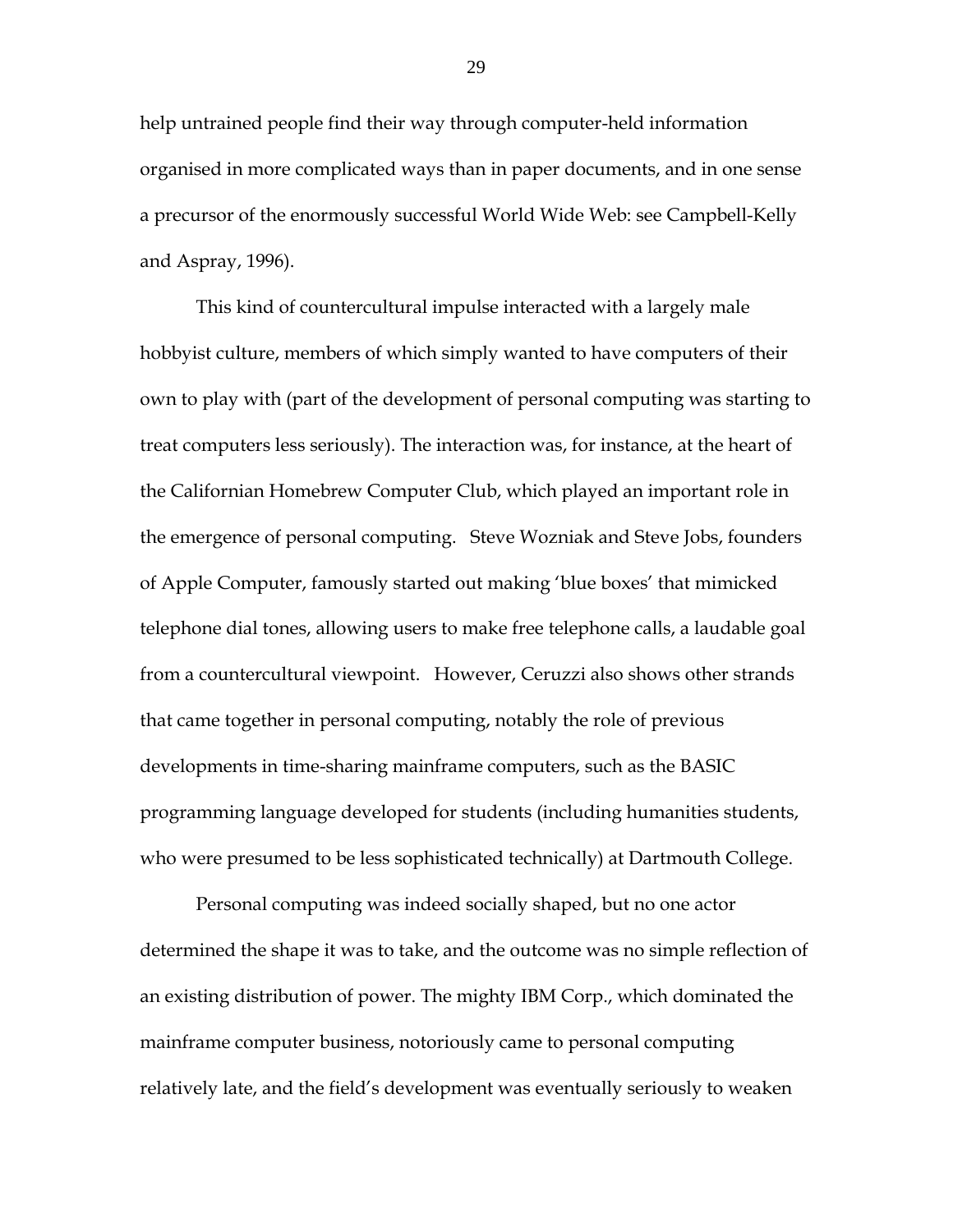IBM's dominance. Orthodox corporate power has subsequently been reestablished in the form of the near monopoly of software supplier Microsoft (the early role of Microsoft's founder, Bill Gates, is discussed by Ceruzzi) and microprocessor supplier Intel. Nevertheless, the more pessimistic analyses of the development of word processing (Barker and Downing 1980) now seem wide of the mark, in part because some of the aspirations of the counterculture were fulfilled. The computer has indeed come 'to the people'—not all the people, to be sure, but enough to make a difference.

Ceruzzi's study is of the development of an entire field of technology. The other case-study we have selected for this introductory section is much narrower in its focus. We have chosen it because it shows social shaping, not just of the overall contours of a technology, but of specific, apparently 'purely technical', features of technological designs, of engineering research, and even of mathematical models of artifacts. Eda Kranakis compares in detail two suspension bridge designs: one by the American, James Finley, inventor of the modern suspension bridge with a flat roadway; the other by Claude-Louis-Marie-Henri Navier, a leading French engineer-scientist. Both Finley and Navier were heterogeneous engineers, but heterogeneous engineers working in very different environments with different goals.

Finley, working in the U.S. in the early 19th century, aimed at a relatively cheap bridge design that could fairly easily be tailored to a specific location by craftworkers with limited mathematical skills. He wanted to make money not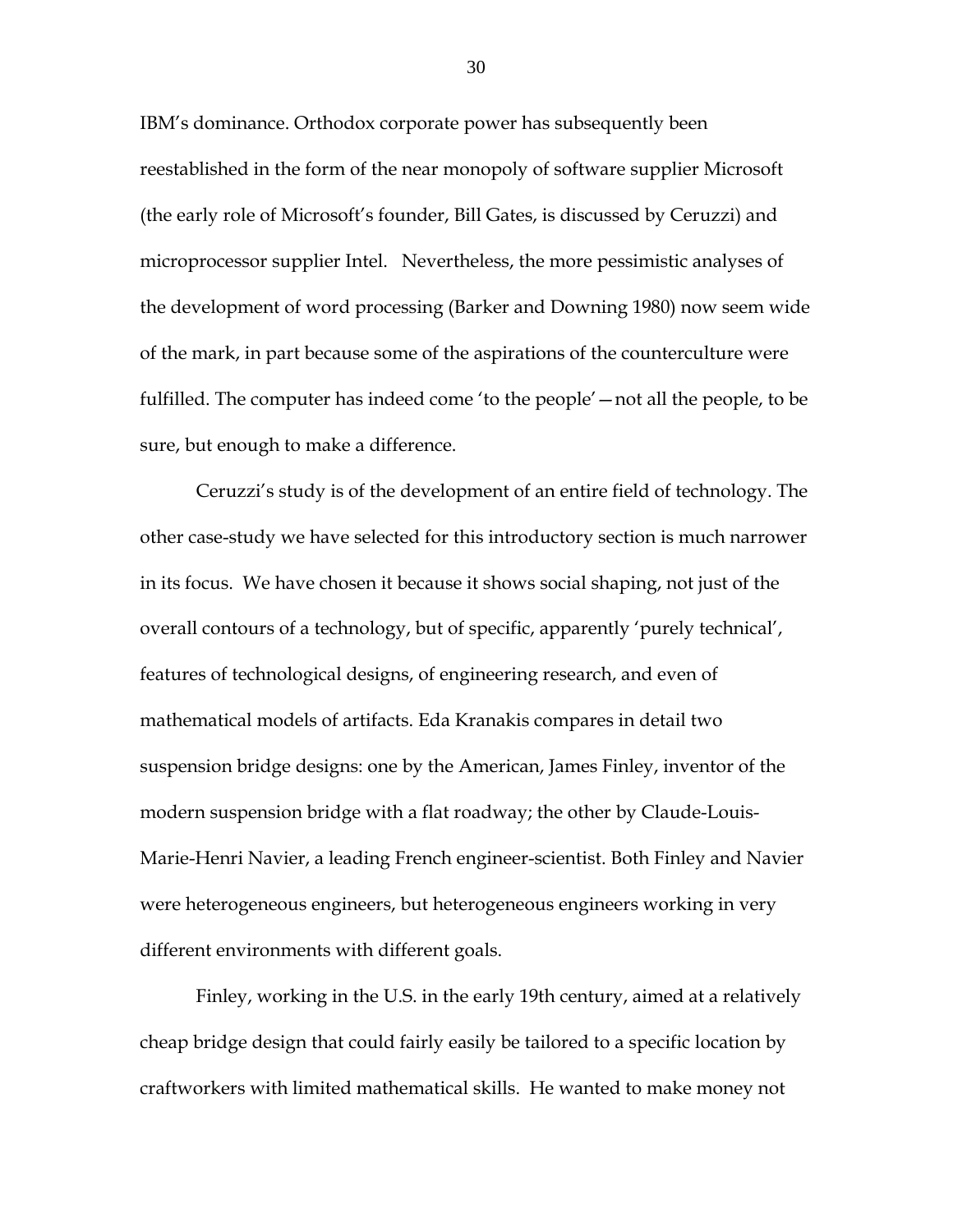primarily by building bridges himself but by getting others to pay to use his patented suspension bridge design. His design crystallized these goals. For example, Finley chose a sag/span ratio (see the figure on p. 000 below) between 1/6 and 1/7, not because this was in any abstract sense optimal, but because this ratio greatly simplified the calculations that users of his patent had to make.

Navier, in contrast, positively sought sophistication in mathematical modelling. He was a salaried state employee, working in an engineering culture where mathematical competence was deliberately fostered and highly prized, and he was seeking promotion as a mathematical scientist as much as an engineer. Navier's bridge was designed, both in its overall conception and in specific features, to demonstrate the applicability to technology of deductive mathematical reasoning. Kranakis suggests that the particular approach to mathematical modelling taken by Navier was influenced by his career goals, and reminds us that even mathematics is not always a universal language. For example, the French mathematical tradition in which Navier worked differed in its approach to the relevant part of mathematics—the calculus—from the approach taken in Britain. On the Continent, an algebraic, symbol-manipulating approach predominated, while many mathematicians in Britain clung to a visual, geometric version of the calculus, a preference that reflected the distinctive cultural and educational role of geometry as the paradigm of absolute knowledge, including theological knowledge (Richards 1979).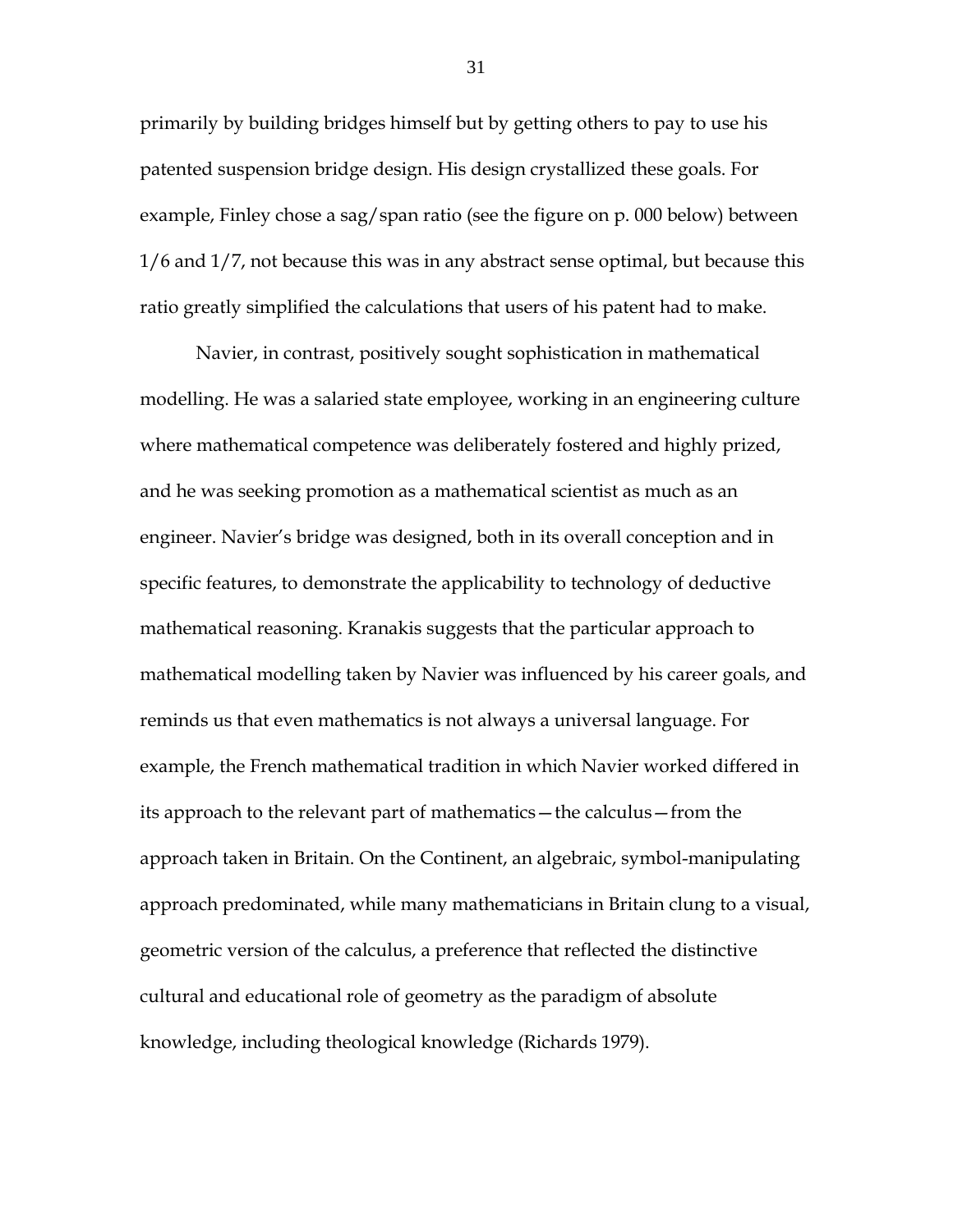Two crucial point about 'the social shaping of technology' can be seen in Kranakis's study. First, she is perfectly well aware that bridges are real physical artifacts, and that their behaviour is in no way reducible to the ensemble of beliefs about them. Bridges built using Finley's patent sometimes collapsed, and Navier's bridge suffered a mishap during construction that opened the project up to eventually fatal criticism. The point is a general one: emphasis on the social shaping of technology is wholly compatible with a thoroughly realist, even a materialist, viewpoint. What is being shaped in the social shaping of artifacts is no mere thought-stuff, but obdurate physical reality. Indeed, the very materiality of machines is crucial to their social role, as part 2 of this reader emphasizes. In producing the first edition of this book, we chose the metaphor of 'shaping', rather than the more popular 'social construction', in part because the latter is too prone to the misconception that there was nothing real and obdurate about what was constructed. (One of the ordinary meanings of 'construction' implies falsehood, as in 'the story he told me was a complete construction'. Although this is emphatically not what is implied when we or others have used the metaphor of 'construction', there is always the risk that this will colour how the metaphor is heard.)

The second point is that 'social shaping' does not necessarily involve reference to wider societal relations such as those of class, gender and ethnicity. These *are* sometimes directly crucial, and we give instances below of this, but often what is more immediately relevant are 'local' considerations, such as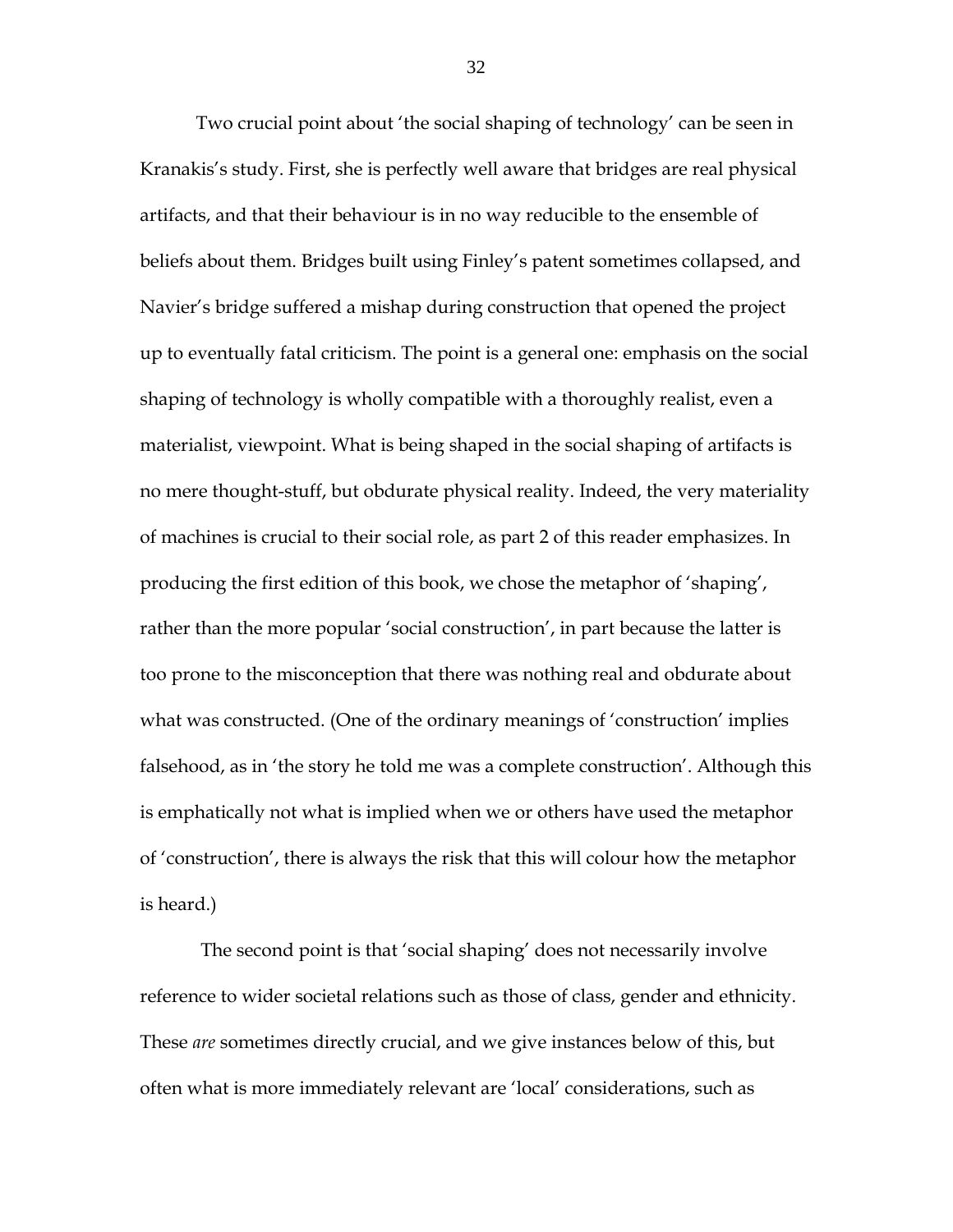engineers' membership of professional communities, the reward structures of those communities, and so on. These are social matters too. The 'social' is not the same as what in old debates about the relationship between science and society used to be called 'external factors'; social processes internal to scientific and technological communities are important too. Often these internal processes are themselves conditioned by wider social and historical matters—for example, the reward structure of 19th century French engineering, with its distinctive emphasis on displays of mathematical competence, emerged out of the clashes of the Revolutionary period (Alder 1997)—but they remain social even when that is not the case.

#### *The Path-Dependence of Technical Change*

We are aware that case-studies of social shaping are unlikely, on their own, to undermine the technologically determinist view of technological change. In the long run, the convinced determinist might say, surely what matters is intrinsic technical efficiency: the intrinsically best technology will ultimately triumph, whatever local contingencies affect particular developments.

There are two answers to be given to this deep-seated determinist assumption. First, of course, is the basic point that the technology that is 'best' from one point of view is not necessarily best from another: what is best for workers may not be best from the point of view of their employers; what men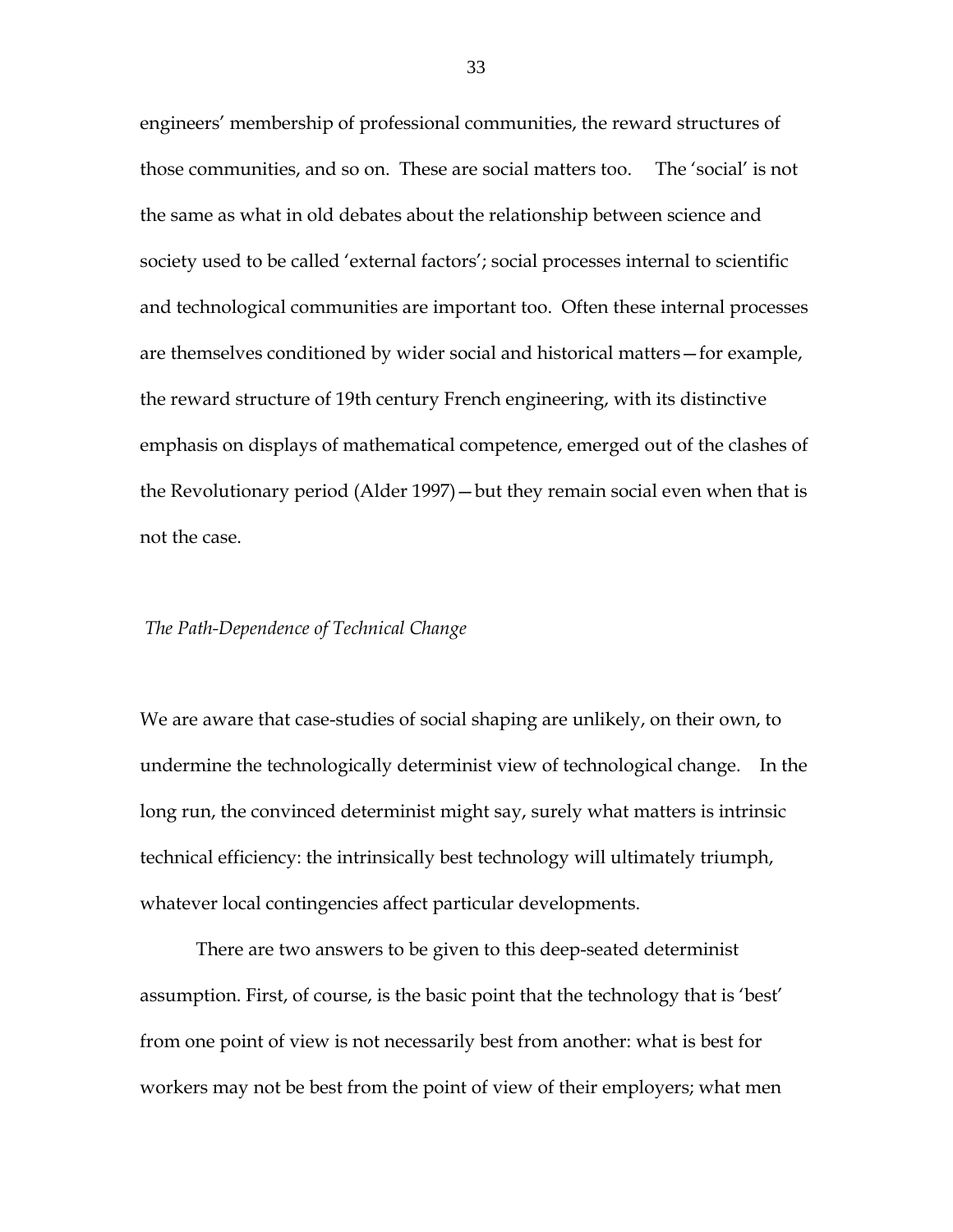believe to be best may not be best for women, and so on. Throughout this reader, we will see examples of different assessments of what counts as technologically desirable. Second, however, is a subtle and important argument developed in our extract from the work of the economist Brian Arthur, an argument also taken up by the economic historian Paul David.[12](#page-49-2)

Arthur's point is a simple one, but broad in its implications. Technologies often manifest increasing returns to adoption. The processes of learning by doing and by using, discussed above, and the frequent focus of inventive effort on removing weak points ('reverse salients') from existing technologies, mean that the very process of adoption tends to improve the performance of those technologies that are adopted. This gives the history, especially the early history, of a technology considerable significance. Early adoptions, achieved for whatever reason, can build into what may become irreversible superiority over rivals, because success tends to breed success and rejection can turn into neglect and therefore permanent inferiority. The history of technology is a pathdependent history, one in which past events exercise continuing influences. Which of two or more technologies eventually succeed is not determined by their intrinsic characteristics alone, but also by their histories of adoption. The technology that triumphs is not necessarily abstractly best, even if there is consensus about what 'best' means. Path-dependence means that local, shortterm contingencies can exercise lasting effects.[13](#page-49-3)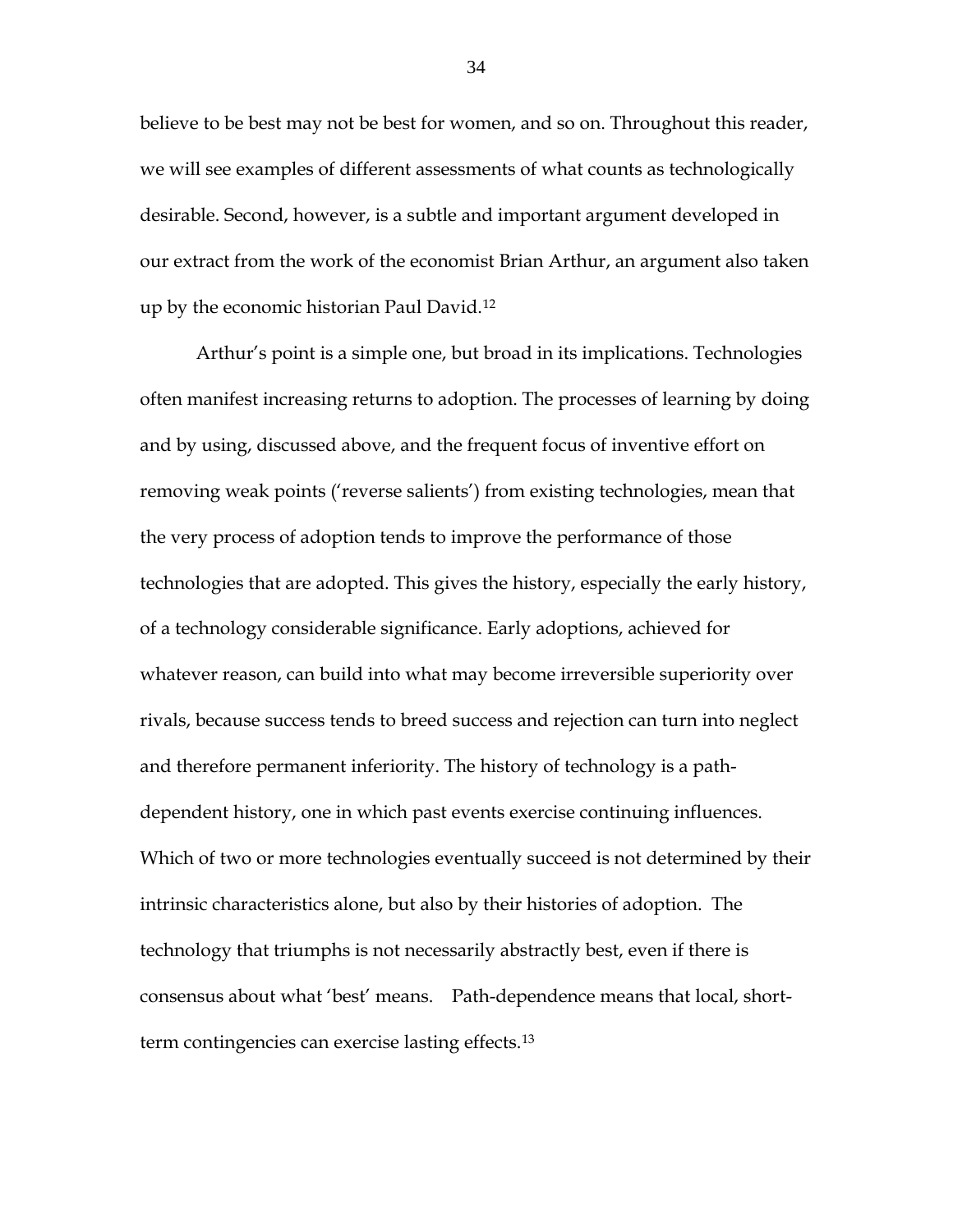The history of personal computing, for example, is full of manifestations of path-dependence. The pervasive QWERTY keyboard, so-called because of the letters on the upper left, is in no sense demonstrably optimal. It developed to minimize the frequency with which keys in mechanical typewriters stuck together as a result of adjacent keys being hit in too close succession. That rationale clearly became unnecessary after the development of electronic keyboards and wordprocessing, but proposals for alternate layouts are hopeless: the triumph of QWERTY has become in practice irreversible. It would, more generally, be hard to make a case for the intrinsic superiority of the technical system that has come to dominate personal computing: the combination of the IBM personal computer architecture, Microsoft's MS-DOS and Windows operating systems, and the descendants of the Intel 8080 microprocessor. Historical contingency played a clear role in that outcome. For example, in part because of a history of anti-trust litigation against IBM, the corporation was willing to license its architecture and permit others to manufacture clones, while its main rival, Apple, refused to do so; the consequence was an entrenchment of the IBM architecture, and the Intel microprocessors it employs, and the restriction of Apple to niche markets.

The issue of path-dependence needs to be analysed with some care, and some claims for the phenomenon have been criticized by Stan Liebowitz and Stephen Margolis (1990, 1995a, 1995b). If a technology has an actually existing rival that is either demonstrably superior or can quickly and reliably be made so,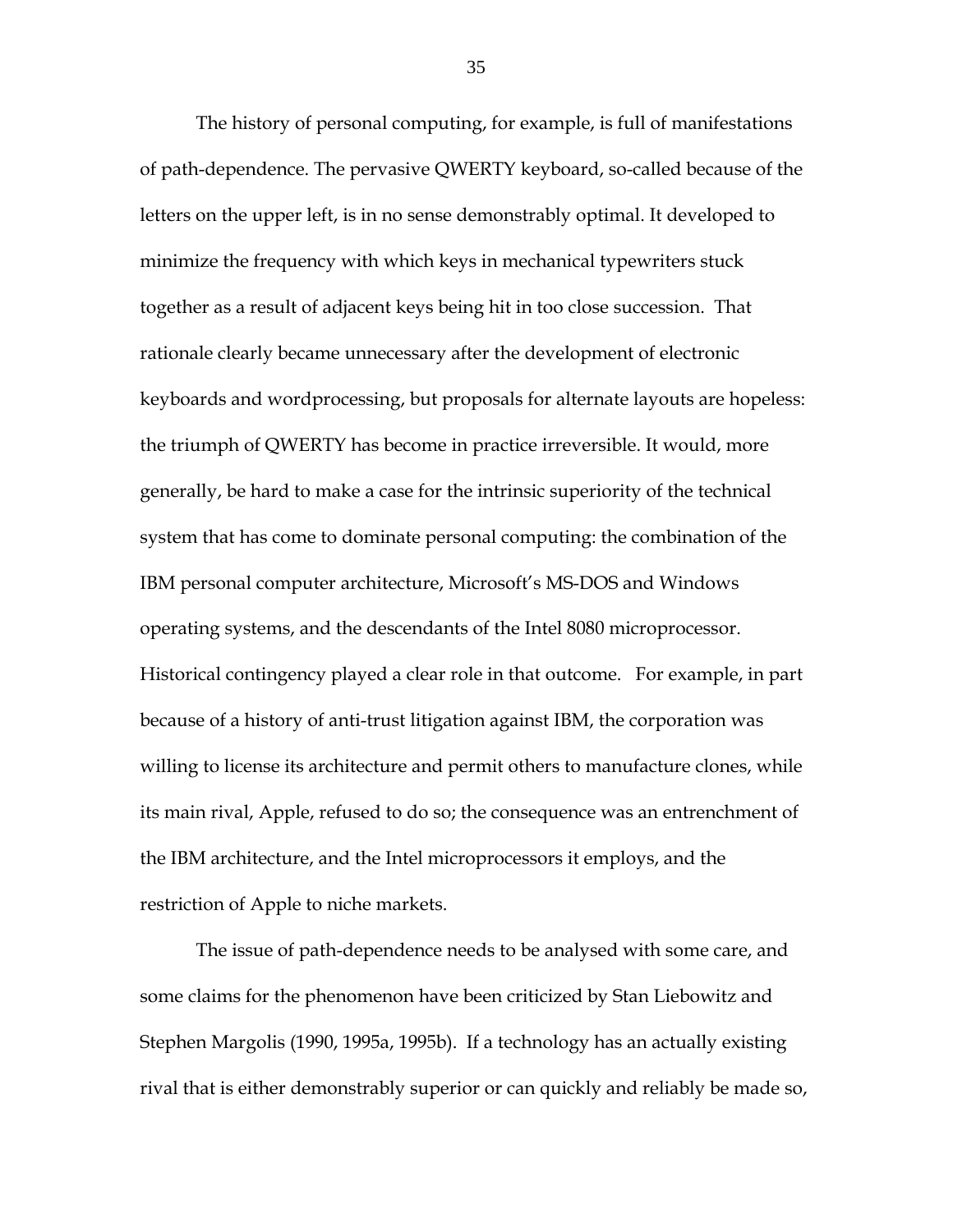then lock-in to the inferior variant is, they argue, unlikely to be permanent. There are too many ways in which it can be overcome: for example, manufacturers can offer the 'underdog' technology initially below cost to create a market for it, or governments can subsidize it (this has historically been an important function of military expenditure, for example in helping solid-state electronics overcome its initial disadvantages, as noted above). Arthur is wrong to assert (p. 00 below) that the alternatives to QWERTY are superior; the evidence for that is at best ambiguous (Liebowitz and Margolis (1990). Whether Apple or IBM personal computers are best is a source of endless dispute, and other putative examples of lock-in to clearly inferior technologies are likewise controversial (see, e.g., the discussion of the popular example of VHS and Beta videorecorder formats in Liebowitz and Margolis 1995a; for David's reply to the overall critique, see David 1997).

In, rightly, objecting to neoclassical confidence that the best technology will always triumph, Arthur may have bent the stick too far in the opposite direction in suggesting the likelihood of lock-in to the unequivocally inferior. Arguably, both sides in this debate underestimate the complexity and uncertainty of knowledge of the characteristics of technologies, even the most 'technical' characteristics (MacKenzie 1996b). Apparently easily answered questions about existing technologies, such as what keylay permits fastest typing or how accurate a given missile is (MacKenzie 1990), can turn out to be complex and contested. Yet determining a single characteristic of an actually existing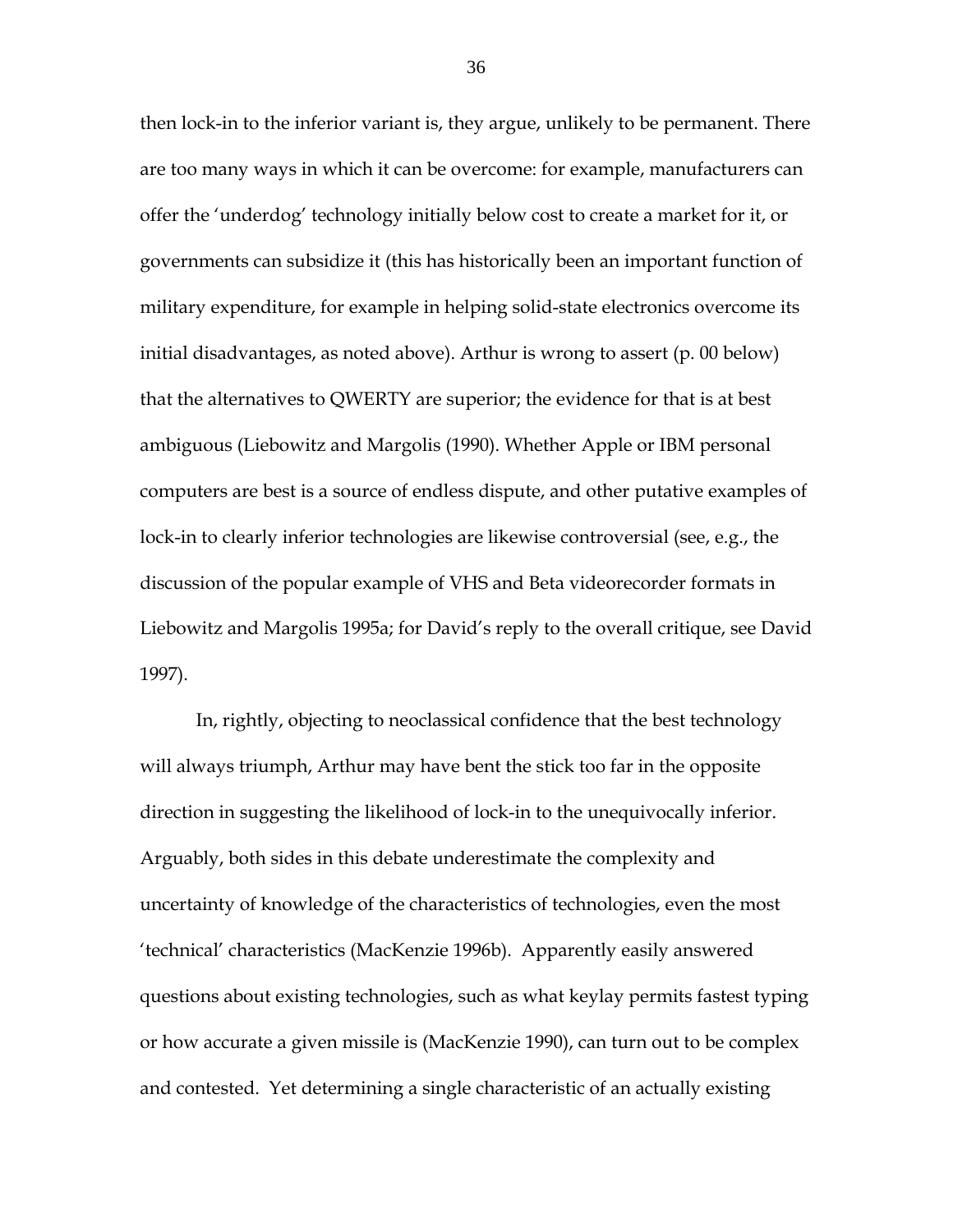technology is the simplest case: in real historical cases, those involved may have to weigh up the relative importance of differing characteristics (the efficiency of the internal combustion engine versus its potential for pollution, for example) and determine the likely effect of development efforts that have not yet taken place.

Complexity and uncertainty, however, increase rather than diminish the importance of path-dependence. If there is an unequivocally superior alternative to what historical processes of technological change have left us with, then, as noted above, there will often be reasons for modest confidence that it will be adopted. If, on the other hand, the characteristics of alternatives are uncertain and contested, then the low-risk course will be the path-dependent one of starting from what history has given us and seeking to improve it.

#### *Theorizing the Technology-Society Relationship*

A major development in the social studies of technology since the first, 1985, edition of this book, is the flowering of theoretical work on the relationship between technology and society. Two theoretical approaches, nascent in the mid-1980s, have particularly close bearing upon the social shaping of technology.

First is the 'social construction of technology' perspective, developed by Wiebe Bijker and Trevor Pinch, and represented here in a succint extract from the work of Pinch and his colleague Ronald Kline. Its focus is on the very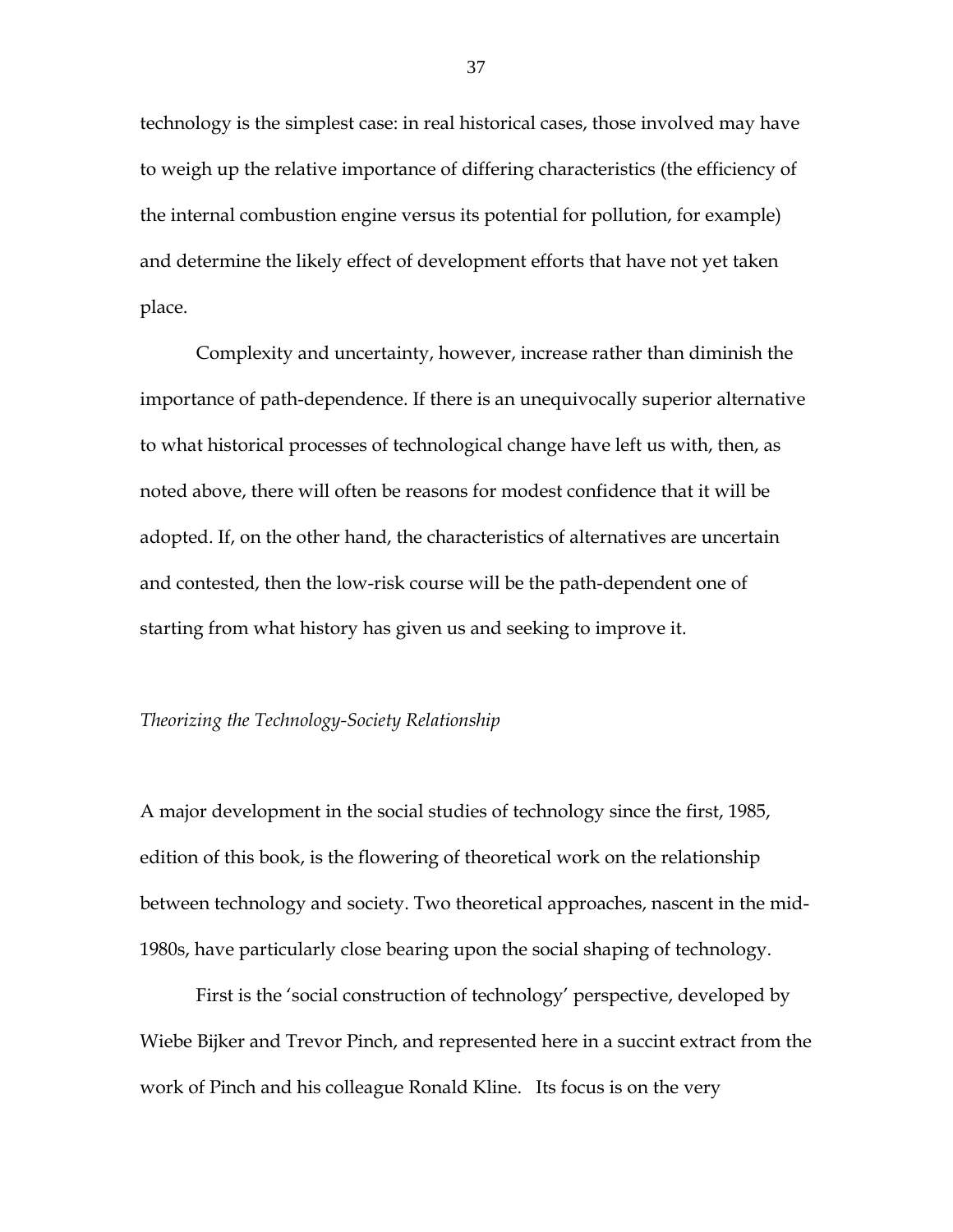phenomenon that has been underestimated in the debate over path-dependence: the 'interpretative flexibility' of technology. Interpretative flexibility refers to the way in which different groups of people involved with a technology (different 'relevant social groups', in Bijker and Pinch's technology) can have very different understandings of that technology, including different understandings of its technical characteristics. Bijker and Pinch's focus is not just on the symbolic meaning of technologies (which in cases like motorcars or aircraft is subject to obvious social variation) but includes also variation in criteria for judging whether a technology 'works'.

The Bijker/Pinch 'social construction of technology' approach draws heavily upon earlier work applying a sociological perspective to scientific knowledge. Those developing the sociology of scientific knowledge, such as Bloor (1976), sought symmetry of explanation. Bloor argued against the then prevalent notion that true scientific knowledge was the result simply of unaided human rationality and causal input from the material world. Instead of invoking social processes only when the credibility of false belief had to be explained, Bloor argued that proper explanation of *all* knowledge, true and false, typically would involve recourse to material input, psychological processes *and* social processes.

There are few more difficult and more contentious topics than what sociology-of-knowledge 'symmetry' should be taken as meaning, and certainly not all subsequent authors employed the term in the way Bloor did. For Bijker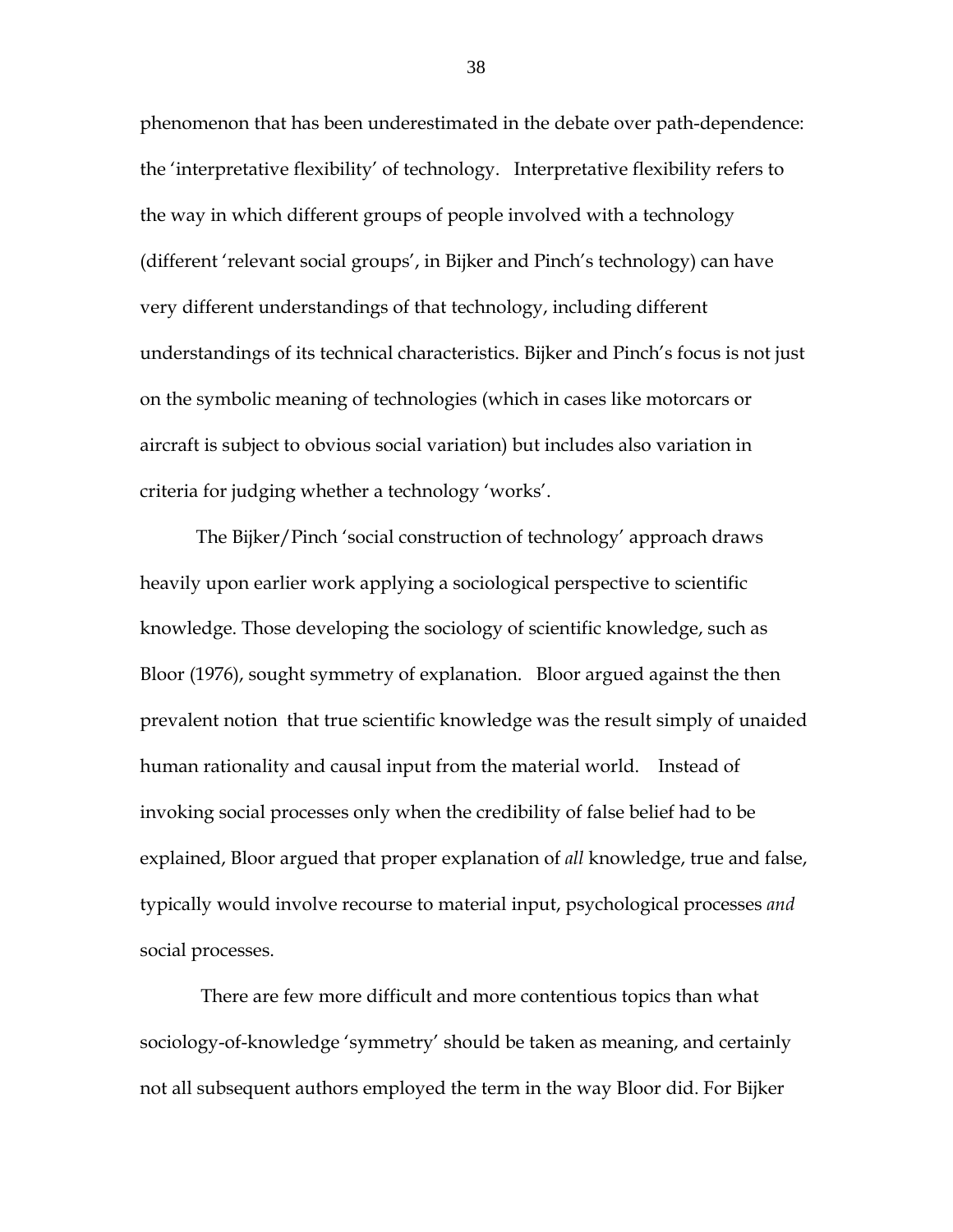and Pinch, symmetry means avoiding explaining the success or failure of technologies by whether or not they work. For them, 'machines "work" because they have been accepted by relevant social groups' (Bijker 1995, 270). To our minds, this formulation underplays the extent to which technology always involves interaction between human beings and the material world, but we wholeheartedly agree that historians and sociologists of technology should consider the fact that machines 'work' as something to be explained rather than taken for granted in our explanations. In particular, explanations of success and failure in terms of the *intrinsic* superiority or inferiority of technologies are suspect because of the path-dependence of the history of technology. That one type of machine works better than the alternatives may reflect their histories of adoption and improvement rather than any intrinsic, unalterable features of the technologies involved.

The extract from Kline and Pinch's article ends by citing some of the shortcomings of the approach originally taken by Pinch and Bijker. Of these, two are of particular relevance here. The first is the issue of structural exclusion. In their approach, the social groups relevant from the point of view of a particular technology are typically identified empirically: in historical research, for example, 'we can identify what social groups are relevant with respect to a specific artifact by noting all social groups mentioned in relation to that artifact in historical documents' (Bijker 1995, 46). The trouble, of course, is that the exclusion of some social groups from the processes of technological development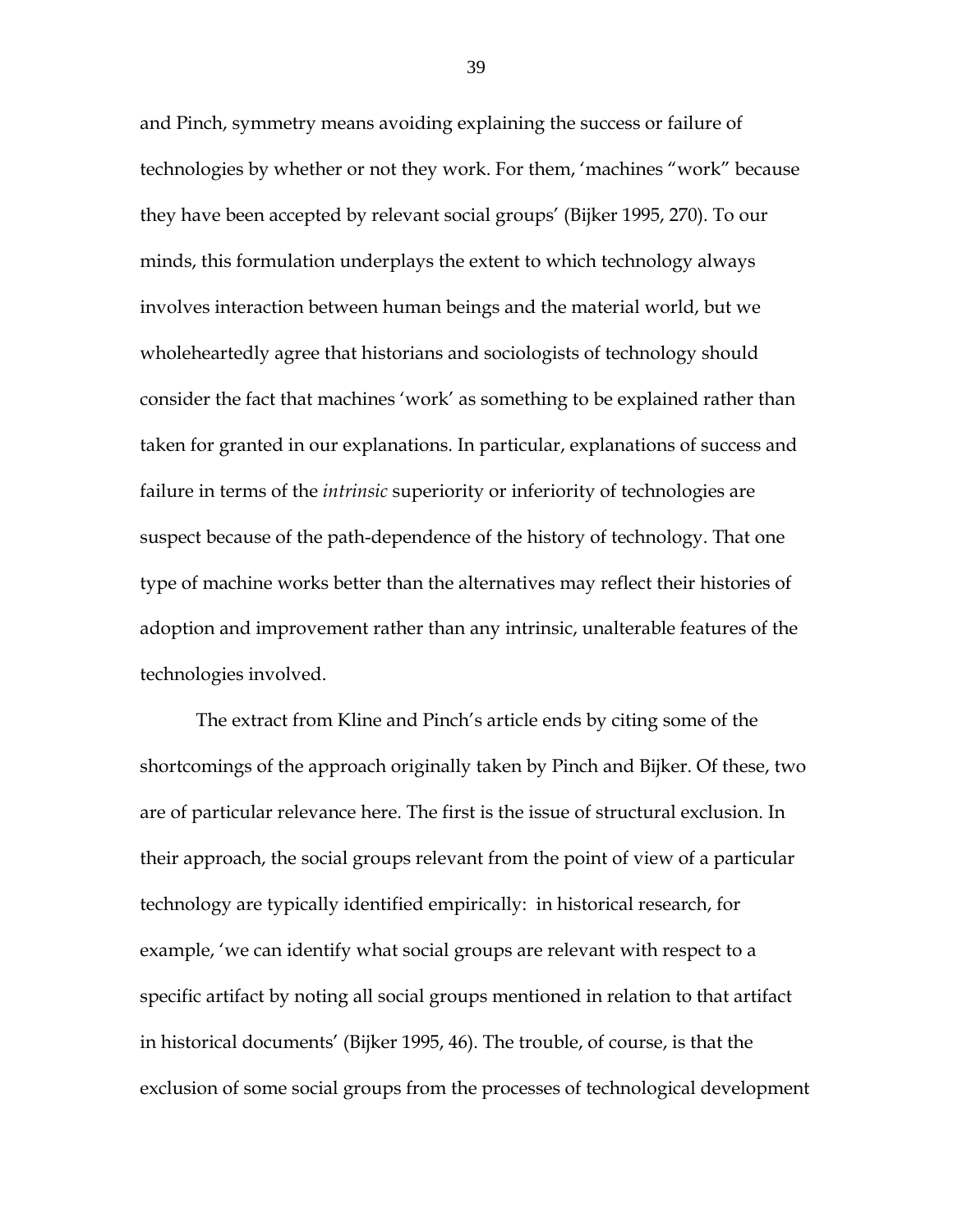may be such that they have no empirically discernible influence on it, and are not, for example, mentioned in documents concerning it: this, for instance, will often be the case with women, ethnic minorities and manual workers.[14](#page-49-4) It clearly would be most foolish to assume that gender is irrelevant to the development of a technology just because no women were directly involved and the masculinity of the men involved was never mentioned explicitly in discussion of it; and analogous points hold for class and, especially, ethnicity. The point is a difficult one—we would not claim to have a formula for how to analyse the effects on technological development of structural exclusion—but needs always to be kept in mind. The influence of 'politics' upon weapons technology, for example, is often indirect, manifesting itself in the efforts of technologists to keep their technologies 'black boxes', opaque to scrutiny from the political system, more than in compliance with explicit political demands (MacKenzie 1990).

The other problem with the original formulation of the Bijker/Pinch approach is one that also manifested itself in the first edition of this book: 'the reciprocal relationship between artifacts and social groups'. The theoretical perspective that has done most to sensitize the field to this issue is what is often called actor-network theory, developed by scholars such as Bruno Latour, Michel Callon, Madeleine Akrich and John Law, and represented here by the extract from the work of Latour and primatologist Shirley Strum. The key point can be conveyed by way of self-criticism. In the first edition of this reader, we largely thought of the social shaping of technology in terms of the influence of social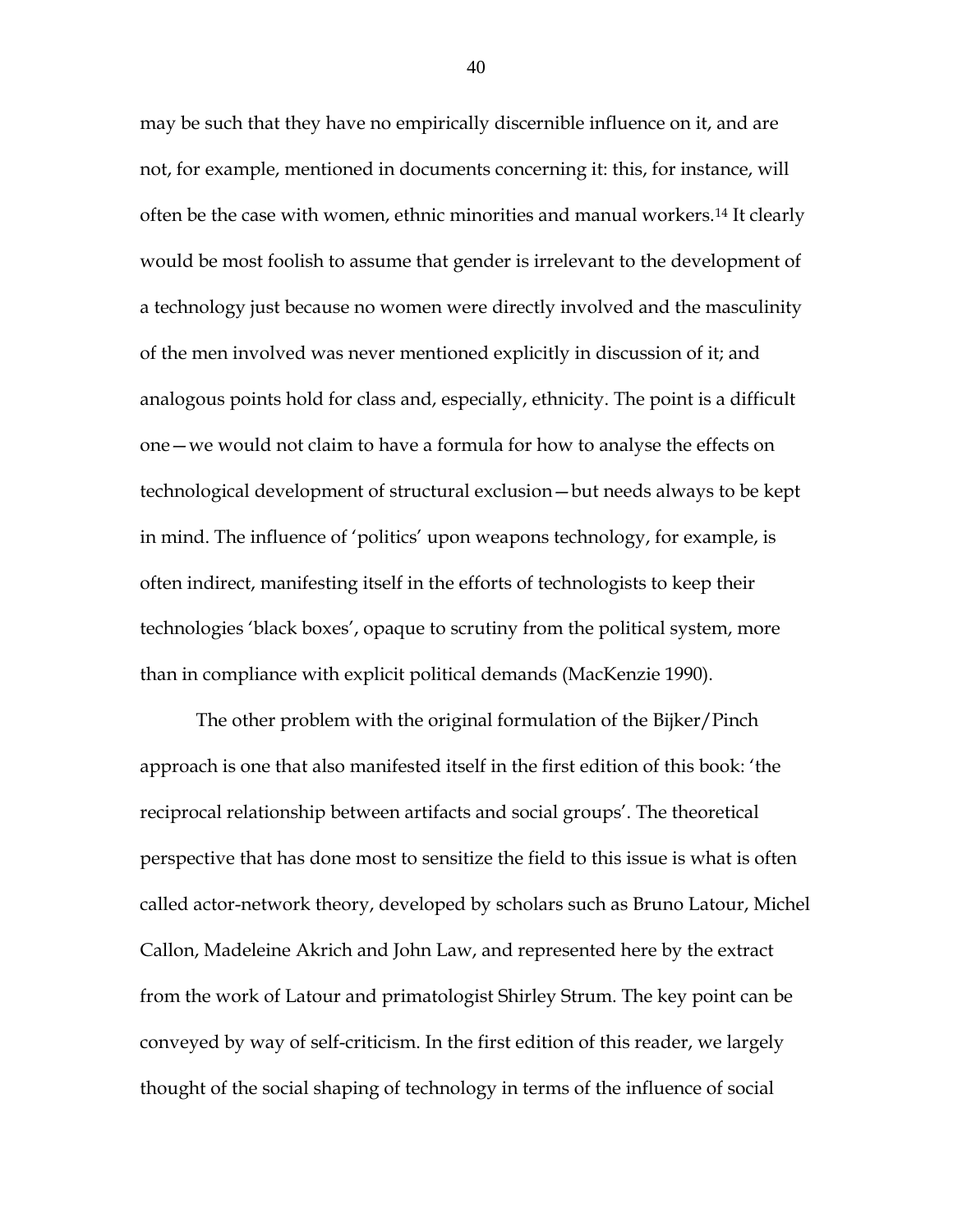relations upon artifacts. The problem with this formulation is its neglect of the valid aspect of technological determinism: the influence of technology upon social relations. To put it in other, more accurate, words, it is mistaken to think of technology and society as separate spheres influencing each other: technology and society are mutually constitutive.

The reason why, from the varied and influential writings of Bruno Latour (see Latour 1987, 1991, 1993, 1996), we have chosen the article with Strum is that it reveals what the mutual constitution of technology and society means, and why it matters. Their starting-point is the developing appreciation in primatology (to which Strum's field observations have contributed centrally) that primate societies—baboon societies in particular—cannot be thought of as having fixed social structures into which individuals simply fit. Primatologists increasingly see baboons as actively, continuously, negotiating and renegotiating their relative roles, and see social structure as the outcome of this process rather than as something fixed and given.

Primatologists, in other words, now view baboons very similarly to the way modern sociologists, following the decline of rigid views of social structure, see human actors as creating structure in and through interaction. (The schools of sociology that have emphasized this are known as social interactionism and, especially, ethnomethodology.[15](#page-49-5)) Yet there is of course an evident difference between the societies that humans and baboons create: baboon societies are limited in time and space, essentially to the span of face-to-face interaction, while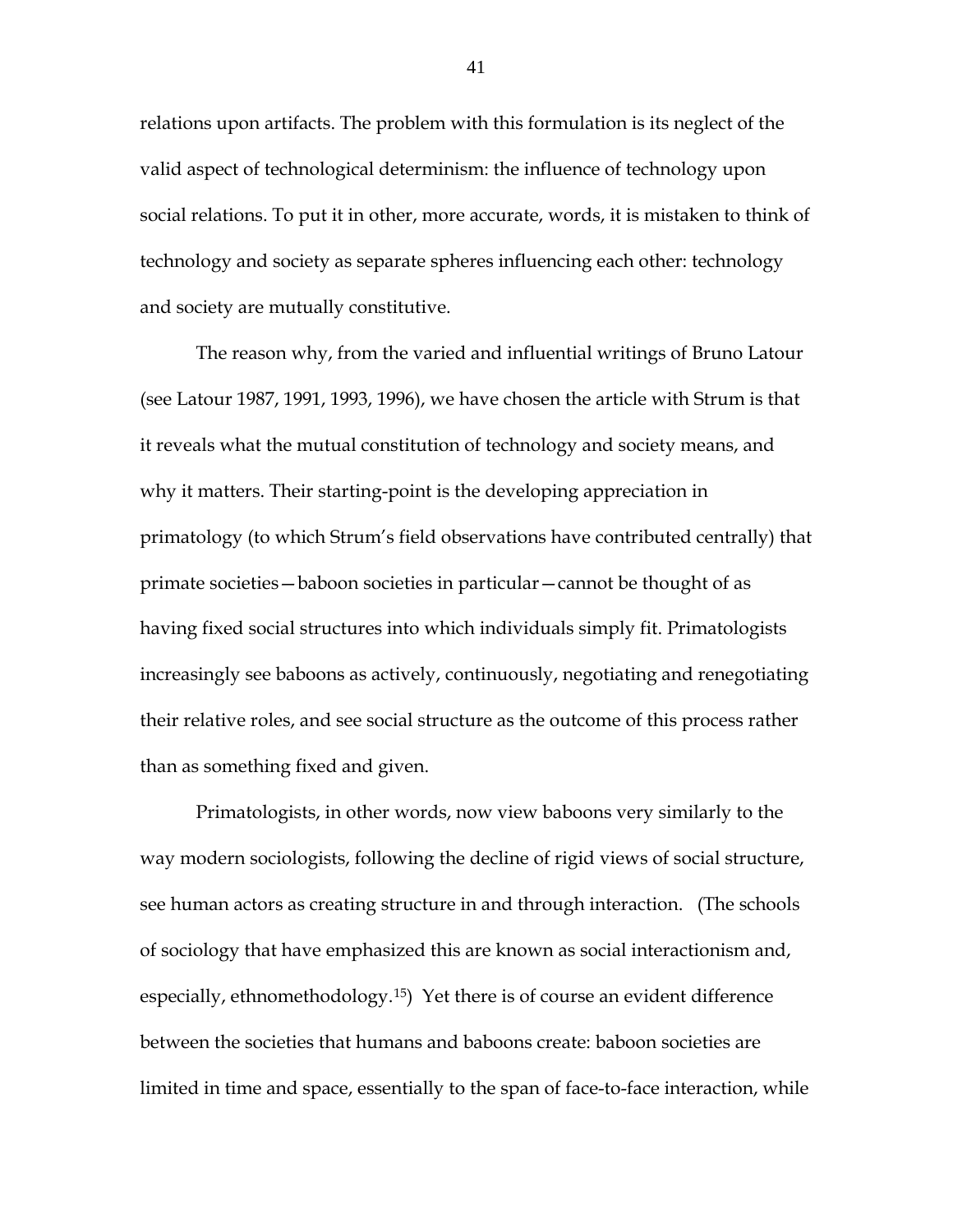human societies have histories and geographies that go far beyond that span. The difference is made, Strum and Latour argue, by the human use of 'material resources and symbols'. It is the former that is of particular interest here. Material resources—artifacts and technologies, such as walls, prisons, weapons, writing, agriculture—are part of what makes large-scale society feasible. The technological, instead of being a sphere separate from society, is part of what makes society possible, in other words is constitutive of society.

To talk of 'social relations' as if they were independent of technology is therefore incorrect, Strum and Latour would argue. Artifacts—things humans have made—are involved in most of the ways human beings relate to each other. Sexual acts (without prophylactics against disease or pregnancy) are one of the few exceptions in which humans interact, baboon-like, with our naked bodies and voices alone, and such exceptions are typically embedded in more material relations. The point is not simply a pedantic issue of choice of words, as a couple of examples of the technological transformation and creation of social relations may make clearer.

Consider first the Marxist accounts of technology discussed in part 2 of this book. In essence, these suggest that production technology 'hardens' earlier relations between workers and capitalists (relations that were closer to pure social relations, in other words not so strongly mediated by artifacts), so strengthening the subordination of labour to capital. The relation of labour to capital is *not* a social relation, Strum and Latour would point out, but a socio-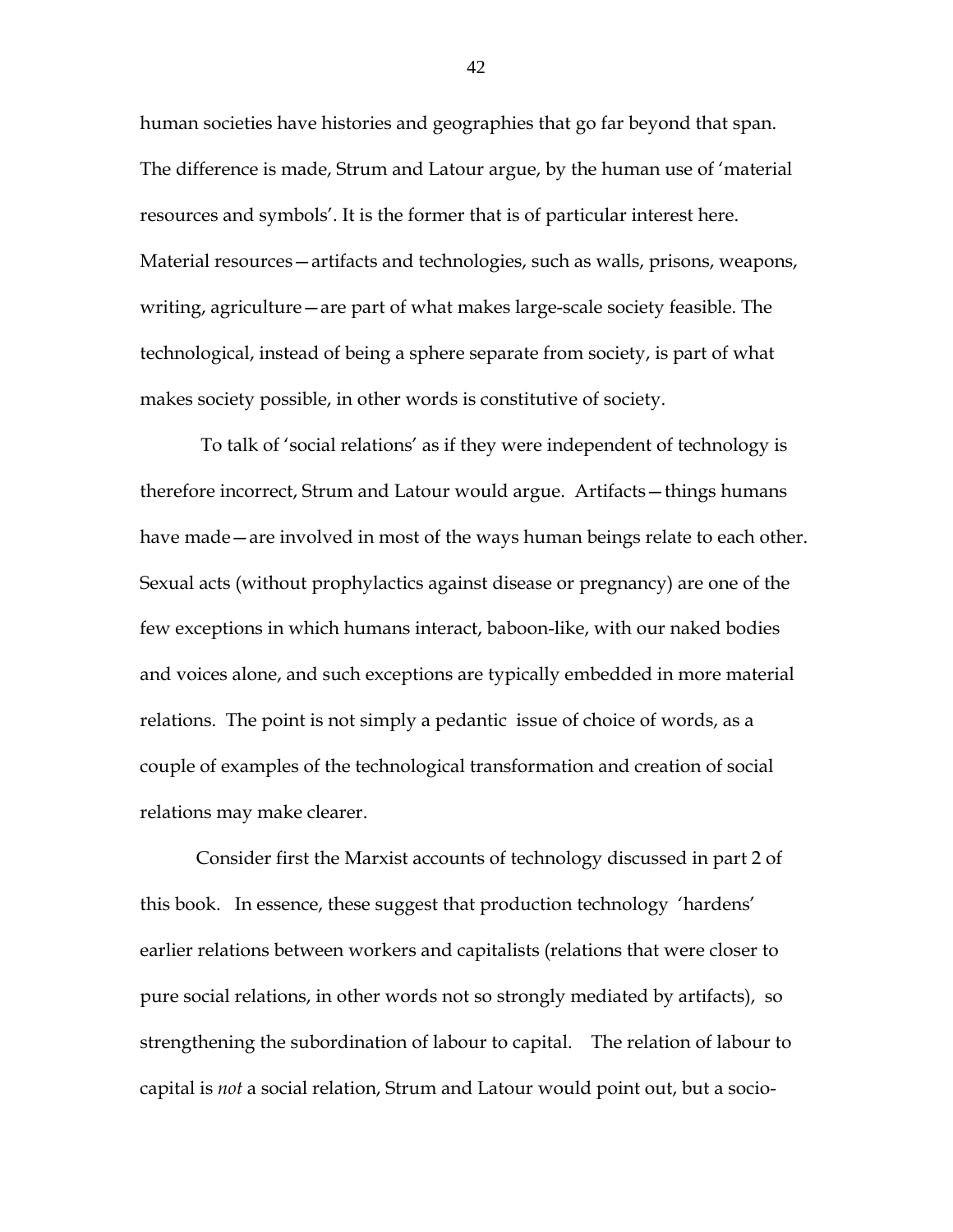technical relation; and in that respect it is typical. Second, consider the Internet, whose origins are discussed in part 4 below. One does not have to buy in to the hype surrounding the Internet to see that it permits the creation of new social groups by facilitating easy communication between geographically widely dispersed people with statistically unusual identities or interests. These newly created, or newly reinforced, groups can in their turn influence technological development.[16](#page-49-6)

So we see Strum and Latour's article, despite its apparently esoteric topic, as an ambitious critique of nearly all forms of existing social theory. Because these neglect technology, they implicitly conceive of society as if it were constructed by human beings using their voices and naked bodies alone: most social theory, in other words, is actually baboon theory! This baboon theory cannot, Strum and Latour would point out, answer the fundamental questions of social theory—What is society? How is social order possible?—because satisfactory answers to them, in the case of human society, inevitably involve reference to technology. This aspect of the actor-network position— that its fundamental contribution is to social theory, and not, in the first instance, to the sociology of science and technology, narrowly conceived—is often overlooked in debates about it in the literature of the latter field.

Both society and technology, actor-network theory proposes, are made of the same 'stuff': networks linking human beings and non-human entities ('actors', or, in some versions, 'actants'). In this respect, actor-network theory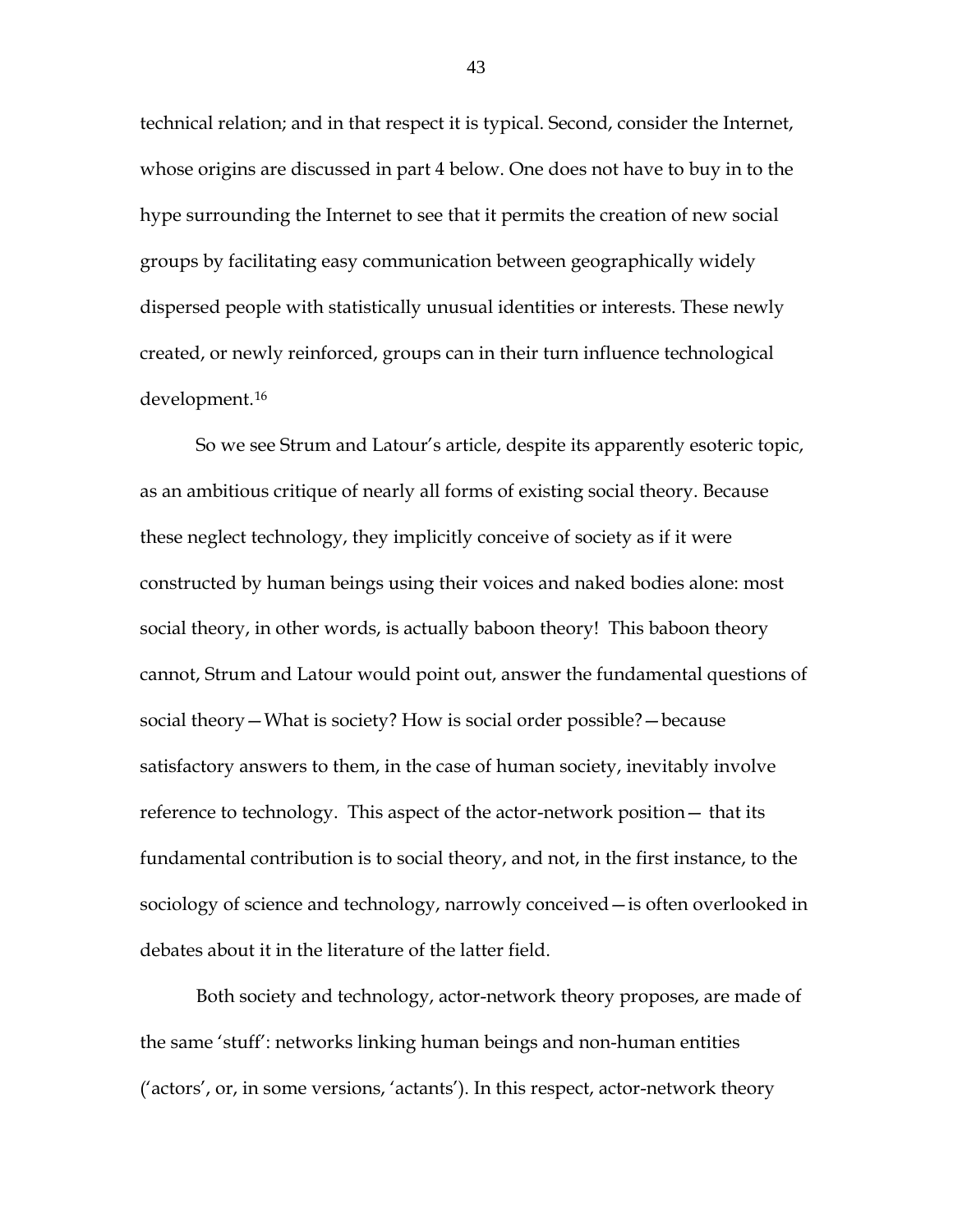resembles Hughes's technological systems perspective: a technological system such as an electric light and power network ties inextricably together both material artifacts and human beings—ties together 'technology', on the one hand, and economics, organization, politics and culture on the other.

Actor-network theory, however, differs from Hughes's perspective in its much greater, 'philosophical', ambitions. These again hinge, to a considerable extent, on the treacherous term 'symmetry'. Notoriously—this is the source of much of the controversy surrounding it—actor-network theory calls for symmetry in the analytical treatment of human and non-human actors (see, especially, Callon 1986; for the main critique, see Collins and Yearley 1992). We cannot discuss here the full range of issues this raises (for further discussion see MacKenzie 1996a), but can simply note that one version of the claim is wholly compatible with what we argue here: that the material world is no simple reflection of human will, and that one cannot make sense of the history of technology if the material world is seen as infinitely plastic and tractable. Whether its intractability is interpreted as agency (in the sense of intentionality) is of course another matter, one subject to wide cultural variation; but discussion of this would lead us too far away from the purposes of this volume.

#### *Constructing Gender; Constructing 'Colour'*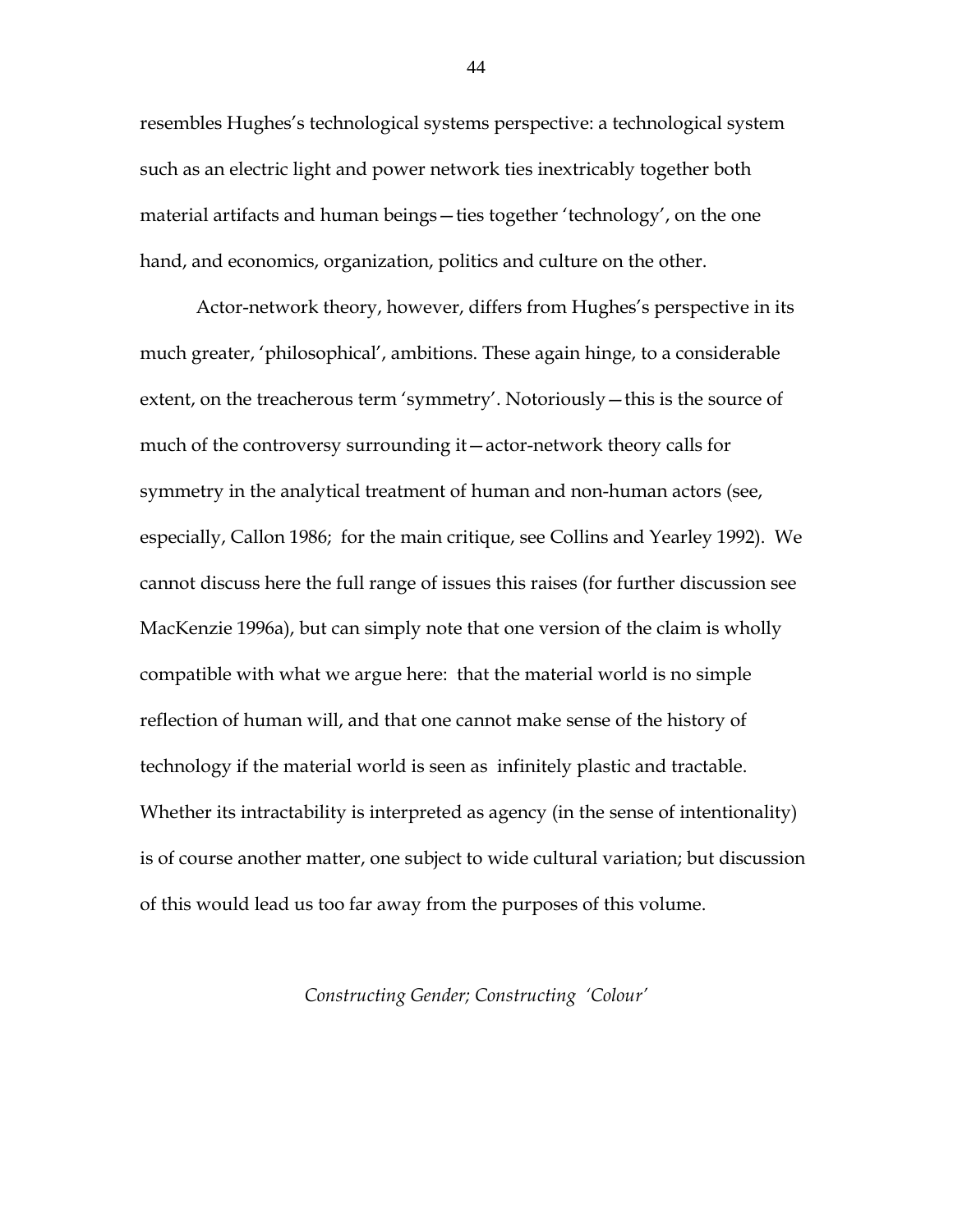One author sharply aware of the mutual constitution of society and technology is Cynthia Cockburn, and we reprint here her 1983 article 'Caught in the Wheels', which represents a pivotal point in the growing engagement between feminism and technology (for other work from the same period or just before, see Cowan 1979 and McGaw 1982). Cockburn went beyond concerns for 'equal opportunities'—greater representation of women in the traditionally male professions of science and engineering—to ask two further questions: is technology itself shaped by gender? and is gender shaped by technology?

Cockburn's answer to the first of these questions is that 'industrial, commercial, military technologies are masculine in a very historical and material sense'. In part, this gendering arises because artifacts and forms of knowledge associated with women are often simply not regarded as 'technology'. Ruth Schwartz Cowan, for example, noted in 1979 their exclusion from traditional history of technology: 'The indices to the standard histories of technology ... do not contain a single reference, for example, to such a significant cultural artifact as the baby bottle. Here is a simple implement ... which has transformed a fundamental human experience for vast numbers of infants and mothers, and been one of the more controversial exports of Western technology to underdeveloped countries—yet it finds no place in our histories of technology' (Cowan 1979, 52).

We explore the gendering of technology in several of the pieces in this volume and elsewhere (Wajcman 1991a). Here, what is more immediately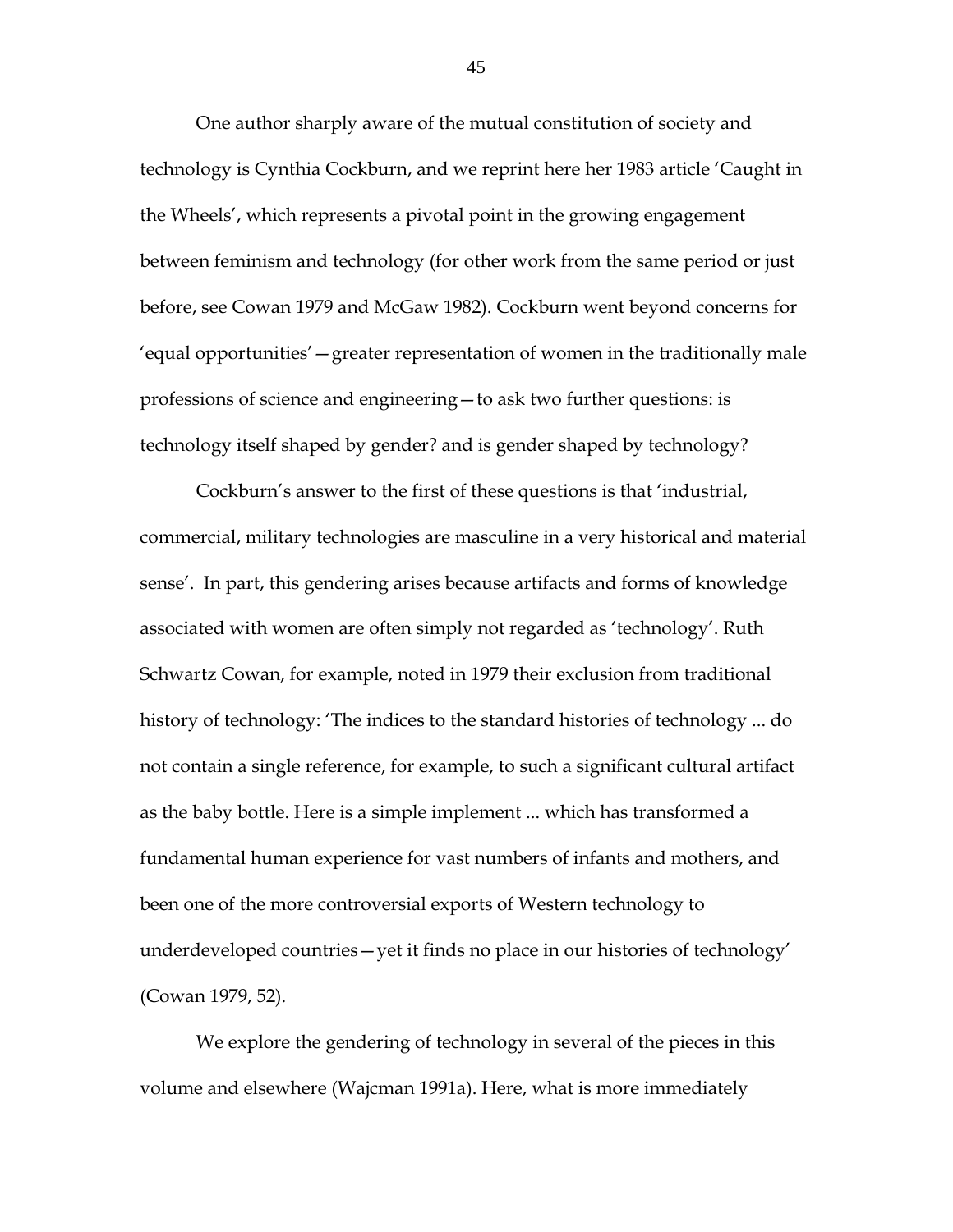relevant—and is arguably Cockburn's distinctive contribution to the debate around gender and technology—is her answer to the second question: is gender shaped by technology? Technology, she argues, 'is one of the formative processes of men'. The appropriation of technology by men, and the exclusion of women from many of the domains deemed technical, are processes that leave their mark in the very design of tasks and of machines, as Cockburn discusses in her article on typesetting in part 2 of this book. They are also part of the processes by which, in our society, gender is constituted. Different childhood socialization, different role models, different forms of schooling, gender segregation of occupations, different domestic responsibilities, and sometimes plain historical processes of expulsion (as after the First and Second World Wars: see Summerfield 1977 and Enloe 1983, chapter 7) have all contributed to what Cockburn describes elsewhere has 'the construction of men as strong, manually able and technologically endowed, and women as physically and technically incompetent' (1983, 203).

If gender and technology are mutually constitutive, so are ethnicity and technology, though that is a topic that has been much less thoroughly explored in recent literature. The mutual constitution is most evident in relation to that commonplace marker of ethnicity: skin colour. We end part 1 of this book with an extract from the work of Richard Dyer, which can be seen as suggesting two points. First, technology has been shaped by ethnicity, in that conventional valuations of skin colours have been the benchmark in the development of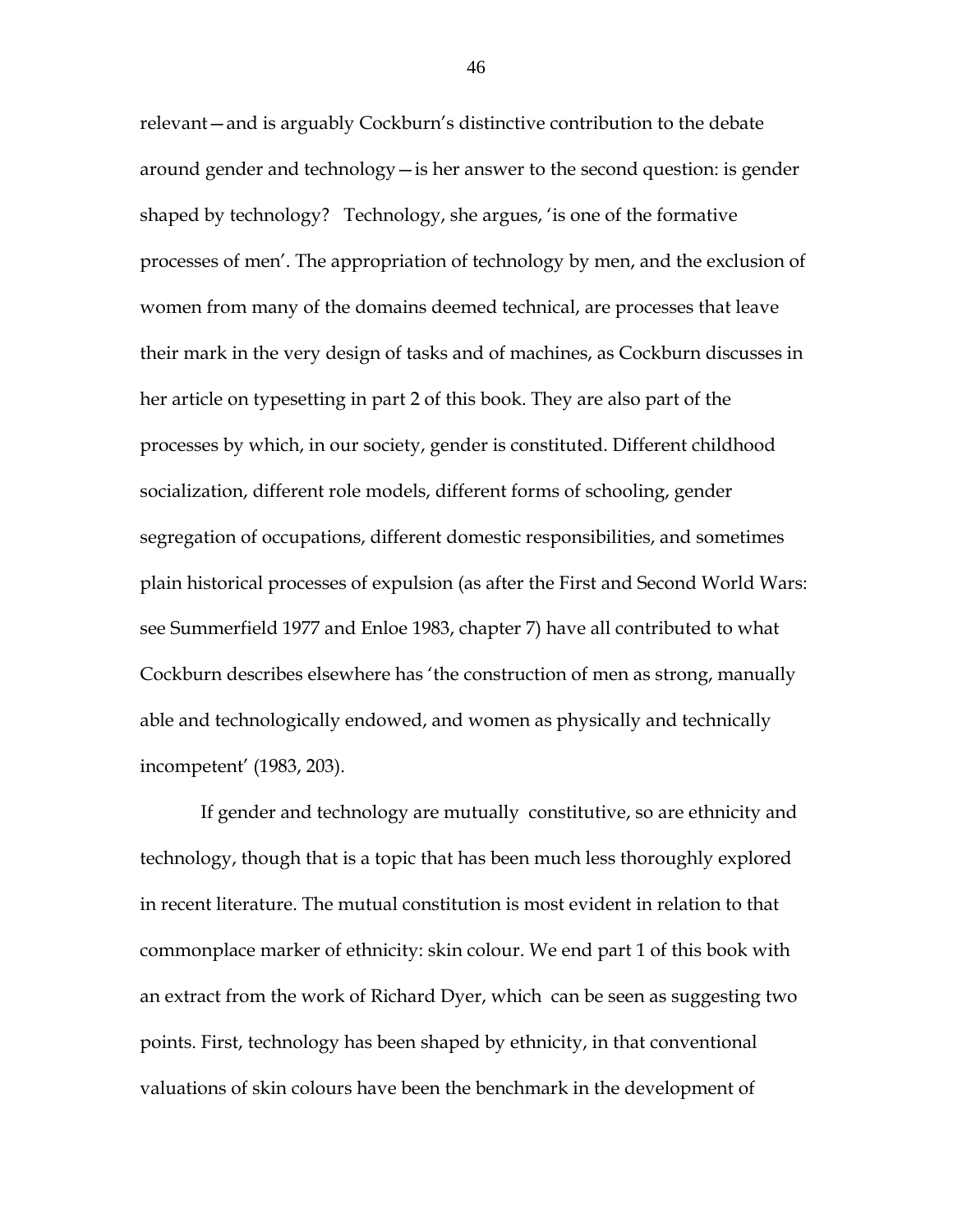photographic and film technologies: these typically are fine-tuned so that they provide pleasing renditions of 'white' faces, sometimes to the detriment of the reproduction of other skin colourations. Second, technology has helped constitute ethnicity, in that conventional hierarchies of desirability have been reinforced by the reproduction of 'white' faces as 'pleasing flesh tones' rather than (as often happened with 'untuned' photographic technologies) as unpleasantly 'beefy'.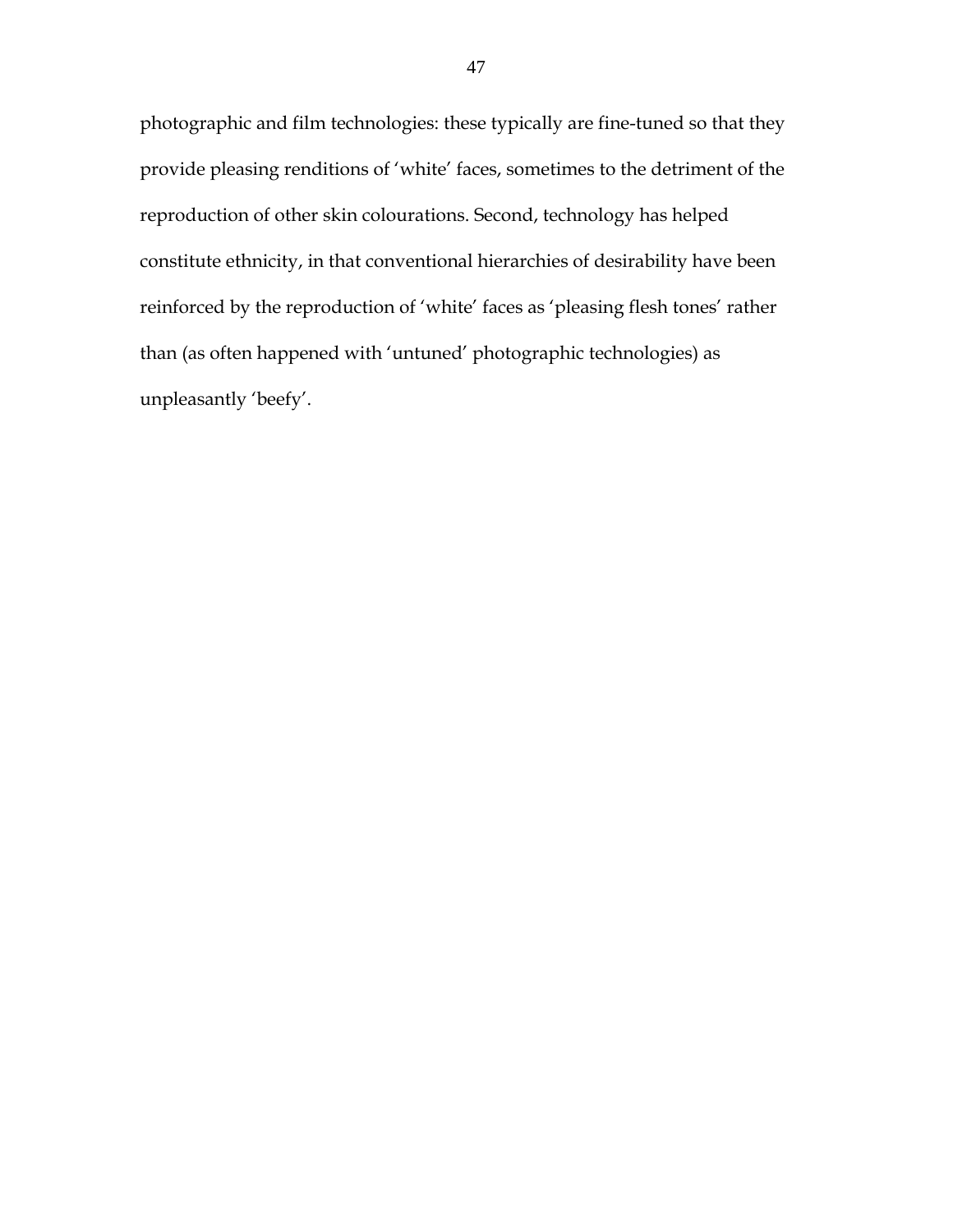<span id="page-48-1"></span><sup>2</sup> See, e.g., Douglas and Wildavsky (1982), Luhmann (1993), Adams (1995), Stern and Fineberg (1996). Woolgar (1991, 31-32) misunderstands our discussion of the physical and biological effects of technology in the introduction to the first edition of this book. We do *not* suggest that, in his words, 'some technnologies do in fact have self-evident attributes and capacities'; MacKenzie (1990, 1996a, and 1996b) argues the opposite, that knowedge of even the most 'technical' attributes of a technology can be analysed sociologically. Our point is that the attributes and effects of *all* technologies are *both* socially negotiated and real (physical, material, biological). An emphasis on the first does not imply indifference to the second. Were we to fall into the latter, we would indeed by guilty of the amoral and apolitical position attributed to students of 'the social construction of technology' by Winner (1993). Both lay and professional perceptions of technological risk, for example, are shaped by social and psychological processes, but to assert this is not to deny (nor to be indifferent to) the possibility of real, material harm.

<span id="page-48-2"></span> $3$  We owe this useful way of formulating this key distinction to Edgerton (1993).

<span id="page-48-3"></span> $4$  For a material, even a technological, history of modern physics, see Galison (1997).

<span id="page-48-4"></span><sup>5</sup> 'Technology' is derived from the Greek *techne*, meaning art, craft, or skill, and *logos*, meaning word or knowledge. The modern usage of 'technology' to include artifacts as well as knowledge of those artifacts is thus etymologically incorrect, but so entrenched that we have chosen not to resist it. While our emphasis in this book is on the social shaping of artifacts, we are of course vitally interested in technological knowledge as well. For an outline framework for the sociological analysis of this, see MacKenzie (1996b).

<span id="page-48-5"></span> $6$  See Barnes and Edge (1982, Part Three), Staudenmeier (1980, 1985), and the interesting studies by Aitken of the origins of the radio (1976) and by Cardwell of the development of the science of heat (1971).

<span id="page-48-6"></span><sup>7</sup> For two interesting and wide-ranging discussion of this, see Schon (1963) and Edge (1974-75).

<span id="page-48-7"></span> $8$  For the last of these, see Nye (1990).

<span id="page-48-8"></span> $9^9$  See, for example, Nelson and Winter (1974), Nelson, Winter and Schuette (1976), Nelson and Winter (1982), Coombs et al. (1987), Dosi et al. (1990), Stoneman (1995). The neoclassical model has also been

<span id="page-48-0"></span><sup>&</sup>lt;sup>1</sup> The classic critique of White is Hilton and Sawyer (1963).